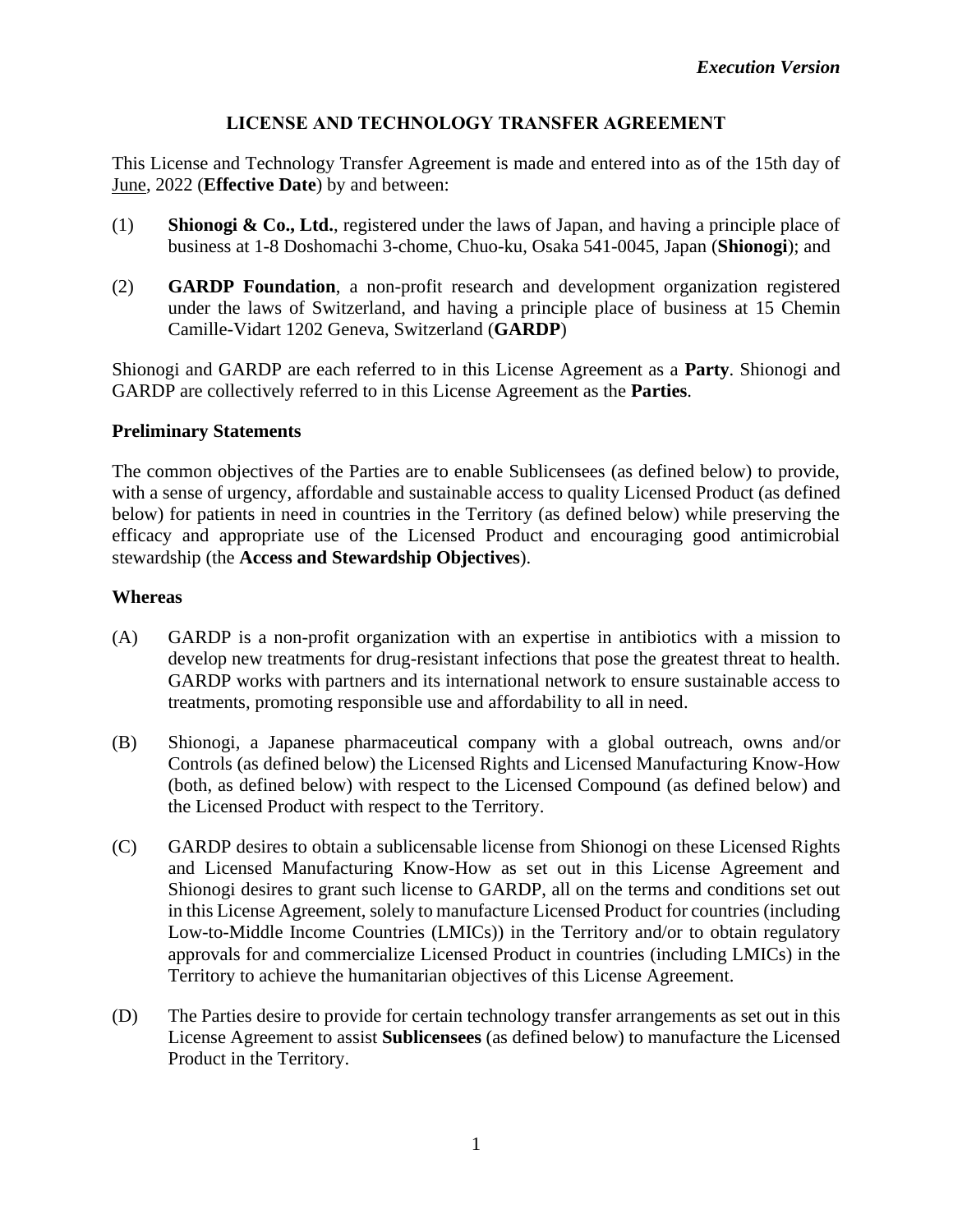(E) In parallel with this License Agreement, the Parties are entering into a three-party **Collaboration Agreement** (as defined below) with Clinton Health Access Initiative (**CHAI**), that will govern the operational (as opposed to licensing) activities to be conducted by the Parties and CHAI to enable and facilitate Sublicensees to provide access to the Licensed Product in countries (including LMICs) in the Territory to achieve the humanitarian objectives of these agreements. The provisions of this License Agreement shall be read consistently with the provisions of the Collaboration Agreement.

**Now, therefore**, in consideration of the foregoing and the mutual agreements set out in this License Agreement, the Parties agree as follows.

#### **1. DEFINITIONS AND INTERPRETATION**

#### **1.1 Definitions**

For the purposes of this License Agreement, the following definitions shall apply:

**Affiliate,** of a Person, means any Person which, directly or indirectly, is controlled by, controls or is under common control with such Person. For the purposes of this definition, the term **control** as used with respect to a Person shall mean the possession, directly or indirectly, of the power to direct, or cause the direction of, the management or policies of such Person, whether through the ownership of voting securities, by contract or otherwise.

**Business Day** means a day other than Saturday, Sunday, or any day on which commercial banks located in New York, New York, U.S.A., Tokyo, Japan or Geneva, Switzerland are authorized or obligated by law to remain closed.

**Clinical Data** has the meaning given to it in Section 8.3(a)(ii).

**Collaboration Agreement** means the three-party Collaboration Agreement being entered into in parallel with this License Agreement (and executed on the same date) by Shionogi, GARDP and CHAI, to govern the operational (as opposed to licensing) activities to be conducted by the Parties and CHAI to enable and facilitate Sublicensees to provide access to Licensed Product in countries in the Territory, as such may be amended from time to time in accordance with its terms. The provisions of this License Agreement shall be read consistently with the provisions of the Collaboration Agreement.

**Commercialization** or **Commercialize** means any and all activities directed at obtaining pricing and reimbursement approvals, obtaining and maintaining regulatory approvals to commercialize, marketing, promoting, distributing, importing, or more generally commercializing or selling a Licensed Product, including any related scientific and medical affairs and pharmacovigilance activities. Commercialization shall also include the preparation and submission of regulatory filings and regulatory affairs activities with respect to the foregoing. For the avoidance of doubt, Commercialization and Commercialize do not include the Manufacture or Development of the Licensed Product (even if such activities are required to obtain or maintain regulatory approvals for the Commercialization or Manufacture of the Licensed Product).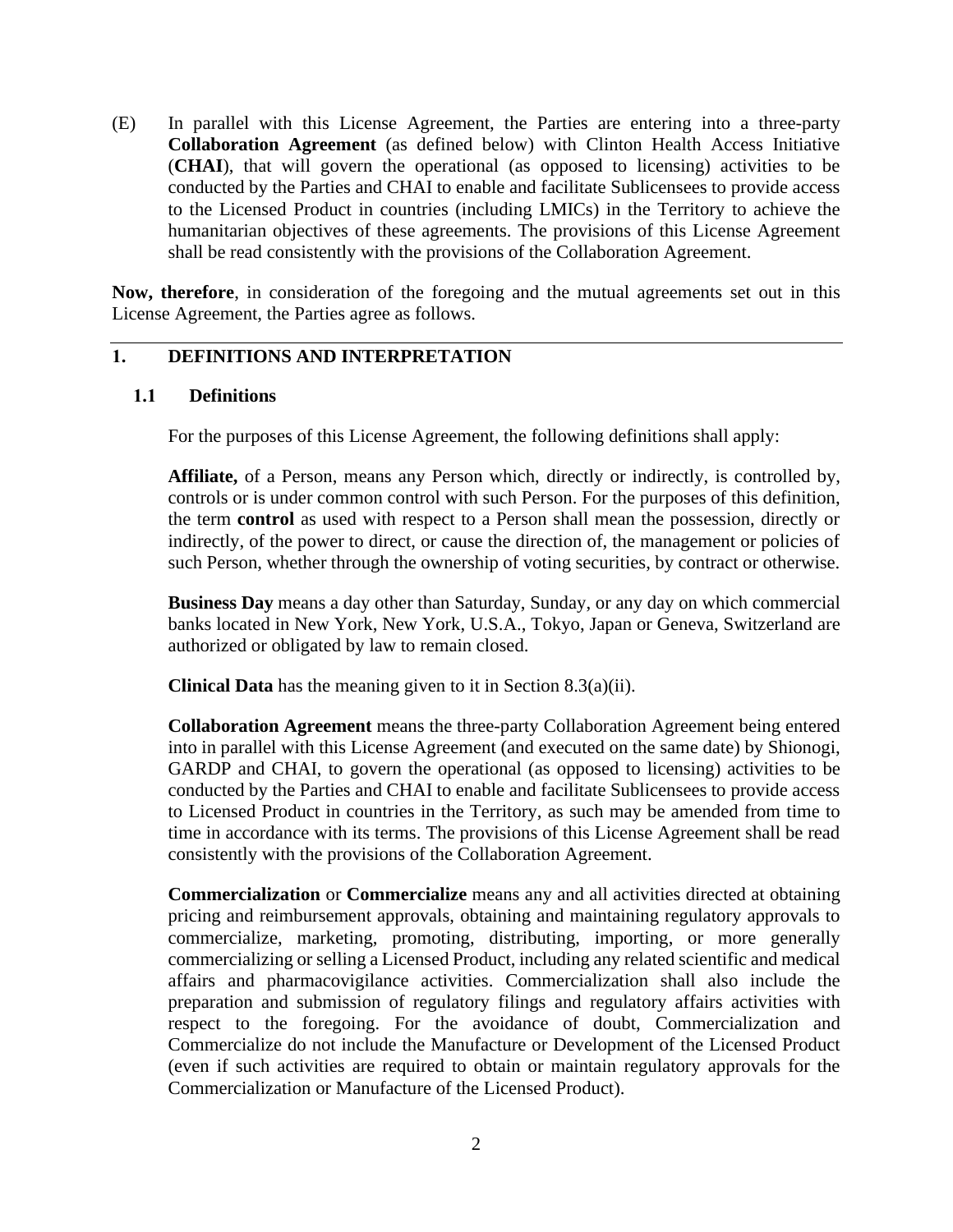**Compassionate Use** means the use of Licensed Product outside of a clinical trial in a country where it has not been approved for commercialization and in accordance with applicable laws or regulations that allow such use to treat a patient with a serious or lifethreatening disease or condition who has no comparable or satisfactory alternative treatment options.

**Confidential Information** means all proprietary technical, commercial or other information, including trade secrets, processes, formulae, data, know-how, improvements, unpublished inventions, techniques, methods, marketing plans, strategies, customer lists and sales information, that are disclosed directly or indirectly by a Party or any of its Affiliates or agents to the other Party or any of its Affiliates or agents, as well as any other information and materials that are deemed confidential or proprietary to or by a Party or any of its Affiliates (including all information and materials of a Party's (or its Affiliates') customers and any other Third Party and their consultants), regardless of whether any of the foregoing are marked "confidential" or "proprietary" or communicated to the other by the disclosing Party in oral, written, graphic or electronic form. Confidential Information will include the Licensed Manufacturing Know-How.

**Controlled** or **Controls**, when used in relation to any intellectual property rights or proprietary or trade secret information, means that a Party (or any of its Affiliates) has the legal authority and right to grant a license or sublicense of such intellectual property rights to the other Party, or to otherwise disclose such proprietary or trade secret information to the other Party in accordance with the terms of this License Agreement, without breaching the terms of any agreement with a Third Party, infringing upon the intellectual property rights of a Third Party, or misappropriating the proprietary or trade secret information of a Third Party.

**Cost Recoupment Fee(s)** has the meaning given to it in Section 3.1.

**Cost Recoupment Period** has the meaning given to it in Section 3.1.

**Designated Officers** has the meaning given to it in Section 13.1(d).

**Development** and **Develop** means any and all non-clinical and clinical drug development activities related to or involving the Licensed Product, including without limitation those conducted for the purposes of the development and submission of information to a Regulatory Authority, including toxicology, microbiology, pharmacology and other discovery efforts, test method development and stability testing, process development, formulation development, delivery system development, quality assurance and quality control development, statistical analysis, and clinical studies (including pre- and postapproval studies).

**Development Results** has the meaning given to it in Section 8.3(a).

**Dispute** has the meaning given to it in Section 13.1(a).

**Effective Date** has the meaning set forth in the preamble hereto.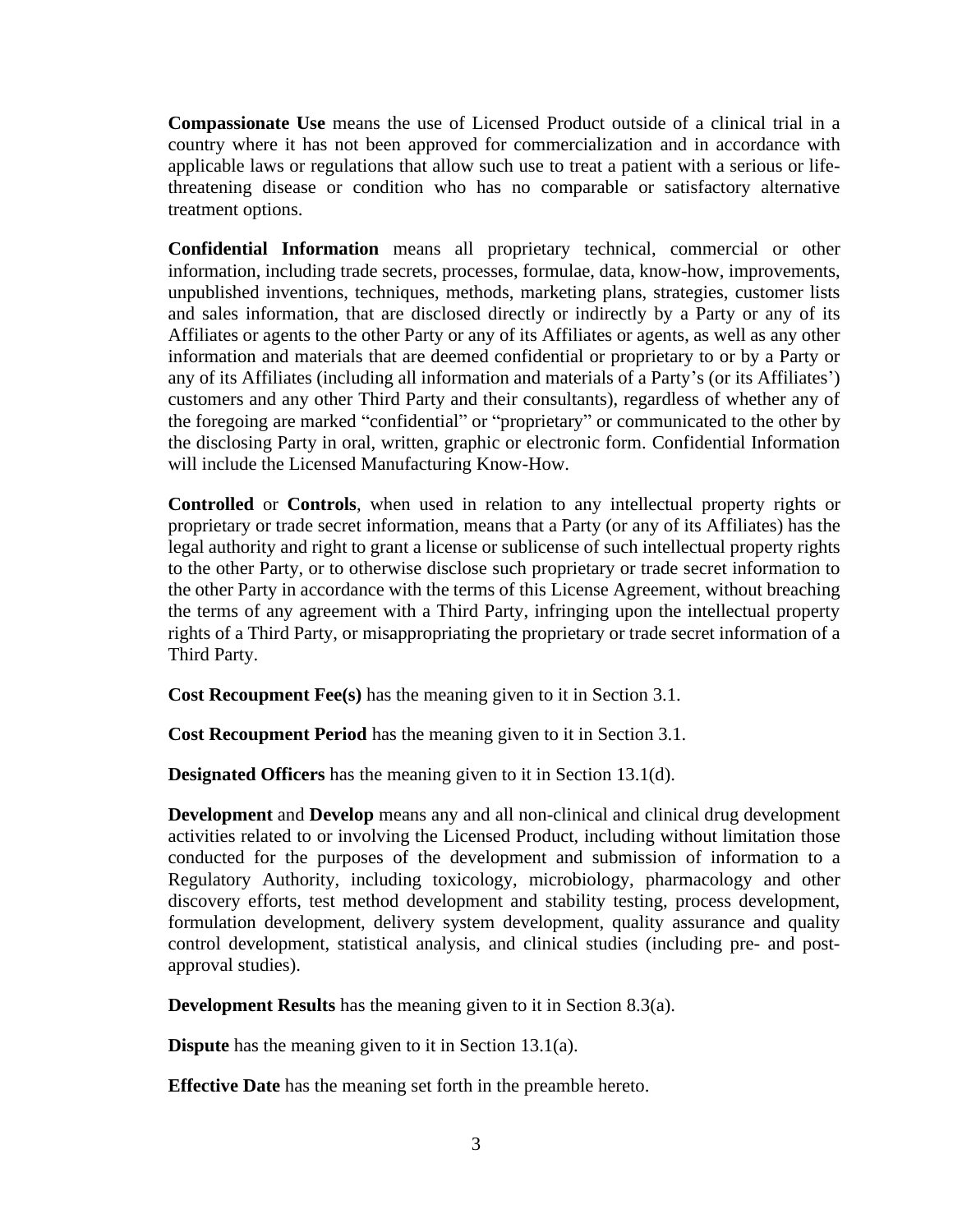**Field** means, with respect to the Licensed Compound and/or Licensed Product, the treatment of infections due to aerobic Gram-negative organisms in adults (and, if approved by applicable Regulatory Authorities, children) with limited treatment options, it being understood that regulatory agencies within the Territory that approve the Licensed Product may grant approvals with indications that are more specific (e.g., for site-specific infections).

**Force Majeure** has the meaning given to it in Section 14.3.

**GARDP Contractor(s)** has the meaning given to it in Section 2.12.

**GARDP Indemnitee** has the meaning given to it in Section 11.2.

**Good Manufacturing Practice** or **GMP** means the current good manufacturing practices applicable from time to time to the manufacturing of a Licensed Product or any intermediate thereof pursuant to applicable laws.

**Indemnified Party** has the meaning given to it in Section 11.3.

**Indemnifying Party** has the meaning given to it in Section 11.3.

**License Agreement** means this License and Technology Transfer Agreement, together will all attached Schedules, as the same may be amended or supplemented from time to time.

Licensed Compound means the compound cefiderocol as described in Schedule A.

**License Management Subcommittee** has the meaning given to it in Section 2.8(a).

**Licensed Manufacturing Know-How** means all technical information and know-how owned and/or Controlled by Shionogi or its Affiliates as of the Effective Date (including all manufacturing data, the percentages and specifications of ingredients, the manufacturing process, specifications, assays, quality control, and testing procedures) that is identified by Shionogi, in its good faith judgment, as reasonably necessary for the Manufacture of the Licensed Compound and/or Licensed Product in substantially the same manner that such Licensed Compound and/or Licensed Product have been Manufactured by or for Shionogi as of the Effective Date.

**Licensed Product** means any human pharmaceutical product or products produced under license from GARDP and/or Shionogi in the Field and containing the Licensed Compound as an active ingredient, in finished form. Notwithstanding anything to the contrary contained herein, the Parties acknowledge and agree that the license granted hereunder shall be limited to a license to rights relative to cefiderocol (for injection) in the form, presentation, dose and formulation approved by the United States Food and Drug Administration and/or European Medicines Agency as of the Effective Date, as described in Schedule A, and do not include rights to any other form, presentation, dose or formulation of cefiderocol.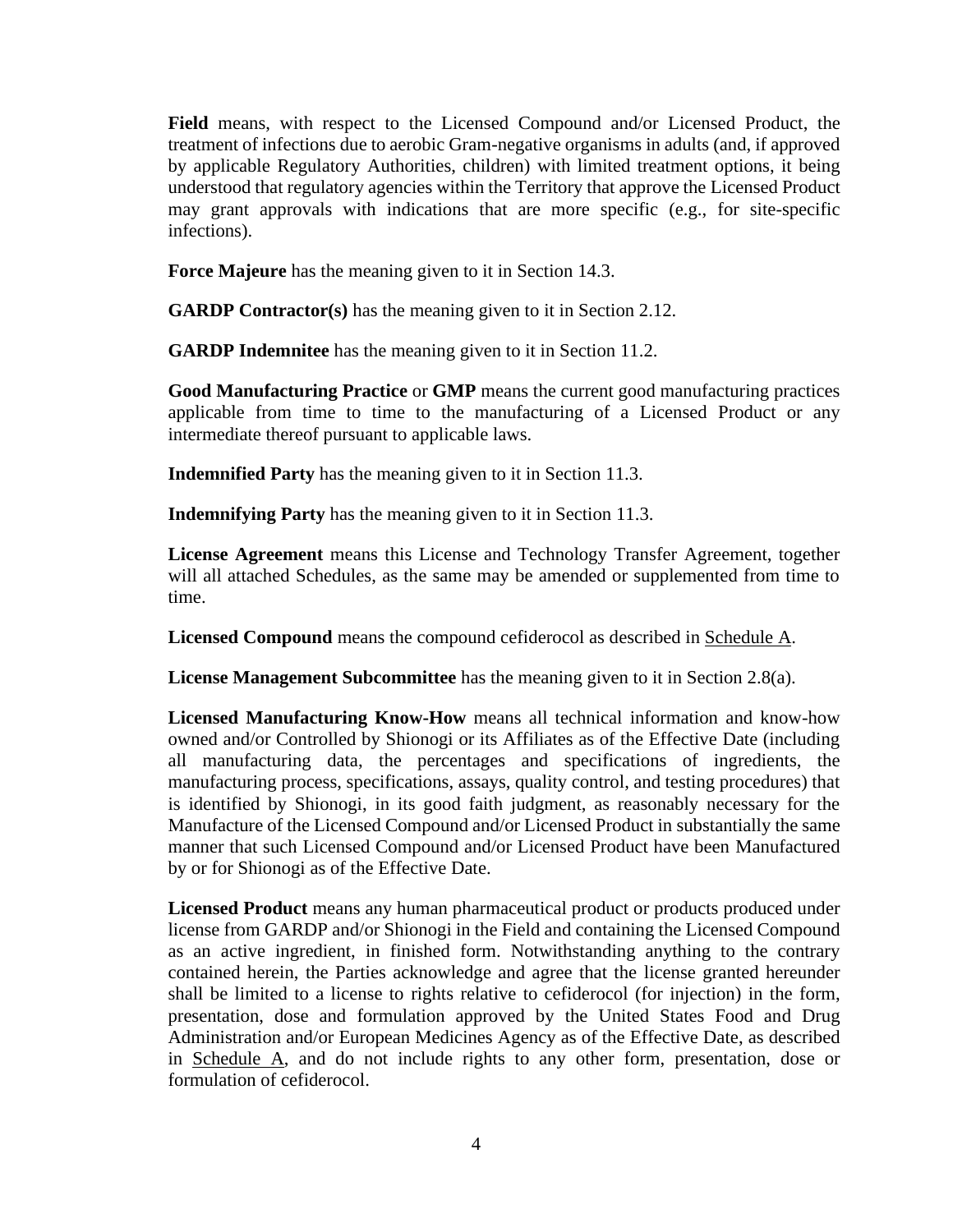**License Results** means any results and know-how and inventions, patentable or not, developed or generated by or for GARDP and/or a Sublicensee in the performance of any activities conducted pursuant to this License Agreement and/or a Sublicense Agreement. This includes all Process Results and all Development Results.

#### **Licensed Rights** means:

- (a) the patents and patent applications owned or Controlled by Shionogi in the Territory related to the Licensed Compound or Licensed Product or their Manufacturing or use listed on Schedule B. Should it appear that Shionogi or its Affiliates own or Control other patents or patents applications in the Territory that are necessary for GARDP or its Sublicensees to exercise the licenses granted pursuant to this Agreement, GARDP may request that such be added to Schedule B by amendment, and Shionogi shall not unreasonably refuse such request; for clarity, any changes to Schedule B must be documented in a written amendment to this License Agreement signed by both Parties;
- (b) any continuation, continuation-in-part (but only to the extent that such application includes new data in support of claims previously submitted in a prior originally filed application), divisional, and continued-prosecution applications of any patent applications included in paragraph (a); and
- (c) any patents issuing from any patent applications included in the paragraphs (a) and (b),

in each case, including any renewals, extensions, patents of addition, supplementary protection certificates, revivals, re-examinations, and reissues thereof; and

(d) the data, information, and documentation that are owned or Controlled by Shionogi that are necessary to Develop, obtain regulatory approvals for, Manufacture and Commercialize the Licensed Product in the Field in the Territory, all as set forth in Schedule D, which Schedule may be updated from time to time by mutual agreement of the Parties. For clarity, the Licensed Rights include the Licensed Manufacturing Know-How.

**Losses and Claims** has the meaning given to it in Section 11.1.

**Manufacture** and **Manufacturing** mean any and all activities related to the production, packaging, testing and labeling of pharmaceutical products, including stability testing, quality control, quality assurance testing and release, post-marketing validation testing, storage and inventory control.

**Market Access Plan** has the meaning given to it in Section 2.1(a).

**Net Sales** means, with respect to any Licensed Product, the gross amounts invoiced for sales or other dispositions of such Licensed Product by or on behalf of GARDP or any Sublicensee, as applicable, to Third Parties less the following deductions to the extent included in the gross invoiced sales price for such Licensed Product or otherwise directly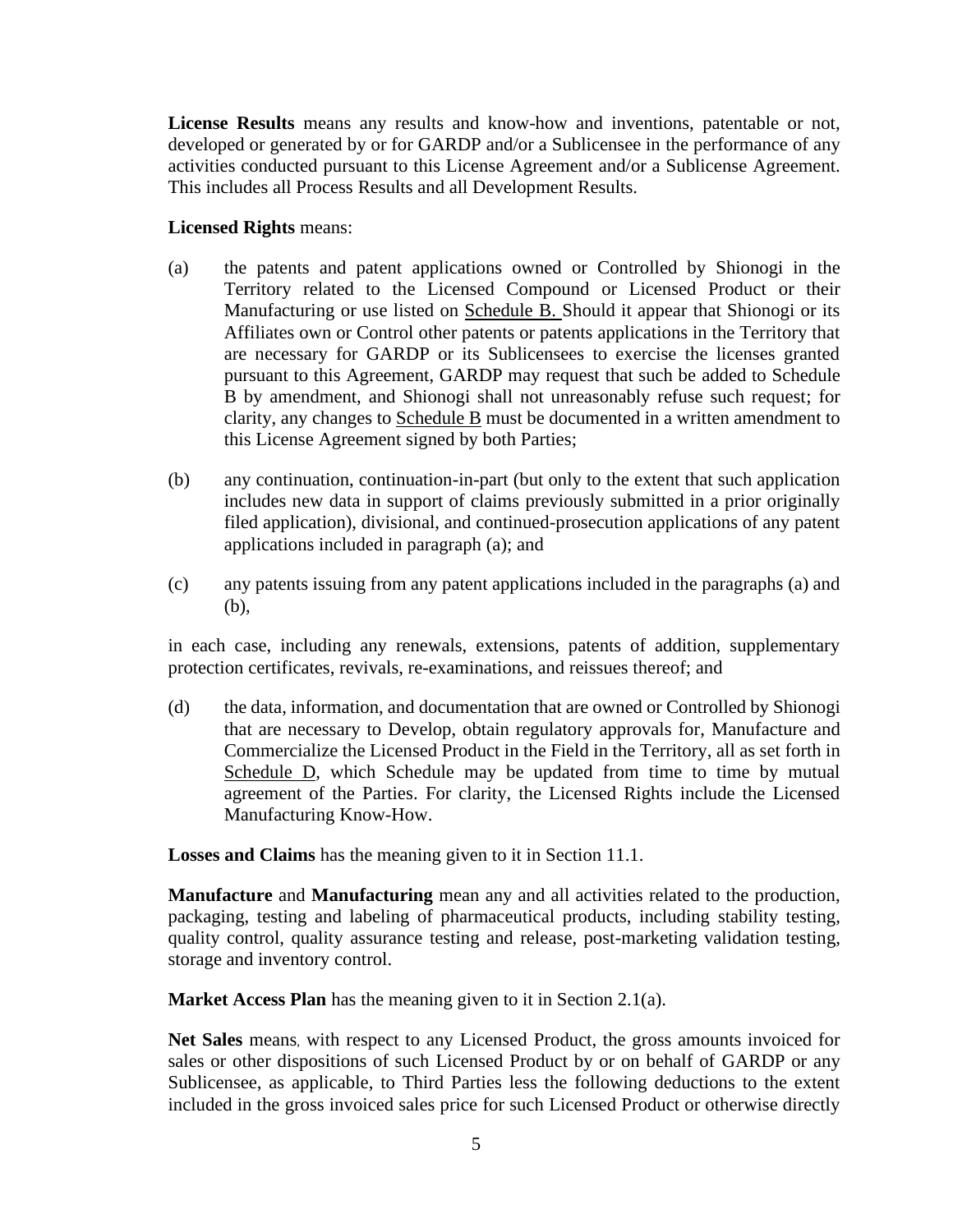paid or incurred by GARDP or any Sublicensee, as applicable, with respect to the sale or other disposition of such Licensed Product:

(i) normal and customary trade and quantity discounts actually allowed and properly taken directly with respect to sales of such Licensed Product (provided that such discounts are not applied disproportionately to such Licensed Product when compared to the other products of GARDP or the Sublicensee, as applicable);

(ii) credits or allowances given or made for rejection of or return of previously sold Licensed Product or for retroactive price reductions and billing errors;

(iii) rebates and chargeback payments granted to managed health care organizations, pharmacy benefit managers (or equivalents thereof), national, state/provincial, local, and other governments, their agencies and purchasers and reimbursers, or to trade customers;

(iv) costs of freight, insurance, and other transportation charges directly related to the distribution of such Licensed Product;

(v) taxes, duties, customs duties or other governmental charges (including any tax such as a value added or similar tax, other than any taxes based on income) levied on or measured by the billing amount for such Licensed Product, as adjusted for rebates and refunds; and

(vi) the lesser of (a) ten percent (10.0%) of the aggregate gross amount billed or invoiced on sales of a Licensed Product in the relevant country (provided the amount deducted is consistent with generally accepted accounting practices in the relevant country), or (b) the actual amount of any write-offs for bad debt relating to such sales during the period in which GARDP has the obligation to pay a Cost Recoupment Fee.

Upon any sale or other disposition of any Licensed Product that should be included within Net Sales for any consideration other than exclusively monetary consideration on bona fide arm's-length terms, then for purposes of calculating Net Sales under this License Agreement, such Licensed Product shall be deemed to be sold exclusively for money at the average sales price during the applicable reporting period generally achieved for such Licensed Product in the country in which such sale or other disposition occurred when such Licensed Product is sold alone and not with other products.

In no event will any particular amount, identified above, be deducted more than once in calculating Net Sales. Sales of Licensed Product between GARDP and any Sublicensee for resale shall be excluded from the computation of Net Sales, but the subsequent resale of such Licensed Product to a Third Party shall be included within the computation of Net Sales. Any free-of-charge disposal or use of a Licensed Product for development, regulatory or marketing purposes, such as clinical trials, compassionate use or indigent patient programs, shall not be deemed a sale or disposition for purposes of calculating Net Sales.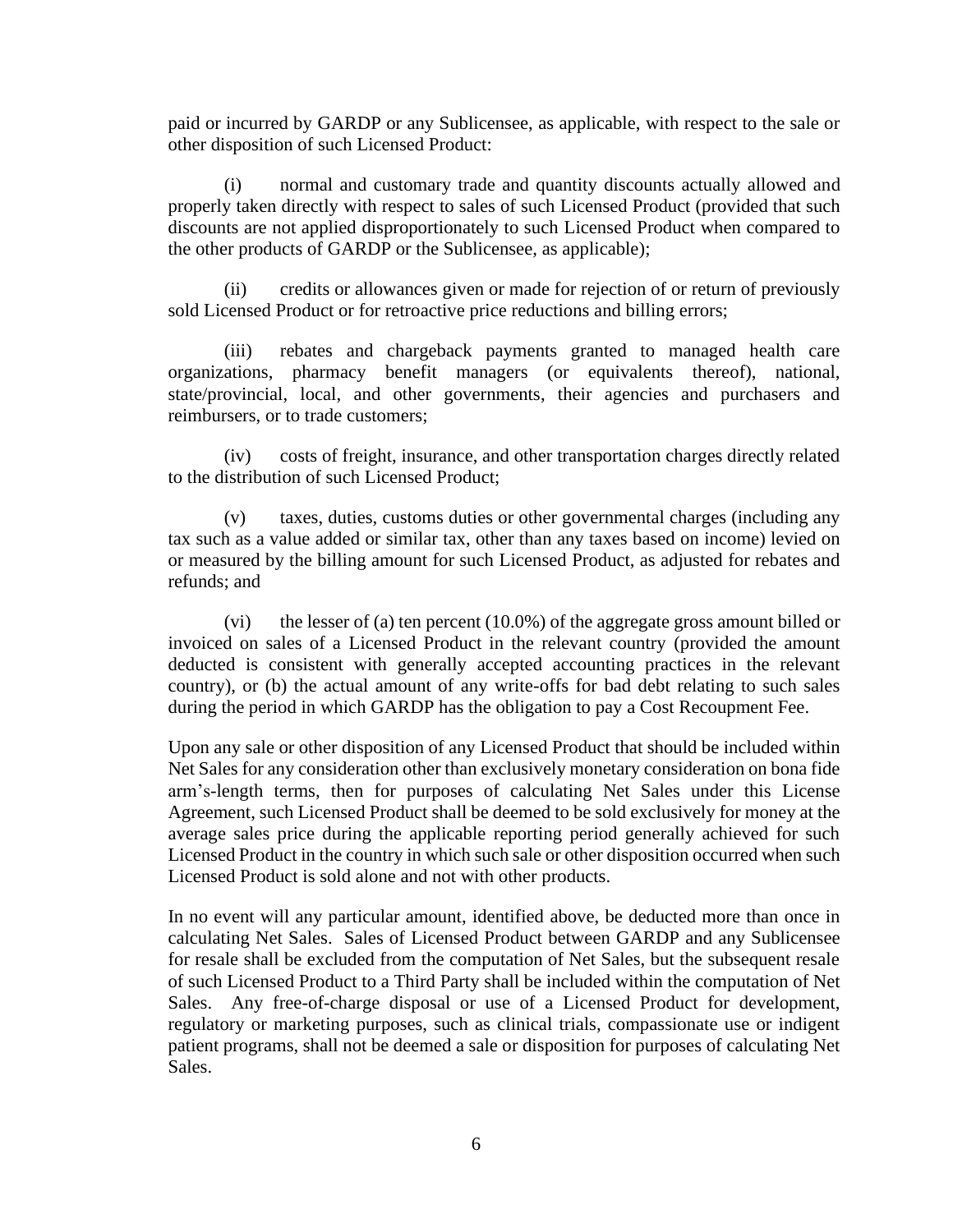In the event of changes to a Party's or a Sublicensee's accounting rules as the result of merger or by operation of law, or should the above not be consistent with a Sublicensee's accounting rules, the Parties will engage in good faith negotiations with respect to possible amendments to the definition of Net Sales as applicable to such Party or Sublicensee. For the avoidance of doubt, any change to the definition of Net Sales must be made by a written amendment to this License Agreement signed by both Parties.

**Person** means any individual, firm, corporation, partnership, limited liability company, trust, business trust, joint venture, governmental authority, association, or other entity or other form of business organization.

**Process Results** has the meaning given to it in Section 8.2(a)(i).

**Product Trademark** means the trademarks set out in Schedule E.

**Regulatory Authority** means any national or supranational governmental authority that has responsibility in any one or more countries in the Territory over the Development, Manufacture and/or Commercialization of the Licensed Compound and/or Licensed Product.

**Sanctions** shall have the meaning given in the definition of "Sanctions Target".

**Sanctions Authorities** shall have the meaning given in the definition of "Sanctions Target".

**Sanctions Target** shall mean an individual or entity that is, or is owned or controlled by, one or more individuals or entities that are: (i) the target of any sanctions administered or enforced by the U.S. Department of Treasury's Office of Foreign Assets Control (**OFAC**), the U.S. Department of State, Her Majesty's Treasury, the United Nations Security Council, the European Union or its Member States, or another sanctions authority with jurisdiction over either Party (together, the **Sanctions Authorities**) (collectively Sanctions); or (ii) located, organized, or resident in a country or territory that is the target of country-wide or territory-wide Sanctions; or (iii) listed on OFAC's Consolidated Sanctions List or any equivalent list of parties designated by the European Union.

**Shionogi Indemnitee** has the meaning given in Section 11.1.

**Shionogi Sole Inventions** has the meaning given in Section 8.1(a).

**Stringent Regulatory Authority** or **SRA** means any Regulatory Authority that is a member, observer, or associate of the International Conference of Harmonization of Technical Requirements for Registration of Pharmaceuticals for Human Use, as may be updated from time to time, together with any other national Regulatory Authorities that are designated by the World Health Organization as a WHO Listed Authority with Maturity Level (ML) 3 (stable, well-functioning and integrated regulatory systems) or Maturity Level (ML) 4 (regulatory systems operating at advanced level of performance and continuous improvement).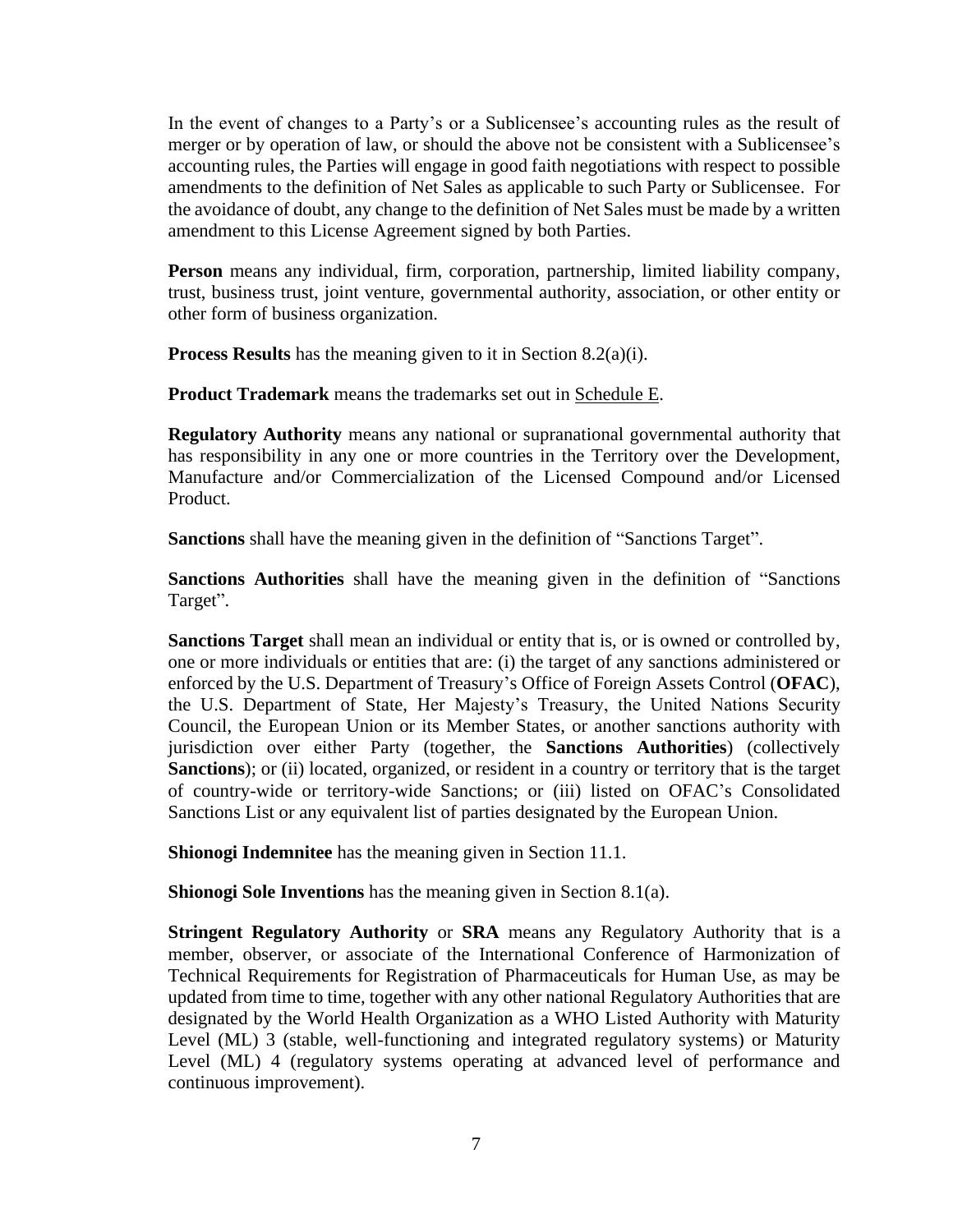**Sublicense Access Plan** has the meaning given to it in Section 2.3(d).

**Sublicense Agreement** has the meaning given to it in Section 2.3(c).

**Sublicense and Sublicensee** have the respective meanings given to them in Section 2.3(c).

**Technical Transfer Package** has the meaning given to it in Section 4.2.

**Term** has the meaning given to it in Section 12.1.

**Territory** means the countries listed in **Schedule C** and such other or different countries as the Parties may agree in writing.

**Third Party** means any Person other than Shionogi and GARDP and their respective Affiliates.

**WHO** means World Health Organization.

#### **1.2 Interpretation**

In this License Agreement:

- (a) Section headings are for convenience only and are not intended to affect the interpretation of this License Agreement;
- (b) where any word or phrase has a defined meaning, any other form of that word or phrase has a corresponding meaning;
- (c) words in the singular include the plural and vice versa;
- (d) any reference to "includes" or "including" are to be construed as indicative and non-exhaustive lists;
- (e) unless otherwise specified or prevented by applicable laws, reference to "writing" includes faxes, email, letters, digital signatures or certificates, or any other legible form of writing;
- (f) if a period of time is specified and dates from a given day or the day of an act or event, it is to be calculated exclusive of that day;
- (g) whenever this License Agreement refers to a number of days, unless otherwise specified, such number shall refer to calendar days; and
- (h) except to the extent expressly specified to the contrary, in the event of any inconsistency between any clause, any attachment, or other document incorporated by reference, the clauses override the attachments, and the attachments override any other incorporated documents incorporated by reference, to the extent of any inconsistency.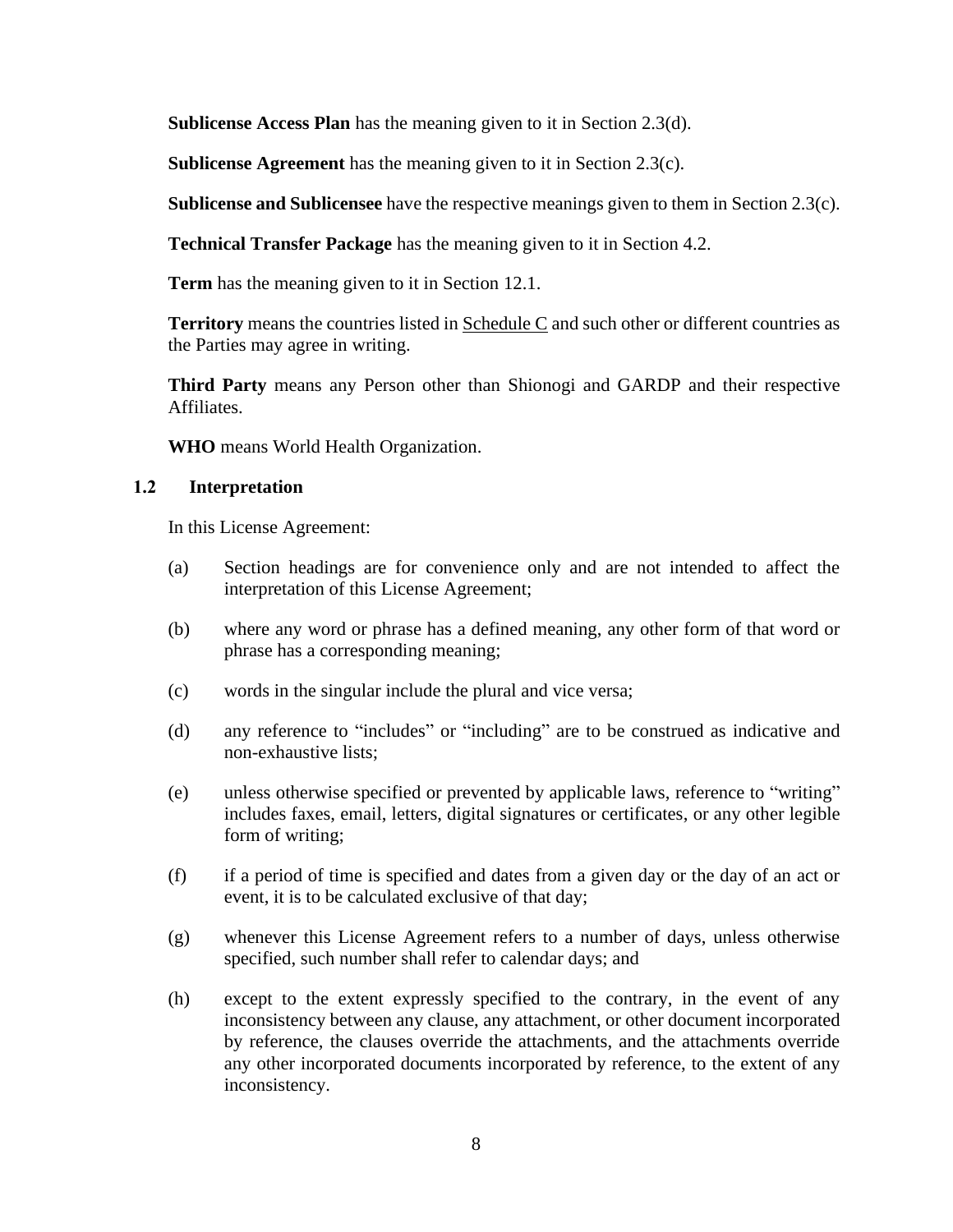#### **2. LICENSE GRANT**

#### **2.1 Licensed Rights and Licensed Manufacturing Know-How**

- (a) The Parties have agreed on a Market Access Plan (the **Market Access Plan**, the initial version of which is set forth in a schedule to the Collaboration Agreement), which plans and tracks the various activities to be conducted by GARDP and Shionogi (and CHAI, where applicable) pursuant to the Collaboration Agreement in pursuit of the Access and Stewardship Objectives, including notably the activities of GARDP and Shionogi (and CHAI, where applicable) to enable and facilitate the Sublicensees to supply, develop, register, and distribute the Licensed Product in countries in the Territory. Each of Shionogi and GARDP shall use reasonable best efforts to conduct the activities and achieve the objectives for which it is responsible in the Market Access Plan. The Market Access Plan shall be managed and updated from time to time in accordance with the Collaboration Agreement, which provides that either Party (or CHAI) may propose changes to the Market Access Plan, and that all such changes shall require the approval of both Parties and, if applicable, of CHAI except as otherwise specifically set forth in the Collaboration Agreement.
- (b) Upon the terms and subject to the conditions set out in this License Agreement, Shionogi hereby grants to GARDP, and GARDP hereby accepts, a non-exclusive, non-transferable license, with the right to grant sublicenses (subject to Shionogi's consent rights pursuant to the provisions of this License Agreement) under the Licensed Rights and the Licensed Manufacturing Know-How, to: (i) register, or have registered, the Licensed Product in the Field in the Territory, and (ii) Commercialize, or have Commercialized, the Licensed Product in the Field in the Territory, together with a non-exclusive, non-transferable, and sublicensable (subject to Shionogi's consent rights and limited to the agreed scope of the Sublicense Agreement), license to use and practice the Licensed Rights and Licensed Manufacturing Know-How, (iii) Develop, or have Developed, the Licensed Product, as may be approved by Shionogi, and (iv) to Manufacture, or have Manufactured, the Licensed Compound and Licensed Product for distribution in the Territory, in each case (i) through (iv) strictly in accordance with the requirements of and as otherwise contemplated by this License Agreement and, for GARDP, the Collaboration Agreement and the Market Access Plan, and for each Sublicensee, the relevant Sublicense Agreement and Sublicense Access Plan. For clarity, the license to Manufacture, or have Manufactured, the Licensed Compound and Licensed Product for distribution in the Territory may include the right to Manufacture, or have Manufactured, the Licensed Compound and Licensed Product in a country outside the Territory, so long as the Manufactured Licensed Compound and Licensed Product are Commercialized exclusively in the Territory; for the purposes of this Manufacturing license, the Parties shall discuss and agree whether any licenses to any patents or patent applications owned or Controlled by Shionogi are necessary for such Manufacture in the relevant country(ies) of Manufacture outside the Territory, and if agreed, shall enter into an amendment to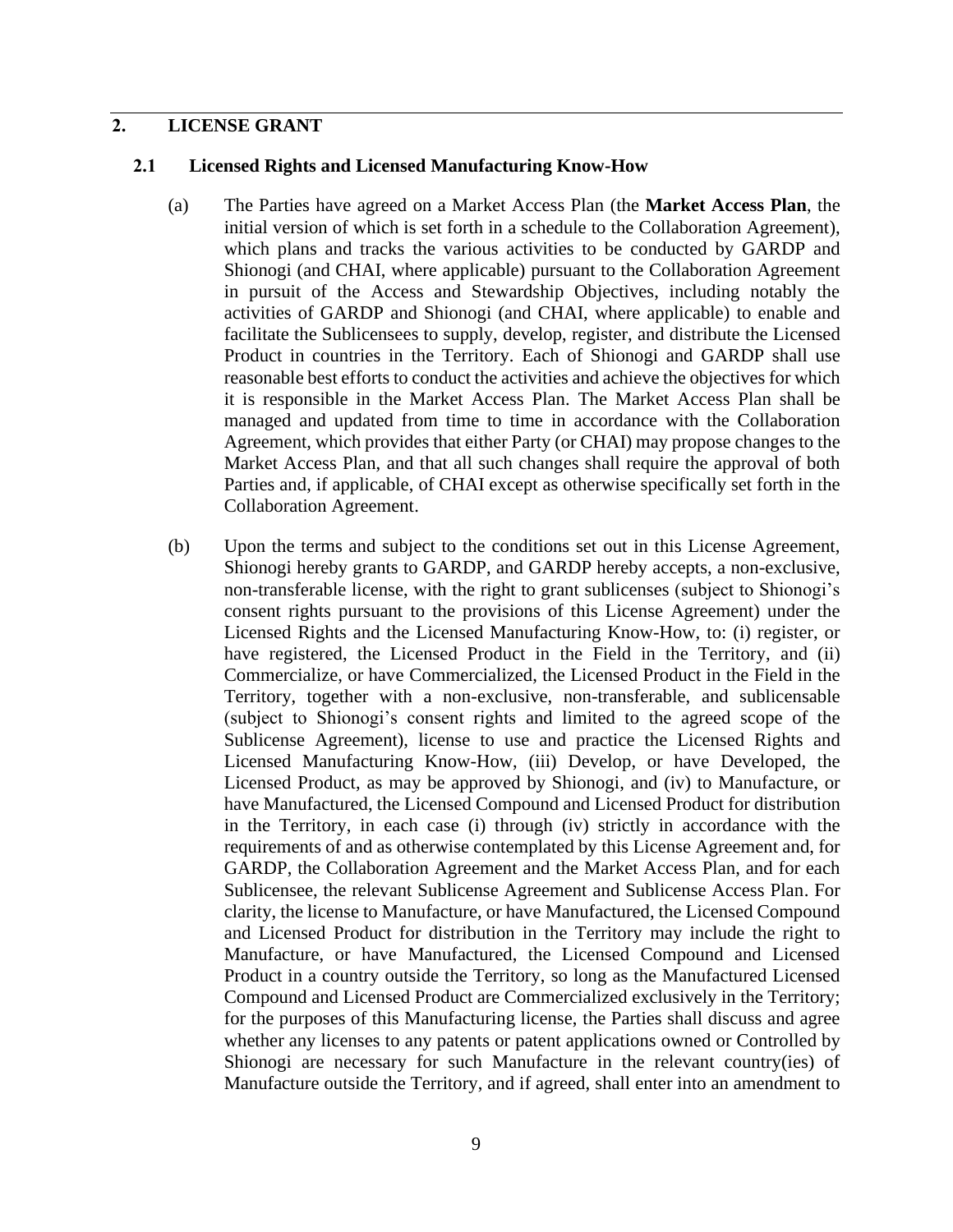this License Agreement to include a nonexclusive license to such patent in the Manufacturing license granted hereunder.

(c) The license granted by Shionogi to GARDP includes a license to use and practice the Licensed Rights as may be required for GARDP to conduct all the activities for which it is responsible under this License Agreement or the Collaboration Agreement. The License Rights granted to GARDP pursuant to this License Agreement shall be strictly limited to conducting the activities contemplated in this License Agreement and to those set out in the Market Access Plan. GARDP will not have any right to practice the license granted under this Section 2.1 or otherwise exploit the Licensed Rights and Licensed Manufacturing Know-How for any other purpose.

#### **2.2 Term of license grant**

The license granted to GARDP in Section 2.1 with respect to Licensed Rights will expire upon the expiry of the Term, subject to an earlier termination in accordance with Section 12.

#### **2.3 Sublicenses**

- (a) Shionogi shall, for so long as GARDP is expending reasonable best efforts to pursue the Access and Stewardship Objectives in accordance with the Market Access Plan, refer to GARDP all enquiries received by Shionogi from potential partners for countries in the Territory, and such potential partners shall be evaluated by GARDP in accordance with the Market Access Plan. Notwithstanding the foregoing, should the Parties agree, or Shionogi reasonably determine after consulting with GARDP, that it would be preferable for the Access and Stewardship Objectives to grant a Third Party a direct license to the Licensed Product for one or more countries in the Territory where access is not being addressed by GARDP or its Sublicensees, Shionogi shall be free to grant such license directly to the Third Party.
- (b) The Parties shall evaluate in good faith the capacities and proposals of each potential Third-Party Sublicensee to perform its obligations in accordance with the Access and Stewardship Objectives in countries within the Territory. Each Sublicensee shall be approved by Shionogi prior to the grant of any Sublicense, and Shionogi shall have the right to withhold approval of any Sublicensee proposed by GARDP for reasonable concerns.
- (c) The Parties acknowledge and agree that potential Sublicensees of the license granted by Shionogi to GARDP in Section 2.1 shall be identified by GARDP and/or CHAI in accordance with the Collaboration Agreement. These Sublicensees may be involved in Manufacturing the Licensed Product (and/or Licensed Compound), in Commercializing the Licensed Product, or both. GARDP shall grant sublicenses to these Sublicensees according to the terms of a sublicense agreement to be entered into with at least the provisions attached as Schedule F to this License Agreement,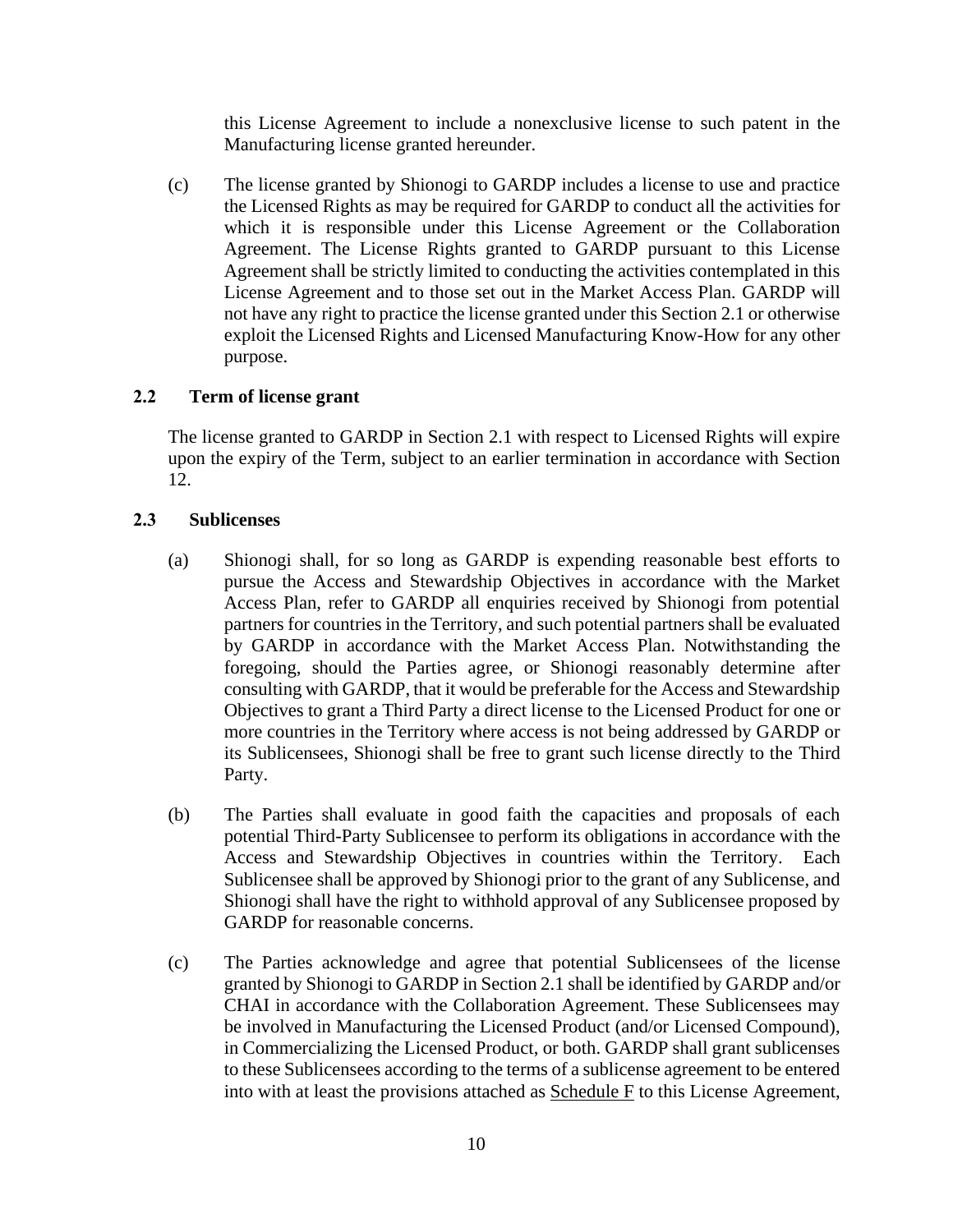except to the extent these provisions are not relevant for the Sublicensee given the nature of the rights granted to them (each such executed sublicense agreement being a **Sublicense Agreement**, the sublicense granted pursuant thereto being a **Sublicense**, and each Third Party with which a Sublicense Agreement is entered into being a **Sublicensee**).

- (d) Each Sublicense Agreement will include an agreed Commercialization plan (the **Sublicense Access Plan**), including specific target dates for Commercialization objectives in the portion of the Territory covered by such Sublicense Agreement and means by which the Sublicensee will adhere to, and promote Third Party adherence to, the Access and Stewardship Objectives. The Sublicensee shall have an obligation to devote commercially reasonable efforts to achieving the objectives and target dates of their Sublicense Access Plan. The Sublicense Access Plan for each Sublicensee shall be agreed to by Shionogi, and progress under the Sublicense Access Plan for each Sublicense Agreement will be routinely discussed with Shionogi in the License Management Subcommittee. Shionogi shall also have the right to review and approve each Sublicense Agreement to ensure that it is consistent with the terms and conditions of this License Agreement (including the provisions attached as Schedule F), and may refuse to approve any proposed Sublicense Agreement that is not consistent. Shionogi shall promptly provide its feedback to any first and final draft of each Sublicense Agreement proposed by GARDP.
- (e) GARDP may include in each Sublicense Agreement a covenant by GARDP not to seek another market access partner for the country(ies) covered by such agreement, together with a confirmation that Shionogi has agreed to refer to GARDP all enquiries from potential market access partners for such country(ies), in each case for so long as the Sublicensee is complying with its diligence obligations. For the avoidance of doubt, the license granted herein is non-exclusive and nothing herein shall restrict Shionogi or its agents' Development, Manufacture, or Commercialization (including registration) of any product containing cefiderocol within the Territory.
- (f) Any Sublicense Agreement will be entered into subject to the following:
	- (i) it will refer to this License Agreement and will be subject to and subordinate to this License Agreement;
	- (ii) the Sublicensees will confirm in writing that it has reviewed the terms and conditions of this License Agreement and agree to not perform any acts or omissions that would place GARDP in breach of this License Agreement;
	- (iii) the sublicense rights granted to each Sublicensee will be non-sublicensable and non-transferable except as may be expressly provided under the Sublicense Agreement;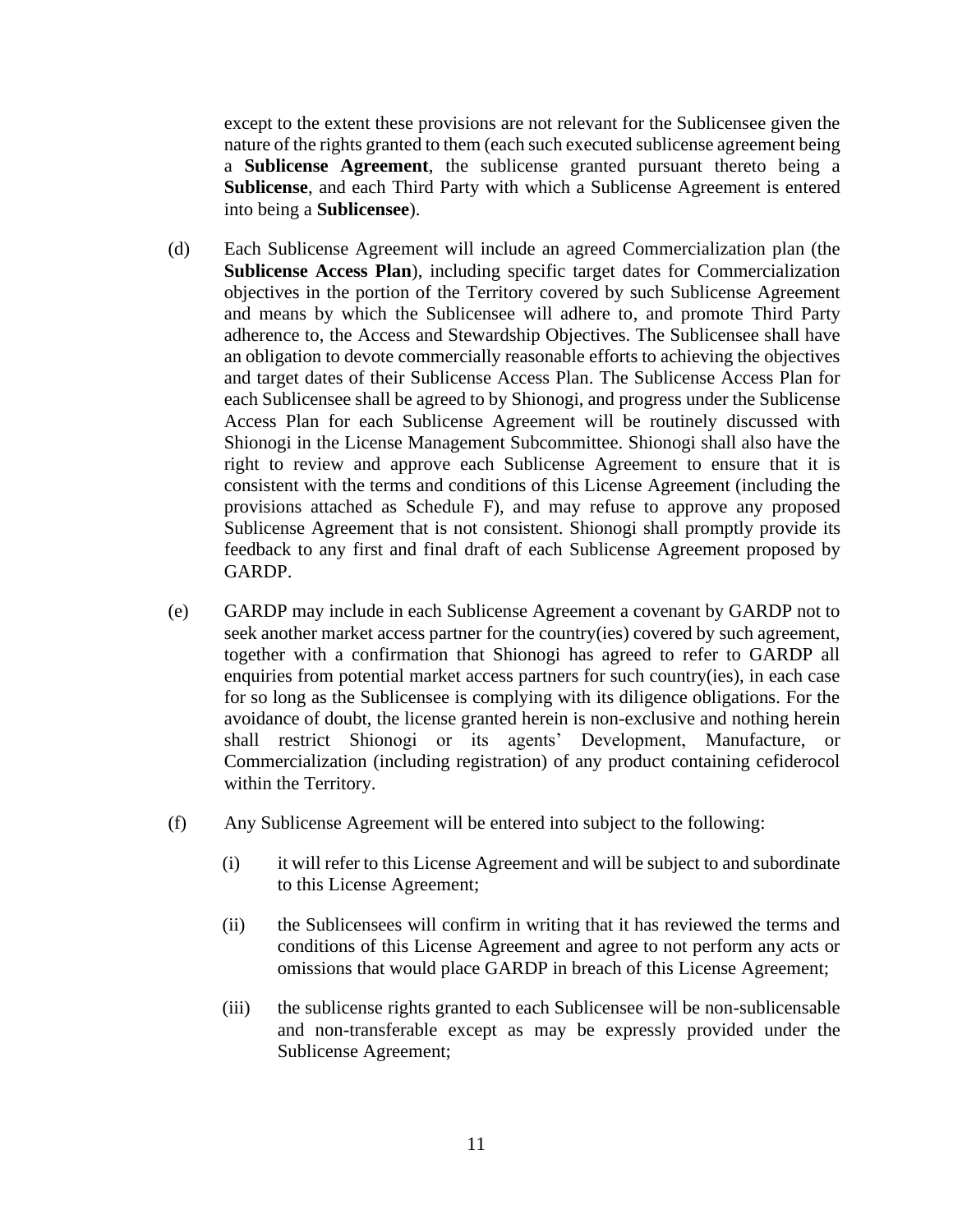- (iv) each Sublicensee will be entitled, limited to the activities described in its Sublicensee Access Plan and subject to the express rights granted as set forth in the applicable Sublicense Agreement, to make, have made, offer for sale, have sold, export or import the Licensed Compound, whether inside or outside of the Territory, exclusively for use in the Field in the Territory;
- (v) each Sublicensee shall be required to enter into a Safety Data Exchange Agreement, as contemplated by Section 6.1;
- (vi) the Sublicensees will be entitled, limited to the activities described in its Sublicensee Access Plan and subject to the express rights granted as set forth in the applicable Sublicense Agreement, to offer for sale, sell, and have sold the Licensed Product to customers outside of the Territory solely to the extent that such Licensed Product will be exclusively imported (as applicable) and used in the Field in the Territory and not exported outside of the Territory; and
- (vii) before entering into a Sublicense Agreement, GARDP and/or CHAI, as applicable in accordance with the Collaboration Agreement, will perform due diligence of the proposed Sublicensees in order to ensure compliance with applicable laws relating to corruption (including anti-bribery laws and the U.S. Foreign Corrupt Practices Act and the Unfair Competition Prevention Act and Penal Code Act in Japan); and if applicable relevant national and international quality and good manufacturing practices. No Sublicense Agreement may be entered into before the satisfactory completion of such due diligence by GARDP and/or CHAI, and the approval of such proposed Sublicensee by Shionogi.
- (g) GARDP will procure that:
	- (i) each applicable Sublicensee has demonstrated capability to Manufacture the Licensed Product it intends on Manufacturing; and
	- (ii) each applicable Sublicensee will file for registration of the Licensed Product in at least one country in the Territory within four (4) years of the start of technical transfer pursuant to Section 4.2 to the Sublicensee, or if there is no technical transfer to the Sublicensee, within four (4) years of the Effective Date of the applicable Sublicense Agreement.
- (h) GARDP will coordinate execution of the Sublicense Agreement between GARDP and each Sublicensee.
- (i) GARDP will not modify the terms and conditions of any executed Sublicense Agreement (including the provisions as attached as Schedule F) without Shionogi's prior written consent. Shionogi may refuse to consent to any proposed Sublicense Agreement amendment that is not consistent with the terms of this License Agreement (including the provisions as attached as Schedule F). Shionogi shall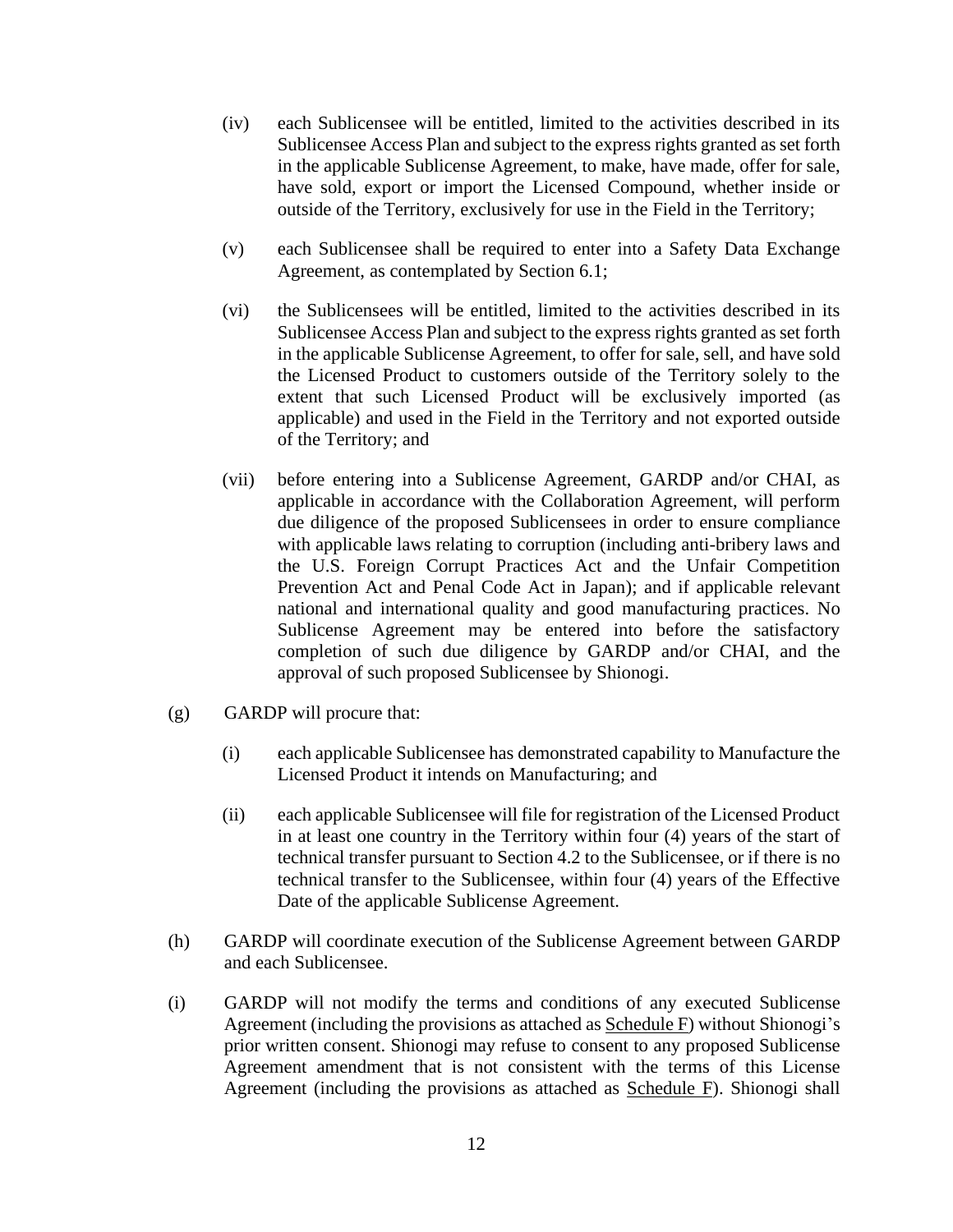promptly provide its feedback to any draft Sublicense Agreement amendment proposed by GARDP.

- (j) GARDP will remain jointly and severally liable with any Sublicensee to Shionogi for any failure by any Sublicensee to comply with the terms and conditions of this License Agreement applicable to the Sublicensee or with the terms and conditions of its Sublicense Agreement that would cause GARDP to be in breach of its obligations pursuant to this License Agreement or that would otherwise cause damages to Shionogi.
- (k) GARDP will diligently monitor and enforce each Sublicensee's compliance with its Sublicense Agreement, including, without limitation, diligently reviewing the progress reports received from such Sublicensee, and monitoring compliance with the applicable Sublicense Access Plan. GARDP shall provide unredacted copies of any and all such progress reports to Shionogi within ten (10) Business Days of receipt.
- (l) If GARDP becomes aware of any act or omission of a Sublicensee which constitutes a breach of the relevant Sublicense Agreement, GARDP will:
	- (i) if the breach is capable of correction and does not give rise to an immediate right of termination under the Sublicense Agreement, direct the relevant Sublicensee in writing to cure the breach, with a copy of that writing to Shionogi; and
	- (ii) if the breach remains uncured at the end of the specified period, or if there are otherwise grounds for termination under the Sublicense Agreement, in consultation with Shionogi, take all actions to procure the termination of the relevant Sublicense Agreement in accordance with its terms.
- (m) GARDP agrees that it will not grant sublicenses to entities other than Sublicensees approved by Shionogi and will not enter into any Sublicense Agreement under this License Agreement without the prior written consent of Shionogi. Any purported sublicense not entered into in compliance with the foregoing will be null and void ab initio and without effect. Notwithstanding the foregoing, licenses contemplated in Section 2.1 may be further sublicensed by Sublicensees through multiple tiers (each further tier sublicensee also being considered a Sublicensee for the purposes hereof) for the purpose of Commercializing the Licensed Product in the Territory that is Manufactured by or for the relevant Sublicensee; provided that all such further tier Sublicensees shall be subject (i) to the approval of both Shionogi and GARDP; and (ii) to all other applicable conditions applicable to Sublicensees. For the avoidance of doubt, Third Parties selling finished product Manufactured and Commercialized under the principal Sublicensee's name shall not be considered further tier Sublicensees.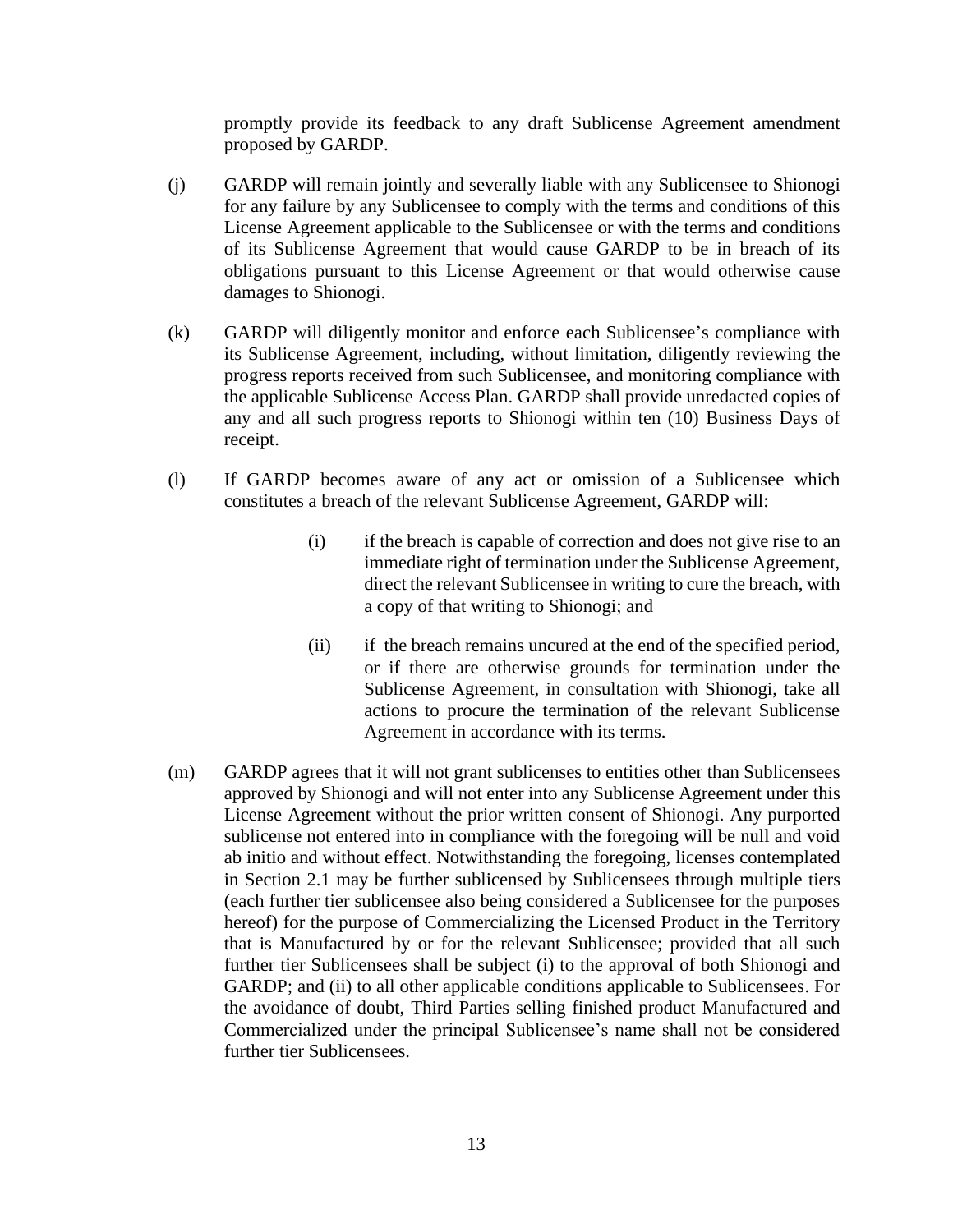- (n) The Sublicense Agreements will prohibit Sublicensees from Manufacturing and selling the Licensed Compound and/or Licensed Product in combination with other active pharmaceutical ingredients in the Territory or outside of the Territory.
- (o) Without limiting the foregoing, Shionogi has the right to review and comment on any and all proposed Development activities (other than Development relating to Manufacturing / chemistry, Manufacturing and controls (CMC) / process development conducted as part of the technical transfer described in Section 4.2(a)) to be conducted by any Sublicensee (or GARDP, as applicable) relating to the Licensed Product or the Licensed Compound, and whether to conduct, and the design and performance of, all such Development activities by any Sublicensee (or GARDP, as applicable) shall be subject to Shionogi's prior approval. Shionogi shall use its reasonable best efforts to promptly respond to any such proposed Development activities. For the avoidance of doubt, GARDP and/or Sublicensees would be responsible for the cost of any such Development work, including clinical trials.
- (p) Each Sublicensee shall be solely responsible at its expense for making or procuring from a Sublicensee that Manufactures Licensed Product, as applicable, all of its respective requirements for the Licensed Compound and Licensed Product in conformity with all applicable specifications in the countries of the Territory where it Commercializes the Licensed Product and will hold all relevant authorizations and permits required by the applicable Regulatory Authority(ies) in this respect. In addition, each Sublicensee shall adhere to, and promote Third Party adherence with, the obligations relating to the Access and Stewardship Objectives set forth in the applicable Sublicense Agreement.
- (q) Each Sublicensee that will Manufacture the Licensed Compound and Licensed Product for use and sale in the Territory will (i) do so in strict conformity with the applicable conditions specified in this License Agreement and their Sublicense Agreement, and (ii) use commercially reasonable efforts in accordance with the applicable Sublicense Access Plan to provide a sufficient supply thereof to meet the needs in the countries of the Territory. Without limiting the foregoing and to the extent applicable, each Sublicense Agreement with a Sublicensee that Manufactures Licensed Product shall require the Sublicensee to Manufacture the Licensed Product: (a) in a manner consistent with and in accordance with standards validated by a World Health Organization prequalification (**WHO PQ**) or by any applicable Stringent Regulatory Authority (if the manufacturing site has already been approved by a Stringent Regulatory Authority) or, if neither WHO PQ or an SRA has assessed and confirmed compliance with such manufacturing standards, by a Third Party audit (including relative to GMP) to confirm adherence with WHO PQ and/or SRA standards, such third party to be agreed by both Parties; and (b) any applicable industry standards for responsible Manufacture of antibiotics.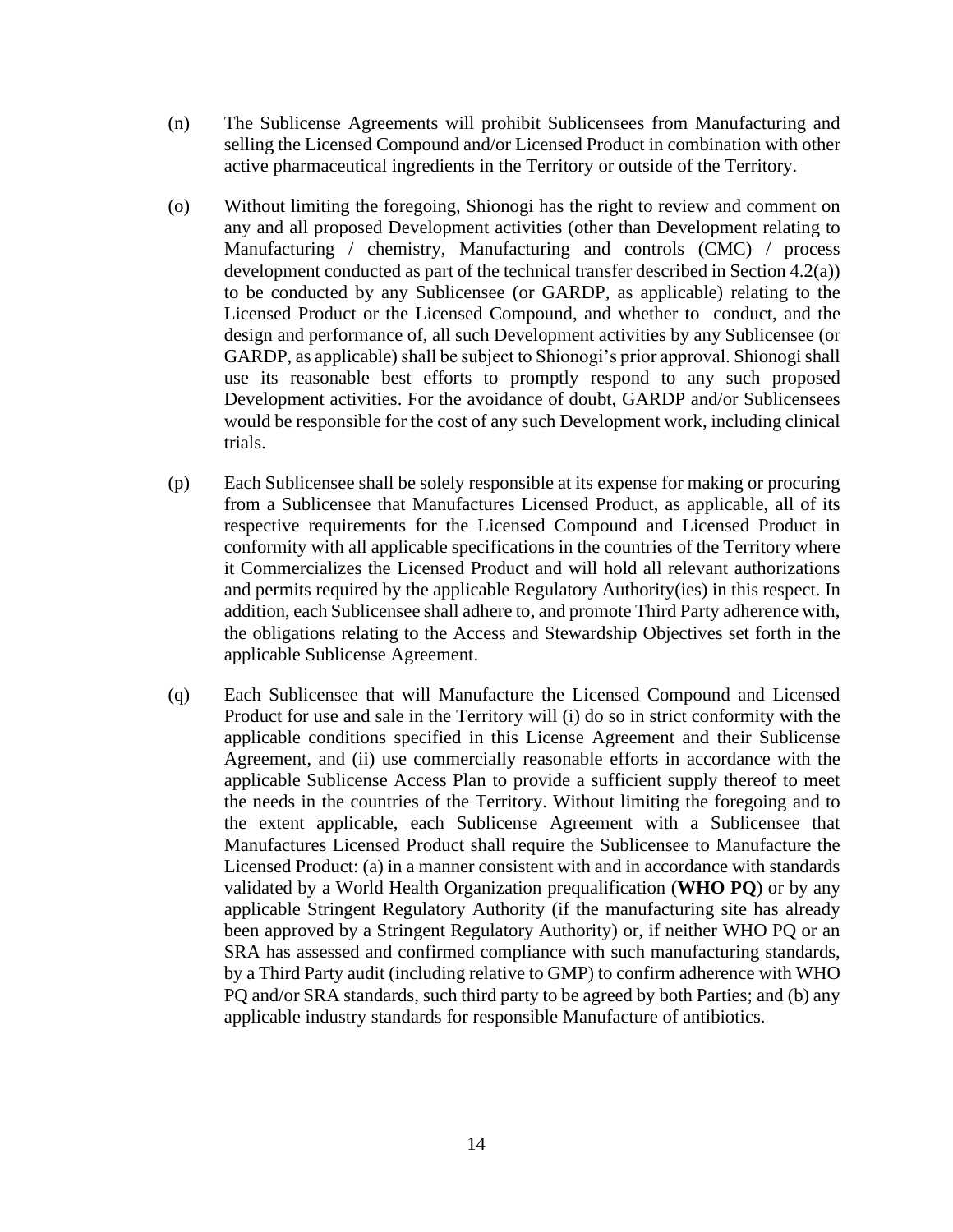#### **2.4 No trademark license**

- (a) No right or license, express or implied, is granted to GARDP or the Sublicensees either under this License Agreement or the Sublicense Agreement to use the Product Trademark or any trademark, trade name, logo, trade dress, or service mark owned or Controlled by Shionogi or any of its Affiliates. Notwithstanding the above, if GARDP or any Sublicensee, as applicable, believes applicable law or regulation would require that GARDP or such Sublicensee use or reference any Product Trademark or any trademark, trade name, logo, trade dress, or service mark owned or Controlled by Shionogi or any of its Affiliates, GARDP shall provide Shionogi with documentation supporting its interpretation of the applicable law or regulation, and Shionogi and GARDP shall discuss in good faith the matter and use reasonable best efforts to reach an amicable resolution thereof.
- (b) The relevant Sublicensee(s) shall, at their sole cost and expense, be responsible for the selection, registration, and maintenance of all trademarks and trade dress which they employ in connection with their activities conducted pursuant to their Sublicense Agreement, and will own and control such trademarks and trade dress.
- (c) Shionogi shall have the right to review all trademarks and trade dress used in the Commercialization of the Licensed Product in the Territory, and shall have the right to refuse all trademarks and trade dress for reasonable concerns, in particular, if it considers the proposed trademarks or trade dress may be confusingly similar with any Product Trademark or other trademarks or trade dress, or if the proposed trademarks or trade dress are immoral, deceptive, or scandalous, or if the proposed trademarks or trade dress disparage or falsely suggest a connection with persons, living or dead, institutions, beliefs, or national symbols, or bring them into contempt or disrepute. Shionogi shall provide its feedback for any proposed trademark or trade dress promptly following receipt of all information requested in order to fully evaluate such request. If Shionogi reasonably objects to the Sublicensee's proposal within the foregoing time period, the Parties and the Sublicensee shall discuss in good faith Shionogi's concerns, and the Sublicensee will agree to make such modifications to the Sublicensee's proposed trademark, trade dress or product markings as are necessary to address Shionogi's concerns.
- (d) Without limiting the foregoing, GARDP and its Sublicensees will not use (or allow their distributors to use) the Product Trademark or any trademark or trade dress or product marking used by Shionogi or any of its Affiliates or licensees in any manner or any trademark or trade dress that is confusingly similar to the Product Trademark or any trademark or trade dress used by Shionogi or any of its Affiliates.
- (e) GARDP will require that its Sublicensees cause the product markings, packaging and related features of each Licensed Product to be distinctive from that which is used by Shionogi with cefiderocol products.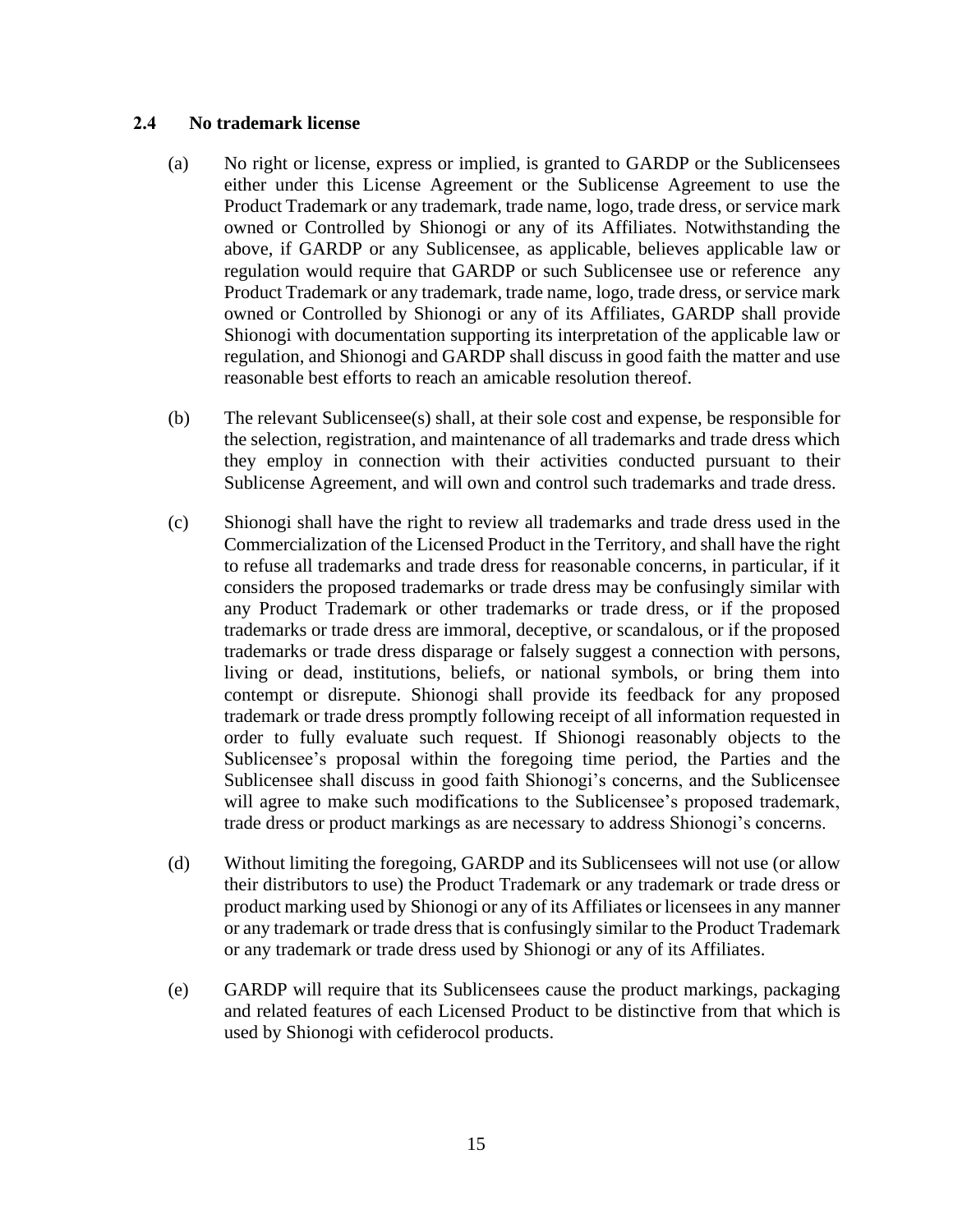#### **2.5 No implied license**

No license or other right is or will be created or granted under this License Agreement by implication, estoppels, or otherwise. All licenses and rights are or will be granted only as expressly provided in this License Agreement. For the avoidance of doubt, Shionogi has entered into this License Agreement subject to the express understanding between the Parties that GARDP would not obtain any licenses or rights other than those expressly provided in this License Agreement.

#### **2.6 Retained rights**

- (a) All rights not expressly granted under this License Agreement are reserved by Shionogi and Shionogi's use thereof for any purpose is not restricted by this License Agreement.
- (b) Without limiting the foregoing, Shionogi retains any and all rights under the Licensed Rights and Licensed Manufacturing Know-How to make, have made, use, offer for sale, sell, have sold, export, import, license, or exploit:
	- (i) the Licensed Compound and any product containing the License Compound for any use whether within or outside the Territory and whether within or outside the Field; and
	- (ii) compounds other than the Licensed Compound covered by one or more claims in the patents included in the Licensed Rights, for any use.
- (c) Shionogi also expressly reserves and retains the right to make or have made, and use, the Licensed Compound and any product containing the Licensed Compound for any internal research purpose.

#### **2.7 Non-diversion**

- (a) GARDP acknowledges that the license to use and sell the Licensed Compound and Licensed Product granted under Section 2.1 is granted solely under and with respect to the Licensed Rights and Licensed Manufacturing Know-How for the purposes of supplying Licensed Product in the Territory.
- (b) Nothing in this License Agreement will be construed as granting GARDP or its Sublicensees any rights under any patents, know-how, or otherwise to use or sell the Licensed Compound or any Licensed Product for ultimate use outside of the Field and/or outside of the Territory.
- (c) Subject to any applicable competition law, each Sublicense Agreement will include provisions to prevent and prohibit the Licensed Product intended for distribution in the Territory from being diverted outside the Territory, including for use outside the Territory. Shionogi shall refer to GARDP (or as applicable the relevant Sublicensee) all requests for any Licensed Product in a country in the Territory where a commercial Sublicensee is actively supplying the Licensed Product, and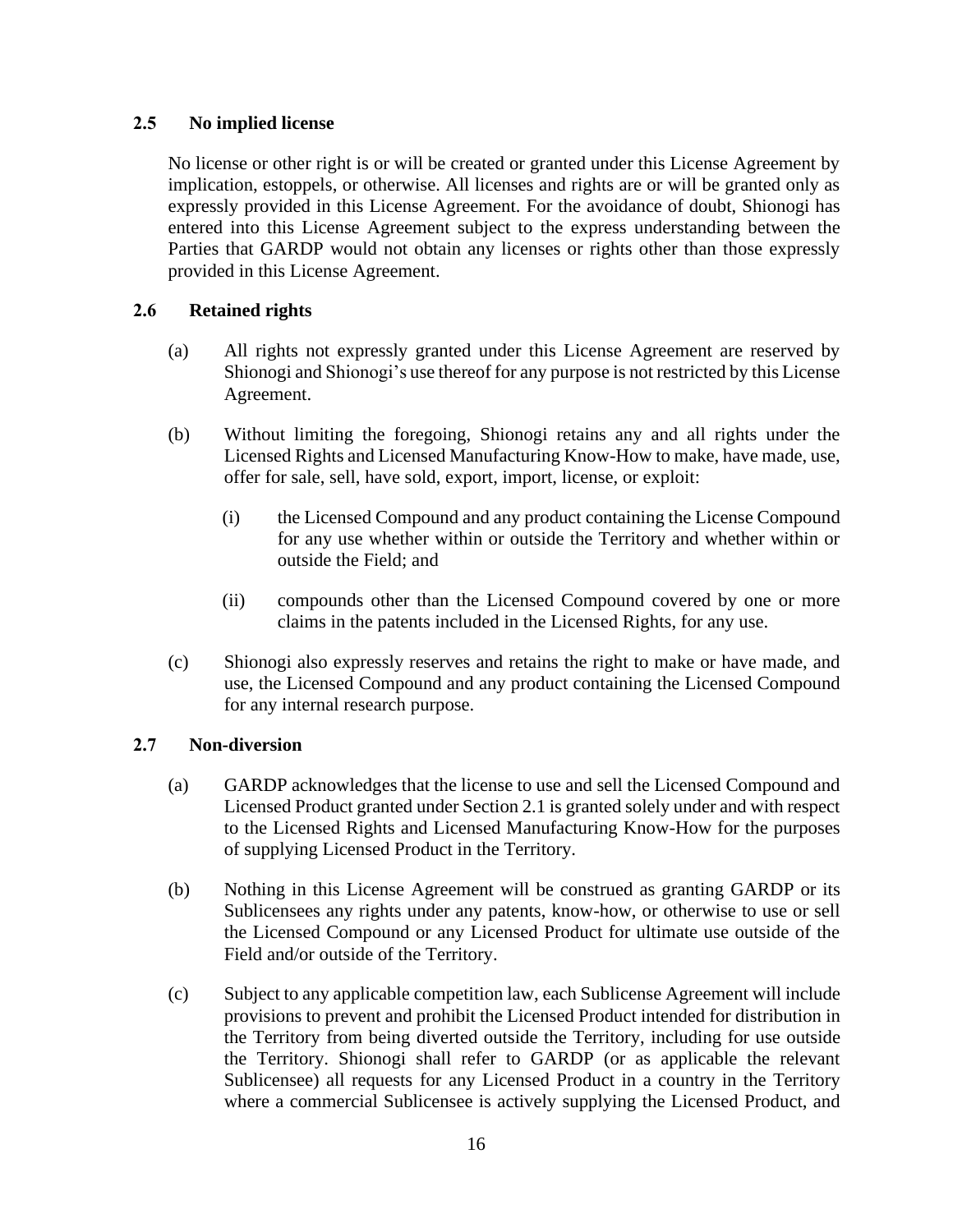Shionogi shall consult with GARDP as to how to respond to any request for the Licensed Product in a country in the Territory where the Licensed Product is not being supplied by a commercial Sublicensee. For the avoidance of doubt, nothing herein or in any Sublicense Agreement shall restrict or limit Shionogi or its agents' rights or ability to Develop, Manufacture, or Commercialize the Licensed Product in the Territory.

#### **2.8 License Management Subcommittee**

- (a) The Parties shall form a License Management Subcommittee, composed of an equal number of representatives from Shionogi and GARDP, which shall meet at least once per quarter to oversee and manage the licensing activities conducted pursuant to the License Agreement, and in particular, but not limited to:
	- (i) Review the management of Sublicense Agreements granted pursuant thereto.
	- (ii) Discuss any other matters that may arise in connection with the License Agreement.
- (b) Any decisions made by the License Management Subcommittee shall require unanimous approval of all members of the License Management Subcommittee. If the License Management Subcommittee cannot reach consensus on a particular issue within its authority, such issue will be subject to an initial dispute resolution process involving escalation to the Joint Steering Committee formed pursuant to the Collaboration Agreement (it being understood that, although CHAI is a member thereof, CHAI shall not have any decision-making right in relation to matters relating to the management of this License Agreement or any Sublicense Agreement), and if the Joint Steering Committee is unable to resolve the issue, to senior executives of both Parties for negotiation and resolution. If the senior executives are unable in good faith to resolve the issue within sixty (60) days of it being submitted to them, then either Party may: (i) if the issue concerns a question of interpretation of this Agreement or of the Parties' rights and obligations hereunder, demand resolution of the issue by binding arbitration pursuant to Section 14.6 of this License Agreement; or (ii) for strategic or other issues that cannot be resolved through interpretation of this Agreement or of the Parties' rights and obligations hereunder, request a mediation procedure to assist in resolving the issue through appointment of a neutral, independent third party with appropriate expertise mutually agreed by the Parties, or if the Parties are unable to agree on such neutral third party within thirty (30) days following the request, by a neutral third party mediator with appropriate expertise appointed by the ICC. For the avoidance of doubt, this Section 2.8(b) shall not apply to any issues outside the authority of the License Management Subcommittee, including any matters that would involve amending the terms and conditions of this License Agreement.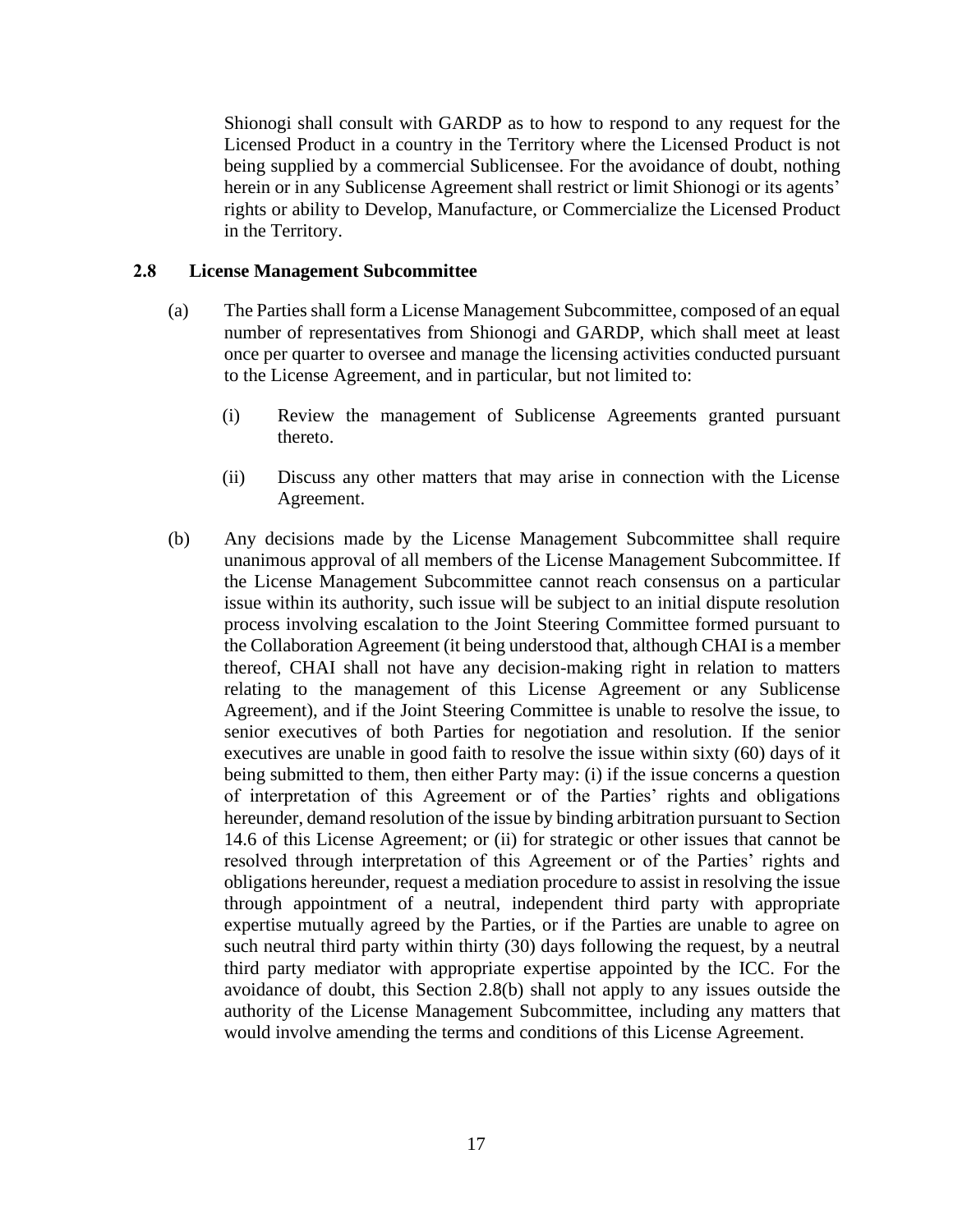#### **2.9 OFAC Licenses**

- (a) GARDP represents that neither GARDP nor, to the knowledge of GARDP, any Affiliate, director, officer, or employee of GARDP, is a Sanctions Target.
- (b) GARDP agrees that it will not, with respect to the licensed intellectual property (including the Licensed Rights and the Licensed Manufacturing Know-how), Licensed Compound and Licensed Product, engage in any transactions or dealings with or involving a Sanctions Target or a country or territory that is the target of US or EU country-wide or territory-wide Sanctions absent a license or other authorization from the relevant governmental authority, should such a license or other authorization be required. GARDP shall convey such license or other authorization, if required and obtained, to Shionogi prior to any such transactions or dealings.

GARDP also agrees that prior to, directly or indirectly,

- (i) making any Licensed Compound or any Licensed Product available to, or contracting for Licensed Product Manufacture with, any Sanctions Target; or
- (ii) making any Licensed Compound or any Licensed Product available to, or contracting for Licensed Product Manufacture in, a country or territory that is the target of country-wide or territory-wide Sanctions;

it will obtain a license or other authorization, if required, either directly from the relevant government authority or cooperate with Shionogi to obtain such a license or other authorization in each case to permit GARDP, its Sublicensee, and Shionogi (as the ultimate licensor of the Licensed Product) to engage in transactions with a Sanctions Target or involving a country or territory that is the target of countrywide or territory-wide Sanctions. If Shionogi is in agreement with the decision to try to obtain such license or other authorization (such decision to be made in Shionogi's sole discretion), Shionogi shall provide reasonable assistance as requested by GARDP and as may be reasonably necessary to obtain the license or other authorization; and

in the event that performance of the License Agreement or any Sublicense Agreement by GARDP or its Sublicensee would (or might), in the reasonable opinion of Shionogi, breach, or expose Shionogi to potential liability under, any Sanctions or export control regime or any other similar laws of any jurisdiction (whether or not such Sanctions, controls, or laws were in existence at the date of this License Agreement, and whether or not there have been any other changes in circumstance from those that existed at the Effective Date of this License Agreement or execution date of any Sublicense Agreement), Shionogi shall be entitled to immediately request that GARDP or its Sublicensees (i) cease all shipments of Licensed Compound or Licensed Product into any country or territory that is the target of countrywide or territory-wide Sanctions, or (ii) if the Licensed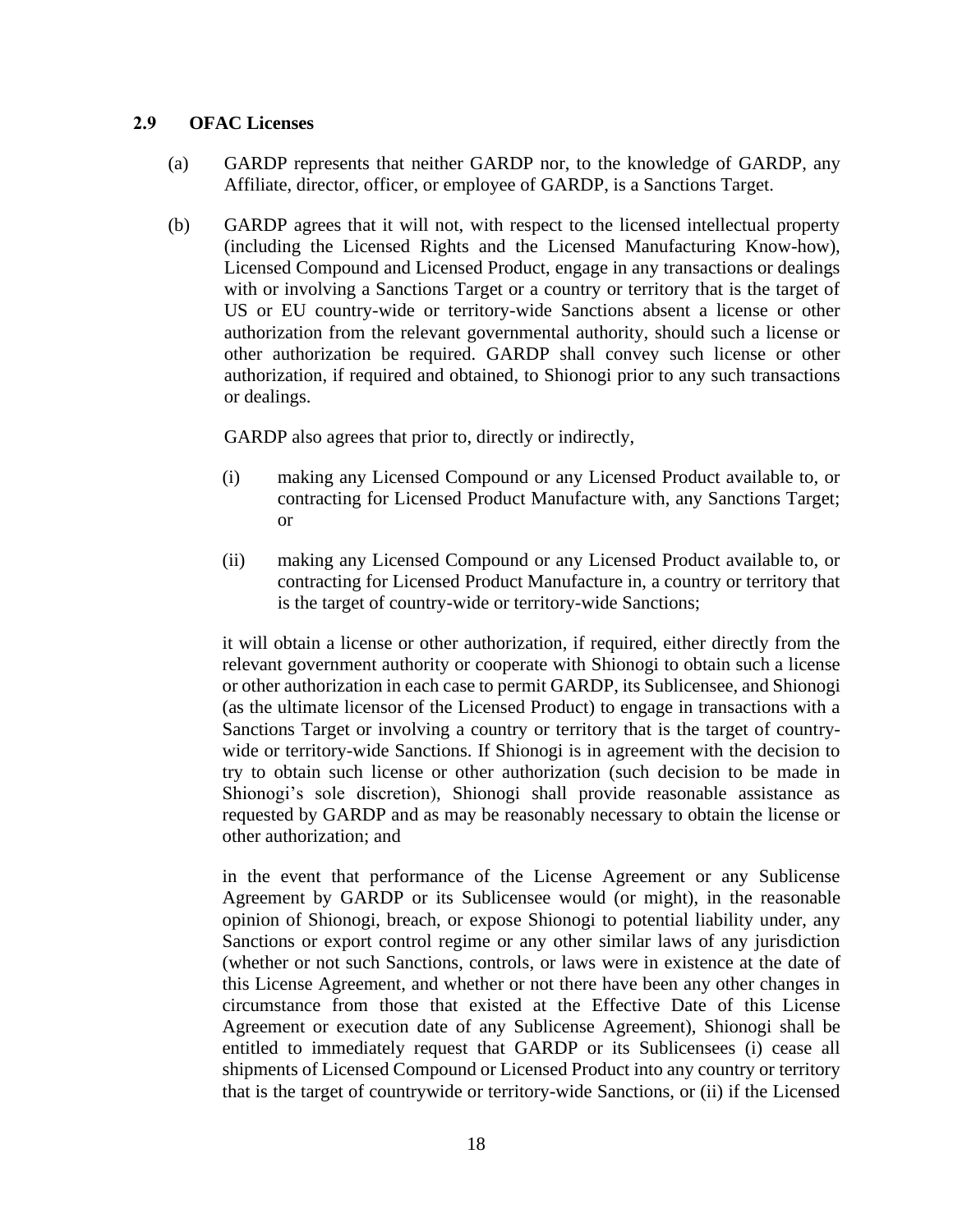Compound or Licensed Product is already in such country or territory but still within the custody and control of GARDP, its Sublicensees or its respective agents or representatives, to use its reasonable best efforts to remove such Licensed Compound or Licensed Product from the country or territory, or (iii) suspend the operation of such provisions of the License Agreement or relevant Sublicense Agreement(s) (including any supply provisions) which require or permit performance by either Party or the Sublicensee which, in the reasonable opinion of Shionogi, would result in a breach of, or expose Shionogi to potential liability under, any such Sanctions, controls, or laws, until, in the reasonable discretion of Shionogi, such time as all necessary approvals or licenses have been obtained to enable the License Agreement to continue in a lawful and compliant manner and without exposure to liability for Shionogi. Notwithstanding any provision of the License Agreement or the relevant Sublicense Agreement(s), Shionogi shall not be obliged to pay any compensation to GARDP or any Sublicensee or otherwise indemnify them in respect of any losses or costs which they may suffer or incur as a result of such suspension and/or termination.

(c) GARDP and its Sublicensees shall not be required pursuant to this License Agreement or any Sublicense Agreement to conduct any activities or engage in any transactions or dealings that would be contrary to any, or expose them to any potential liability under, any Sanctions or export control regime or any other similar laws of any jurisdiction.

#### **2.10 Limitation on GARDP's rights to assign**

GARDP acknowledges that Shionogi has carefully selected GARDP to participate in the arrangements contemplated in this License Agreement. It is intended that Shionogi should not be obligated to participate in such arrangements with a party not of its choosing. Accordingly, this License Agreement includes limitations on the right of GARDP to sublicense to Third Parties, and to assign and delegate its rights and obligations under this License Agreement without the prior consent of Shionogi. For clarity, GARDP's use of collaborators, consultants, agents or other contractors for which it remains entirely responsible to perform its obligations under this License Agreement in accordance with Section 2.12 and to whom it has not granted a Sublicense shall not be considered a delegation by GARDP of its rights and obligations under this License Agreement.

#### **2.11 Shionogi Affiliates**

GARDP agrees that Shionogi may perform its obligations under this License Agreement through one or more of its Affiliates, Shionogi remaining entirely responsible for such performance in accordance with the terms and conditions of this License Agreement as if such obligations had been performed by Shionogi.

#### **2.12 GARDP Contractors**

GARDP may perform its obligations under this License Agreement or the Sublicense Agreements through one or more collaborators, consultants, agents or other contractors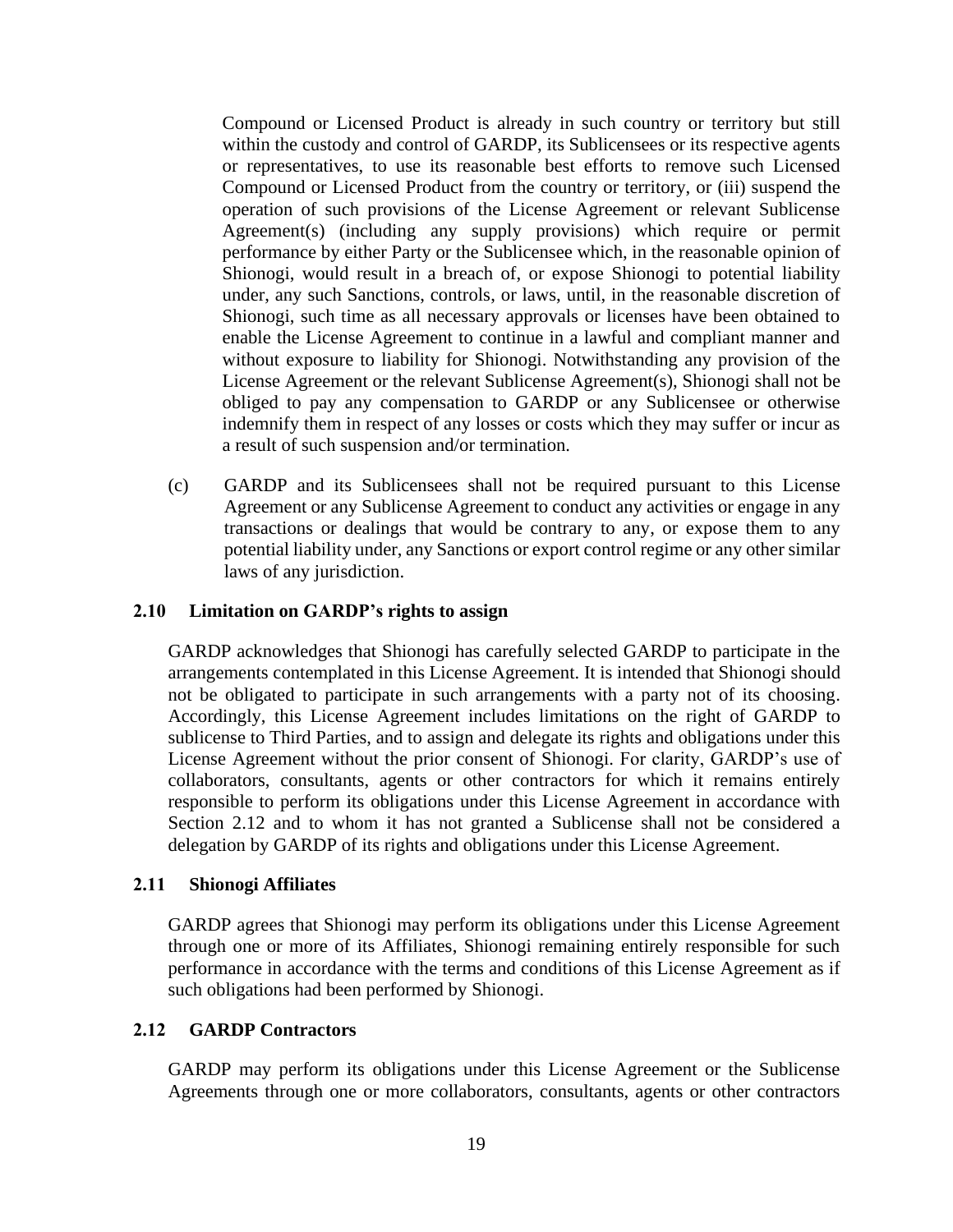(**GARDP Contractors**) acting on behalf of GARDP; provided that: (a) the activities of such GARDP Contractors would not require a Sublicense to the Licensed Rights (it being understood that the fact that a GARDP Contractor has had access to use Confidential Information in and of itself shall not require a Sublicense for the purposes hereof); (b) GARDP remains entirely responsible for such performance in accordance with the terms and conditions of this License Agreement as if such obligations had been performed directly by GARDP, and (c) GARDP shall have entered into a written agreement with such GARDP Contractors ensuring that GARDP shall be able to comply with its obligations under this License Agreement applicable to the activities conducted by the GARDP Contractor, including confidentiality obligations in accordance with Section 10.2(a)(iv) and, if applicable, obligations requiring the GARDP Contractor to assign to GARDP all intellectual property rights in and to any results generated by them in a manner that enables GARDP to comply with its obligations in relation thereto as set out in Section 8.2 and/or 8.3. For clarity, GARDP may not grant to GARDP Contractors any sublicense rights to Develop, Manufacture or Commercialize Licensed Product for their own account or benefit, or any right to produce, make or sell Licensed Product, and GARDP Contractors shall not be considered Sublicensees for the purposes of this License Agreement.

#### **2.13 Compassionate Use**

The Parties agree that after the Effective Date of this License Agreement, Shionogi shall retain all rights to initiate and conduct a Compassionate Use or comparable early access program using Licensed Product Manufactured by Shionogi in all countries in the Territory. Once Licensed Product manufactured by a Sublicensee (including Licensed Product from the initial validation batch) can be used for such purposes under applicable laws and regulations, the conduct of Compassionate Use or comparable early access programs shall be transitioned to GARDP and/or applicable Sublicensee(s) for the Territory; provided that Shionogi may, in coordination with GARDP, choose to continue to conduct Compassionate Use or comparable early access programs for one or more countries in the Territory. Notwithstanding the foregoing, Shionogi and GARDP may agree on a case-by-case basis on an alternative approach for one or more countries in the Territory taking into account relevant criteria, such as the sustainable availability of sufficient quantities of Licensed Product for the applicable country(ies) (Manufactured by Shionogi), the agreement of Sublicensees to conduct such activities, and relevant regulatory considerations.

#### **3. RECOUPMENT OF COSTS**

**3.1** In consideration of the rights and licenses granted under this License Agreement, GARDP shall pay Shionogi a fee (**Cost Recoupment Fee**) equal to a percentage of all Net Sales of the Licensed Product within the Territory by or on behalf of all Sublicensees as follows, which fee is intended to reimburse Shionogi for its costs of implementation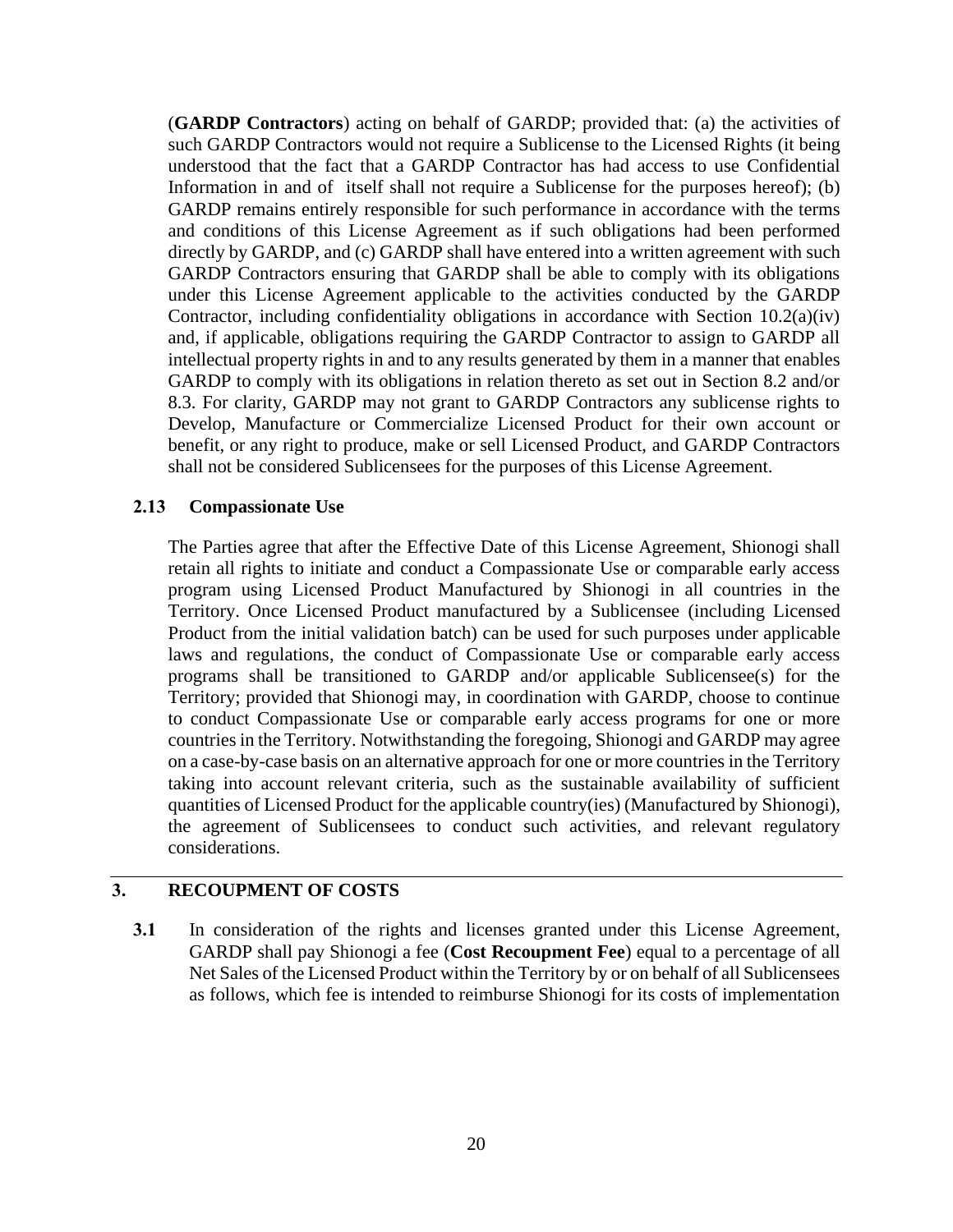and maintenance related to the activities conducted pursuant to this License Agreement and/or the Collaboration Agreement:

- (a) High Income Countries (as identified in Schedule C): nine percent (9%) with no minimum threshold of sales (inclusive of royalties that may be due by Shionogi to Third Parties *i.e.* Shionogi shall remain responsible for paying such royalties).
- (b) Upper Middle Income Countries (as identified in Schedule C): five percent (5%) with no minimum threshold of sales (inclusive of royalties that may be due by Shionogi to Third Parties *i.e.* Shionogi shall remain responsible for paying such royalties).
- (c) Low Middle Income Countries and Low Income Countries (as identified in Schedule C): no Cost Recoupment Fees.

Cost Recoupment Fees are payable to Shionogi until the later of, on a country by country basis: (i) the expiration of the last-to-expire patent set forth on Schedule B in the country (if any) that covers the Licensed Product, and (ii) twelve (12) years from the first sale of Licensed Product in the relevant country in the Territory (**Cost Recoupment Period**). After the expiration of this period in any given country, the Sublicense granted to the Sublicensee shall survive on a fully-paid up basis for so long as the applicable Sublicense Agreement is valid and in effect, after which such Sublicense shall immediately terminate.

**3.2** GARDP shall report Net Sales on Licensed Product sales in the Territory and the corresponding Cost Recoupment Fees due to Shionogi on a calendar quarter basis in accordance with Section 9.1, and shall pay the Cost Recoupment Fees due within thirty (30) days of receiving the corresponding invoice from Shionogi. Net Sales shall be reported and Cost Recoupment Fees shall be paid in Euros. In addition, GARDP shall promptly provide to Shionogi any reports and other information regarding Net Sales requested by Shionogi to facilitate Shionogi's compliance with third party obligations, as detailed more specifically in Section 4 of the Collaboration Agreement.

#### **4. TECHNICAL ASSISTANCE**

#### **4.1 Documentation and Assistance; Regulatory Filings in the Territory**

(a) Upon GARDP's request, Shionogi will provide GARDP or its Sublicensees, as applicable, with access to the content of the regulatory filings included within the Licensed Rights and described on Exhibit D (collectively, the **Regulatory Approvals**) to the extent reasonably required for the Manufacture or Commercialization of Licensed Product(s) in one or more countries in the Territory, all for use in accordance with the license granted pursuant to this License Agreement. Upon GARDP's request, Shionogi will also provide GARDP or its Sublicensees, as applicable, with regulatory filing reference rights (including promptly providing to GARDP or its Sublicensees or any relevant Regulatory Authorities any letters of authorization or comparable documents that may be required) pursuant to which the applicable Regulatory Authority could access the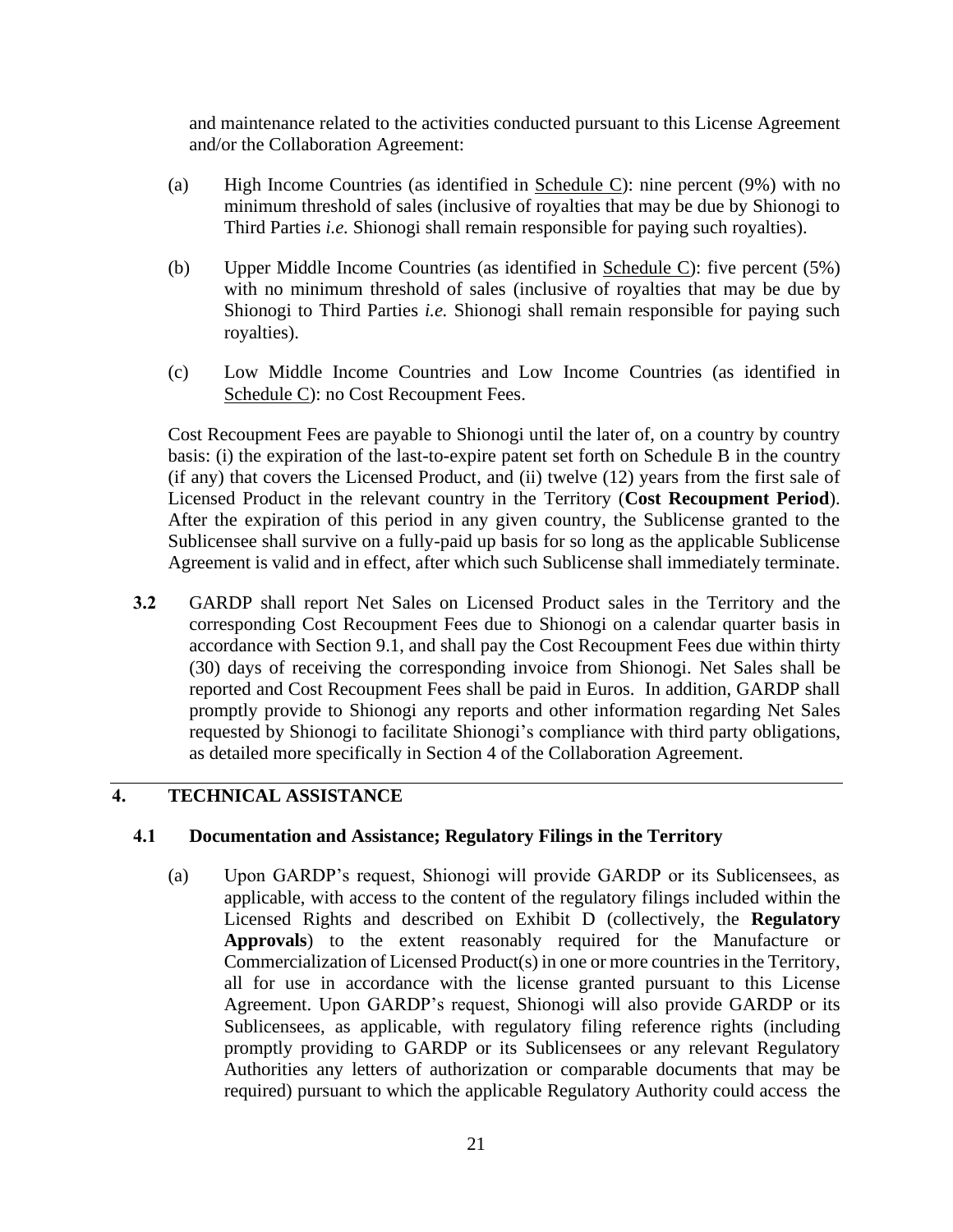content of the Regulatory Approvals and regulatory exclusivity waivers (*i.e.* waivers of any rights Shionogi or its Affiliates may have under any applicable regulatory or data exclusivity regulations that would prevent GARDP or its Sublicensees from Commercializing Licensed Product in any country(ies) in the Territory, or using or referencing the Regulatory Approvals for such purpose, all in accordance with the license granted pursuant to this License Agreement), in each case to the extent reasonably required by the applicable Regulatory Authorities for the Manufacture, or Commercialization of Licensed Product(s) in the Territory.

- (b) The documentation provided by Shionogi (including the Regulatory Approvals) will not be used by GARDP or any of its Sublicensees for any purpose other than the Development, Manufacture and Commercialization of the Licensed Compound and Licensed Product in accordance with this License Agreement and the relevant Sublicense Agreement, and constitutes Confidential Information and trade secrets of Shionogi. For the avoidance of doubt, each Sublicensee shall have the responsibility to seek regulatory approvals for the Manufacture and Commercialization of the Licensed Product in the countries in which it conducts such activities pursuant to its Sublicense Agreement, which regulatory approvals shall be in the Sublicensee's name and in respect of which the Sublicensee shall have all rights and responsibilities. Each Sublicensee shall be responsible to maintain its own regulatory documentation, provided that, if Shionogi has provided documentation to the Sublicensee, that the Sublicensee shall use such documentation as it maintains its own regulatory documentation. Each Sublicensee will assume full responsibility and liability to Shionogi for any unauthorized use or disclosure of any Confidential Information of Shionogi. Any and all such documents and materials delivered to GARDP or Sublicensees pursuant to this Section 4 are and will remain the sole property of Shionogi.
- (c) Shionogi will be responsible for providing one set of electronic copies only, subject to Section 4.1(a). Shionogi will respond to reasonable requests from GARDP or its Sublicensees for clarification on the documents and information provided under this Section 4.1, where responses to such requests are reasonably necessary to clarify the Manufacture and registration (in the manner Manufactured by or for Shionogi and registered by Shionogi on the Effective Date) of the Licensed Compound or a Licensed Product.
- (d) Notwithstanding the foregoing, Shionogi does not represent any Licensed Product is equivalent to any product containing cefiderocol (including but not limited to cefiderocol sulfate tosylate) which is Manufactured or sold by Shionogi, and no regulatory exclusivity waiver granted by Shionogi shall be understood to make any such representation.
- (e) Shionogi shall have the right to review and comment on the content of all preclinical and clinical data portions of all regulatory filings for the approval of the Licensed Product in the Territory as well as all proposed product labels, package inserts and Company Core Data Sheets (CCDS) (including a list prepared by GARDP and/or the relevant Sublicensee of deviations between the proposed CCDS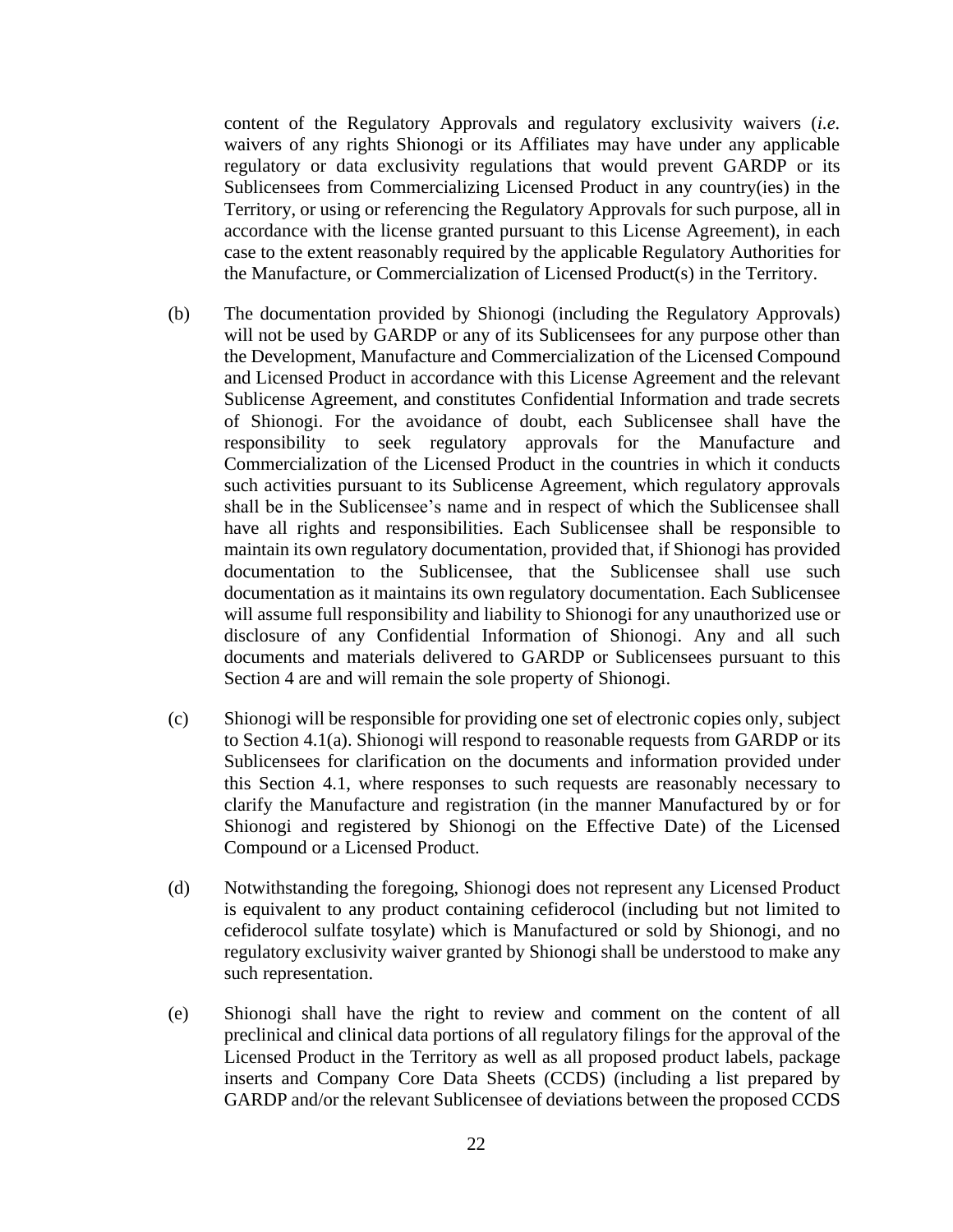and the then-existing CCDS of Shionogi) proposed to be submitted to Regulatory Authorities for the Licensed Product in the Territory. Copies of all such documents shall be provided to Shionogi in English. Shionogi shall have the right to oppose any proposed regulatory filing in the Territory for failure to comply with the foregoing requirements, or based on reasonable concerns relating to the accuracy and quality of the data included therein, and the proposed filing may not proceed until Shionogi's opposition has been resolved as set forth herein. Any disagreement regarding proposed regulatory filings contemplated by this Section shall be escalated for resolution to the Joint Steering Committee (JSC) formed pursuant to the Collaboration Agreement; a representative of the Sublicensee will be invited to the JSC if the Parties deem appropriate. Shionogi shall use reasonable best efforts to provide feedback to any such documents submitted to Shionogi for review within thirty (30) days.

(f) Shionogi shall not be responsible for the performance of additional studies or submission of additional data for the grant of the regulatory approval of a Licensed Product in the Territory. Sublicensees shall agree not to seek any further regulatory exclusivity in the country(ies) governed by their Sublicense Agreement.

#### **4.2 Technical Transfer and Technical Transfer Package**

(a) Shionogi shall be responsible at GARDP's request for providing one technical transfer of its Manufacturing process to a Manufacturing Sublicensee in accordance with the Collaboration Agreement and the Market Access Plan (which technical transfer may, depending on the circumstances, involve a separate technical transfer of the Licensed Compound Manufacturing process to one entity and of the final Licensed Product Manufacturing process to another). This technical transfer shall include a transfer of a package of documentation to be prepared and provided by Shionogi for such Sublicensees' use (the **Technical Transfer Package**) that contains all the Licensed Manufacturing Know-How reasonably necessary for the effective technical transfer thereof, and a technical transfer process pursuant to which Shionogi or its contractors will provide reasonable assistance to enable the understanding and implementation of the Licensed Manufacturing Know-How. Shionogi will provide the Technical Transfer Package for the first Sublicensee set to Manufacture the Licensed Product in accordance with Shionogi's Licensed Manufacturing Know-How pursuant to this License Agreement. Shionogi shall be responsible for providing one set of electronic copies of the Technical Transfer Package to the relevant Manufacturing Sublicensee; GARDP and/or CHAI shall also receive a set of electronic copies of the Technical Transfer Package. Any subsequent Sublicensee will be provided the Technical Transfer Package and all other assistance and support necessary to effect the transfer thereto by GARDP and/or CHAI and/or by the Manufacturing Sublicensee that received the initial technical transfer. The Technical Transfer Package and all information and materials provided by or on behalf of Shionogi in connection therewith are trade secrets of Shionogi.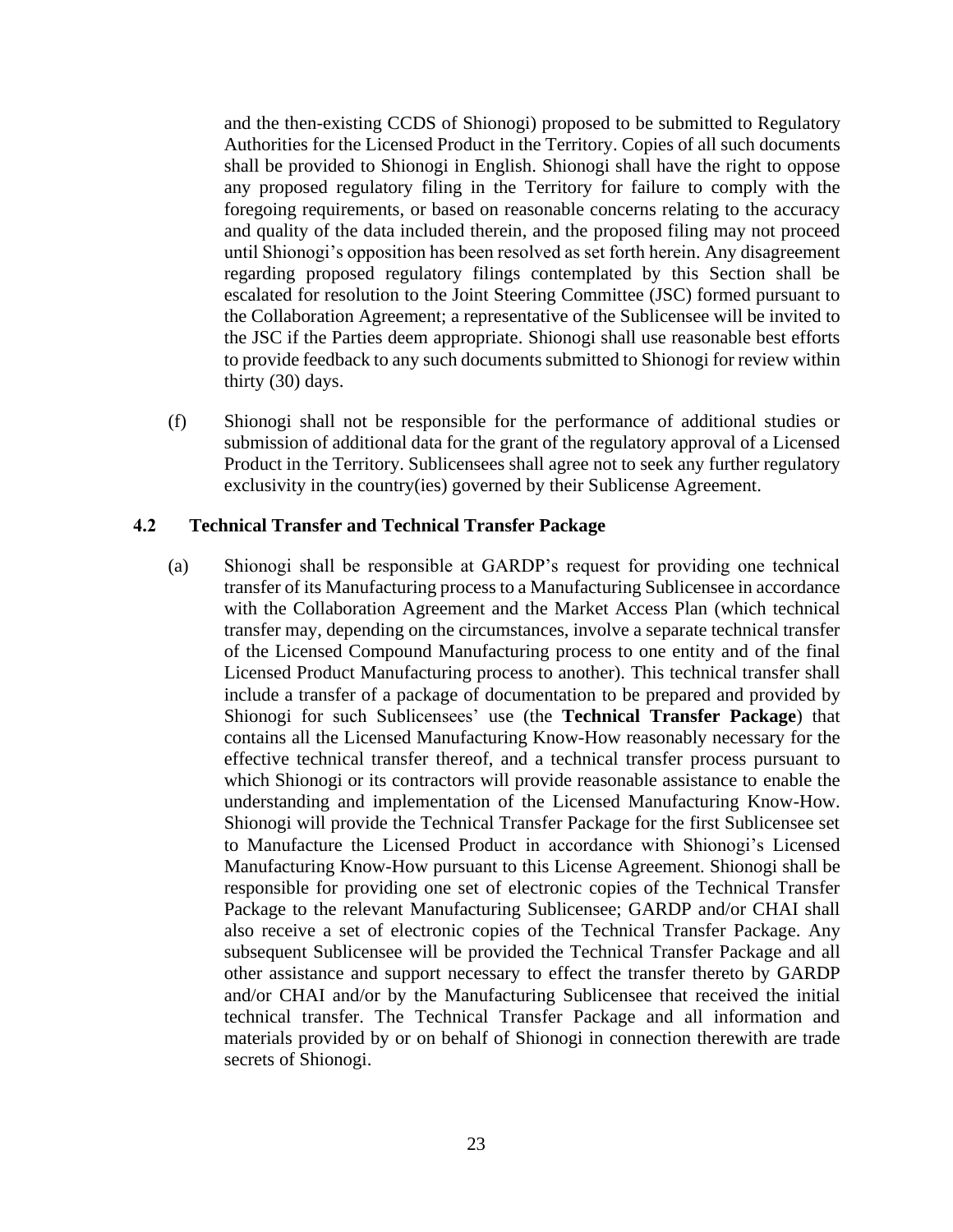#### **5. COMMERCIALIZATION**

- (a) Any Sublicensee to which GARDP grants a Sublicense for the Commercialization of the Licensed Product must be selected in accordance with the Collaboration Agreement.
- (b) Each commercial Sublicensee will be responsible, at its own expense, for Commercialization of the Licensed Product in the countries of the Territory covered by its Sublicense Agreement.
- (c) Each Licensed Product Commercialized by a Sublicensee under this License Agreement and a Sublicense Agreement will be marked with all markings and notices as may be required by applicable law, including in relation to patent and other intellectual property; provided, however, that if GARDP or any Sublicensee believes applicable law or regulation requires the use of the Shionogi name, such as, for example, a notice that the Licensed Product is sold under a license from Shionogi and/or GARDP, or any Shionogi trademark in connection with the Commercialization of the Licensed Product in any country within the Territory, the Parties shall discuss the matter in accordance with Section 2.4(a) above.
- (d) Each Sublicense Agreement will contain an obligation for the Sublicensee to use commercially reasonable efforts in accordance with the applicable Sublicense Access Plan to provide an adequate supply of the Licensed Product to meet the therapeutic needs in the countries of the Territory covered by their Sublicense.
- (e) In recognition of the humanitarian objectives of this License Agreement, GARDP also will use reasonable best efforts to promote the affordable access to the Licensed Product through its Sublicensees in the Territory.

#### **6. PHARMACOVIGILANCE AND QUALITY MATTERS**

#### **6.1 Pharmacovigilance**

(a) GARDP will require that its Sublicensees, in accordance with their standard protocols, maintain effective and reliable systems for receiving and tabulating any reports of adverse reactions to the Licensed Product and to report such information on a timely basis to the relevant Regulatory Authorities in the countries of the Territory included in their respective Sublicenses in accordance with local laws and regulations. GARDP will require that its Sublicensees be responsible for fulfilling all required pharmacovigilance reporting responsibilities under applicable laws and regulations within the countries in the Territory included in their respective Sublicenses. The responsibilities of the Parties and of the Sublicensees for safety related or Licensed Product related inquiries will be performed in accordance with applicable local laws and regulations. Shionogi will be responsible for maintaining the global pharmacovigilance database for the Licensed Product, and GARDP shall: (i) cause each Sublicensee to enter into a safety data exchange agreement (**SDEA**) with Shionogi and GARDP on terms reasonably acceptable to Shionogi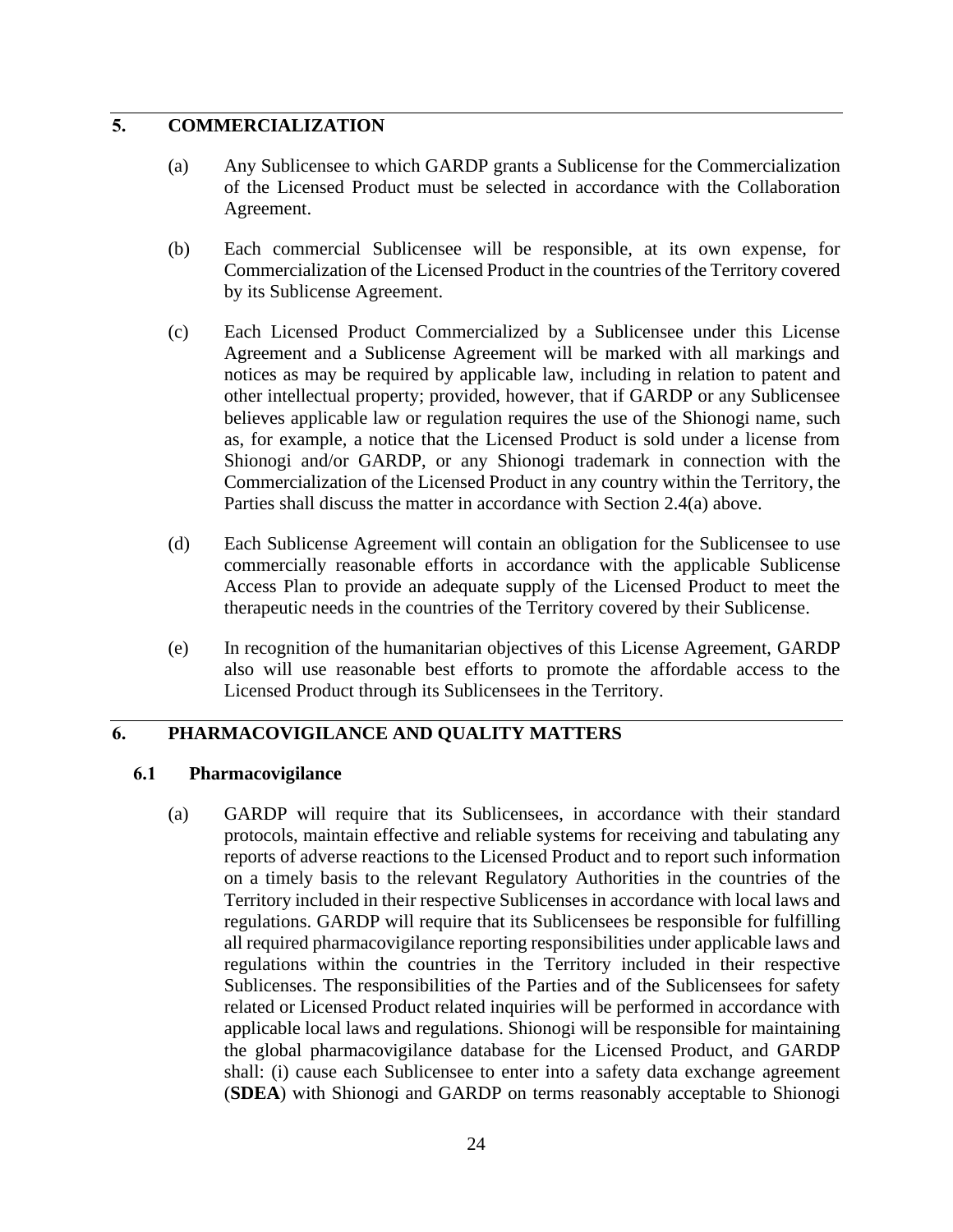and based on a first draft proposed by Shionogi, governing the exchange of Licensed Product safety information among Sublicensee, Shionogi and GARDP that is consistent with applicable regulations and global pharmacovigilance standards; and (ii) use reasonable best efforts to monitor the activities and duties of the Sublicensees to ensure the Sublicensees' compliance with their respective pharmacovigilance obligations set forth in the Sublicense Agreement. Should GARDP propose to engage directly in any activities under this Sublicense Agreement for which Shionogi reasonably believes a SDEA would be necessary or prudent, GARDP shall enter into a SDEA agreement in a form reasonably acceptable to Shionogi relative to such activities.

#### **6.2 Quality**

GARDP will require its Sublicensees to Manufacture the Licensed Compound and Licensed Product in in accordance with standards validated by:

- (a) a WHO prequalification; or
- (b) any Stringent Regulatory Authority (if the manufacturing site of the Sublicensee has already been approved by a Stringent Regulatory Authority); or
- (c) if neither of WHO PQ or an SRA has assessed, by a Third Party GMP audit agreed by both Parties, which audit shall confirm the Sublicensee's compliance with WHO pre-qualification standards or a Stringent Regulatory Authority's standards.

#### **7. REPRESENTATIONS AND WARRANTIES**

#### **7.1 General**

Each Party hereby represents, covenants, and warrants to the other that:

- (i) it is duly organized and validly existing under the applicable law of the jurisdiction of its incorporation or organization, and has full corporate or institutional power and authority to enter into this License Agreement and to carry out the provisions hereof;
- (ii) it is qualified to do business and is in good standing in each jurisdiction in which it conducts business;
- (iii) it is duly authorized to execute and deliver this License Agreement and to perform its obligations hereunder, and the Person executing this License Agreement on its behalf has been duly authorized to do so by all requisite corporate or institutional action; and
- (iv) this License Agreement is legally binding upon it and enforceable in accordance with its terms and the execution, delivery, and performance of this License Agreement by such Party does not conflict with any agreement, instrument, or understanding, oral or written, to which it is a party or by which it may be bound, nor violate any material applicable law;
- (v) the performance of this License Agreement by either Party does not create a breach or default under any other agreement to which it is a party; and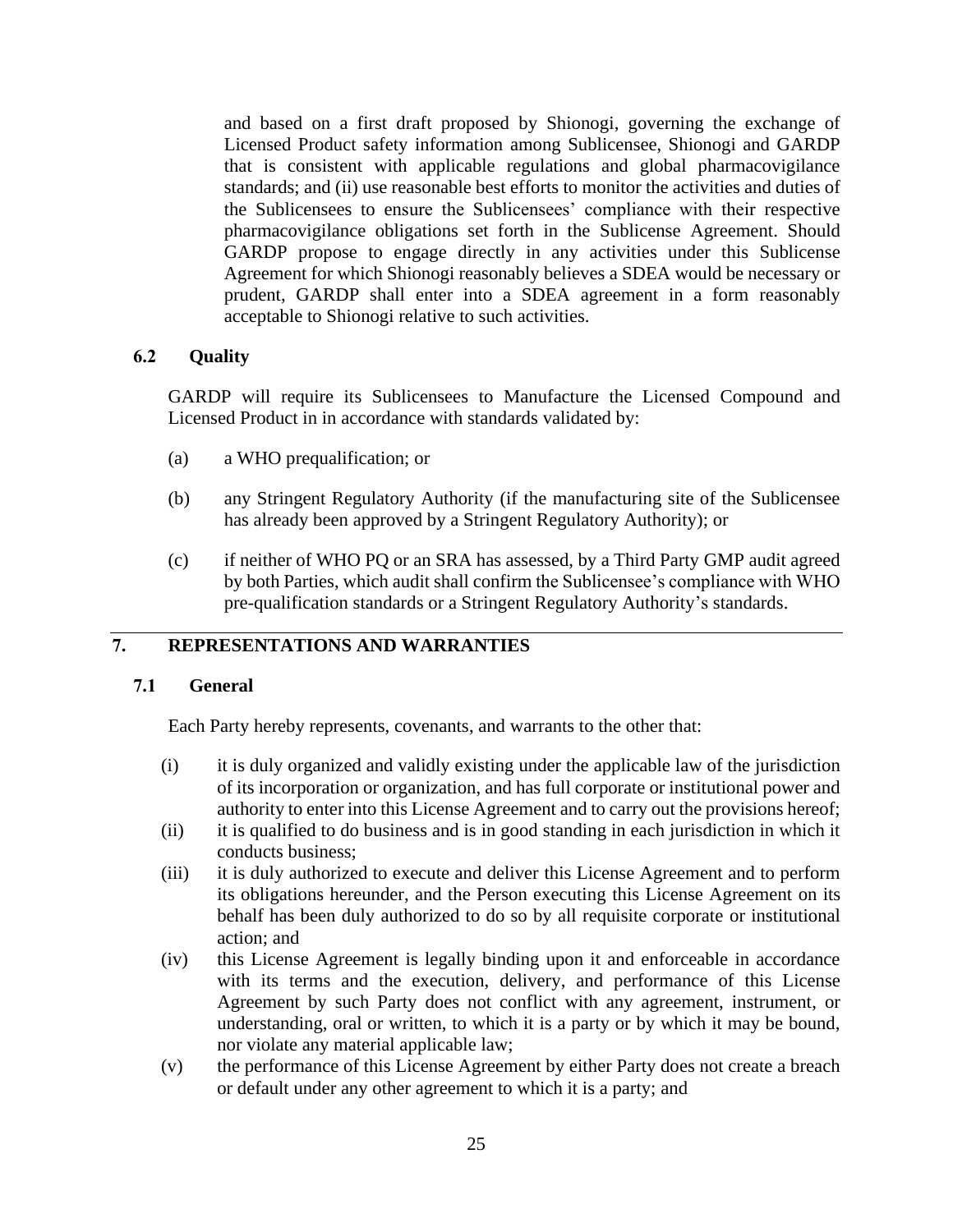(vi) it will comply with all applicable laws and regulations, including all applicable antibribery and corruption laws (including the U.S. Foreign Corrupt Practices Act and the UK Bribery Act 2010, as applicable).

#### **7.2 Representations and warranties of Shionogi**

Shionogi represents and warrants to GARDP that, with respect to the Licensed Compound:

- (i) Shionogi owns or otherwise Controls the Licensed Rights (including the Licensed Manufacturing Know-How) and the Licensed Compound described in Schedule A, free and clear of any liens, charges and encumbrances, and has the right to grant to GARDP the license to the Licensed Rights granted hereunder; and
- (ii) as of the Effective Date, Shionogi has not received written notification of, any claim pending, threatened, or previously made, alleging that the use or practice of the Licensed Rights (including the Licensed Manufacturing Know-How) or the Manufacture, use or Commercialization of the Licensed Compound or Licensed Product infringes or misappropriates any patent, trade secret, or other intellectual property right of any Third Party.

#### **7.3 Representations, warranties and covenants of GARDP**

GARDP represents, warrants, and covenants to Shionogi that:

- (i) Sublicensees will be selected in accordance with the Collaboration Agreement and the Market Access Plan;
- (ii) it will have and maintain suitable mechanisms in order to comply with all applicable laws (including the U.S. Foreign Corrupt Practices Act and the UK Bribery Act), in particular, it will not, directly or indirectly, offer, promise, or give any financial or other advantage and/or pay money or anything of value to government officials, political parties, candidates, and any other person for the purposes of corruptly obtaining or retaining business; each Party will certify to the other in writing, at the frequency requested by the other Party (and at least once annually), compliance with its obligations under this License Agreement (including compliance with the U.S. Foreign Corrupt Practices Act and the UK Bribery Act 2010);
- (iii) it will, during the Term, perform regular internal due diligence to ensure ongoing compliance with all applicable laws and the terms of this License Agreement and its compliance under all Sublicense Agreements;
- (iv) all of its activities related to the use of the Licensed Rights and Licensed Manufacturing Know-How and the Development and Commercialization of the Licensed Compound and Licensed Product by its Sublicensees pursuant to this License Agreement and the Sublicense Agreements will comply with all applicable legal and regulatory requirements;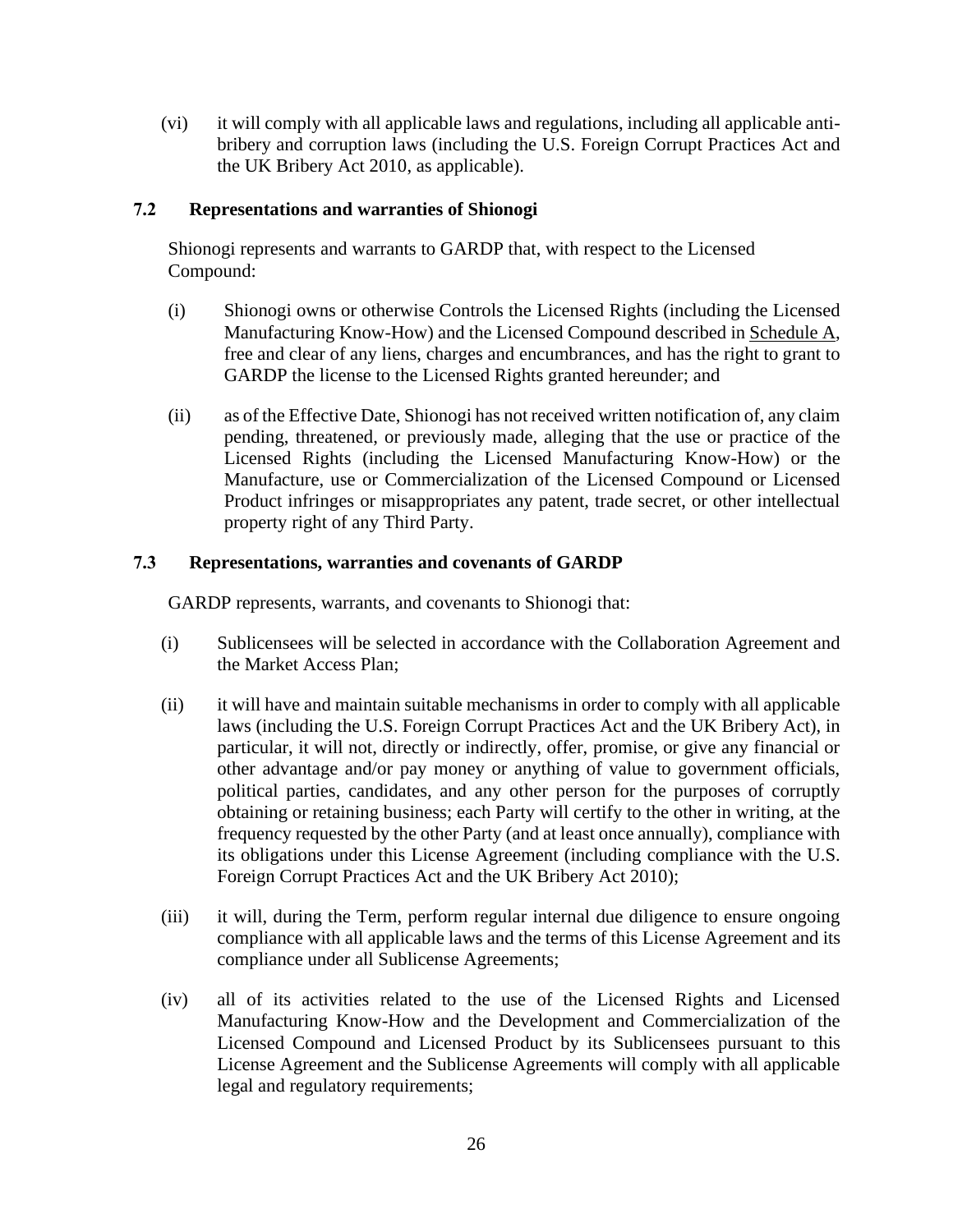- (v) it will not engage in any activities that use the Licensed Rights and/or Licensed Manufactured Know-How in a manner that is outside the scope of the license rights granted to it under this License Agreement;
- (vi) any modifications to the Manufacturing process or compound technology will be undertaken at the Sublicensees' sole risk and in no event will Shionogi indemnify, hold harmless, or defend GARDP or any Sublicensees for any consequences of such modifications; and
- (vii) as between Shionogi and the GARDP, and between Shionogi and any Sublicensees, GARDP acknowledges and agrees that Shionogi will have no liability whatsoever in relation to any infringement of the intellectual property rights of any Third Party arising out of the Development, Manufacture, and Commercialization of the Licensed Product by the Sublicensees, subject to Section 7.2.

#### **7.4 "AS IS" license**

- (i) Notwithstanding any other provision of this License Agreement but subject to Sections 7.1 and 7.2, GARDP acknowledges and agrees that the Licensed Rights and Licensed Manufacturing Know-How are licensed to GARDP "as is".
- (ii) Notwithstanding any other provision of this License Agreement but subject to Sections 7.1 and 7.2, Shionogi makes no representation or warranty of noninfringement or any representation or warranty that the Licensed Rights or Licensed Manufacturing Know-How is suitable for any purpose for which it may be used by GARDP or its Sublicensees.

#### **7.5 Disclaimer**

Except for Sections 7.1 and 7.2, Shionogi makes no representations or warranties of any kind, either express or implied, including any express or implied warranties of merchantability or fitness for a particular purpose, with respect to the Licensed Rights or Licensed Manufacturing Know-How or any license granted by Shionogi under this License Agreement or any Sublicense Agreement, or with respect to any compounds or products. FURTHERMORE, NOTHING IN THIS LICENSE AGREEMENT OR THE SUBLICENSE AGREEMENT WILL BE CONSTRUED AS A REPRESENTATION OR WARRANTY THAT ANY PATENT OR OTHER PROPRIETARY RIGHTS INCLUDED IN THE LICENSED RIGHTS ARE VALID OR ENFORCEABLE, OR SUBJECT TO SECTION 7.2 THAT GARDP'S OR ANY SUBLICENSEES' USE OF THE LICENSED RIGHTS AND LICENSED MANUFACTURING KNOW-HOW CONTEMPLATED UNDER THIS LICENSE AGREEMENT OR ANY SUBLICENSE AGREEMENT DOES NOT INFRINGE ANY PATENT RIGHTS OR OTHER INTELLECTUAL PROPERTY RIGHTS OF ANY THIRD PARTY.

#### **7.6 Limitation of liability**

IN NO EVENT SHALL EITHER PARTY BE LIABLE TO THE OTHER FOR ANY SPECIAL, INCIDENTAL, PUNITIVE OR INDIRECT DAMAGES ARISING FROM OR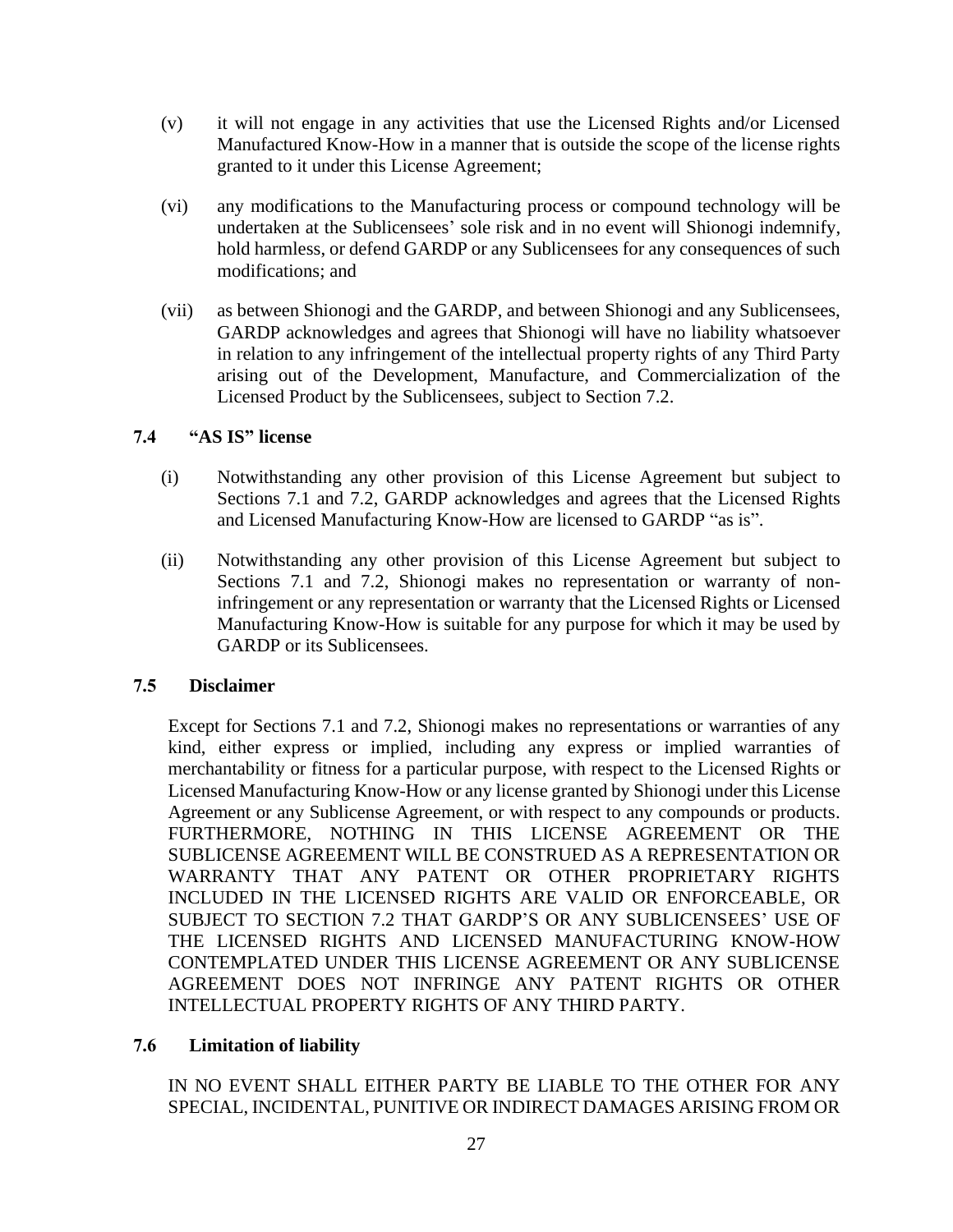RELATING TO ANY BREACH OF THE LICENSE AGREEMENT OR THE ACTIVITIES CONDUCTED BY SUCH PARTY PURSUANT TO THE LICENSE AGREEMENT, EVEN IF SUCH PARTY HAS BEEN ADVISED OF THE POSSIBILITY OF SUCH DAMAGES ARISING OUT OF ANY BREACH OF THE LICENSE AGREEMENT OR THE ACTIVITIES CONDUCTED BY SUCH PARTY PURSUANT TO THE LICENSE AGREEMENT. THE FOREGOING LIMITATIONS DO NOT APPLY TO CLAIMS BASED ON: (1) THE BREACH OF ITS CONFIDENTIALITY OBLIGATIONS, (2) A PARTY'S GROSS NEGLIGENCE, FRAUD, OR WILLFUL MISCONDUCT, OR (3) A PARTY'S INDEMNIFICATION OBLIGATION UNDER SECTION 11.

NOTWITHSTANDING THE FOREGOING, ANY AMOUNTS DUE TO GARDP FROM SHIONOGI AND/OR ITS AFFILIATES WITH RESPECT TO THE ACTIVITIES CONTEMPLATED BY THE LICENSE AGREEMENT, WHETHER BY MEANS OF INDEMNIFICATION OR OTHERWISE, SHALL BE LIMITED TO THE GREATER OF (A) THE AGGREGATE TOTAL AMOUNT OF COST RECOUPMENT FEES RECEIVED BY SHIONOGI PURSUANT TO THE LICENSE AGREEMENT, AND (B) THE INSURANCE PROCEEDS ACTUALLY RECOVERED BY SHIONOGI FROM ITS INSURERS FOR THE CORRESPONDING CLAIM(S). For the avoidance of doubt, the fact that no amount will be due to GARDP unless insurance proceeds are received by Shionogi may not be used as a justification not to pay the corresponding insurance proceeds to Shionogi that would otherwise be due by the insurer.

#### **8. INVENTIONS, PATENT MAINTENANCE, INFRINGEMENT**

#### **8.1 Inventions**

(a) Shionogi (or its Affiliates) will own the entire right, title and interest in and to any and all inventions conceived solely by its employees and agents before, on and after the Effective Date relating to the Licensed Compound or any Licensed Product, including the Licensed Rights and any such inventions that constitute an adaptation of any Manufacturing process or proprietary drug delivery or formulation technology of Shionogi or its Affiliates for the production of the Licensed Compound or any Licensed Product, and any patents covering such invention (**Shionogi Sole Inventions**), subject to the license grant to GARDP set out in Section 2.

#### **8.2 Manufacturing Process Results**

(a) To the extent a Sublicensee accepts a Technical Transfer Package, or otherwise has access to any Shionogi non-public proprietary information or Confidential Information relating to the Manufacturing process used by Shionogi to Manufacture Licensed Compound and Licensed Product (not including the specifications of the Licensed Compound or Licensed Product that are required for a Sublicensee to demonstrate that the Licensed Compound or Licensed Product Manufactured by the Sublicensee using its process are pharmaceutically equivalent to the Licensed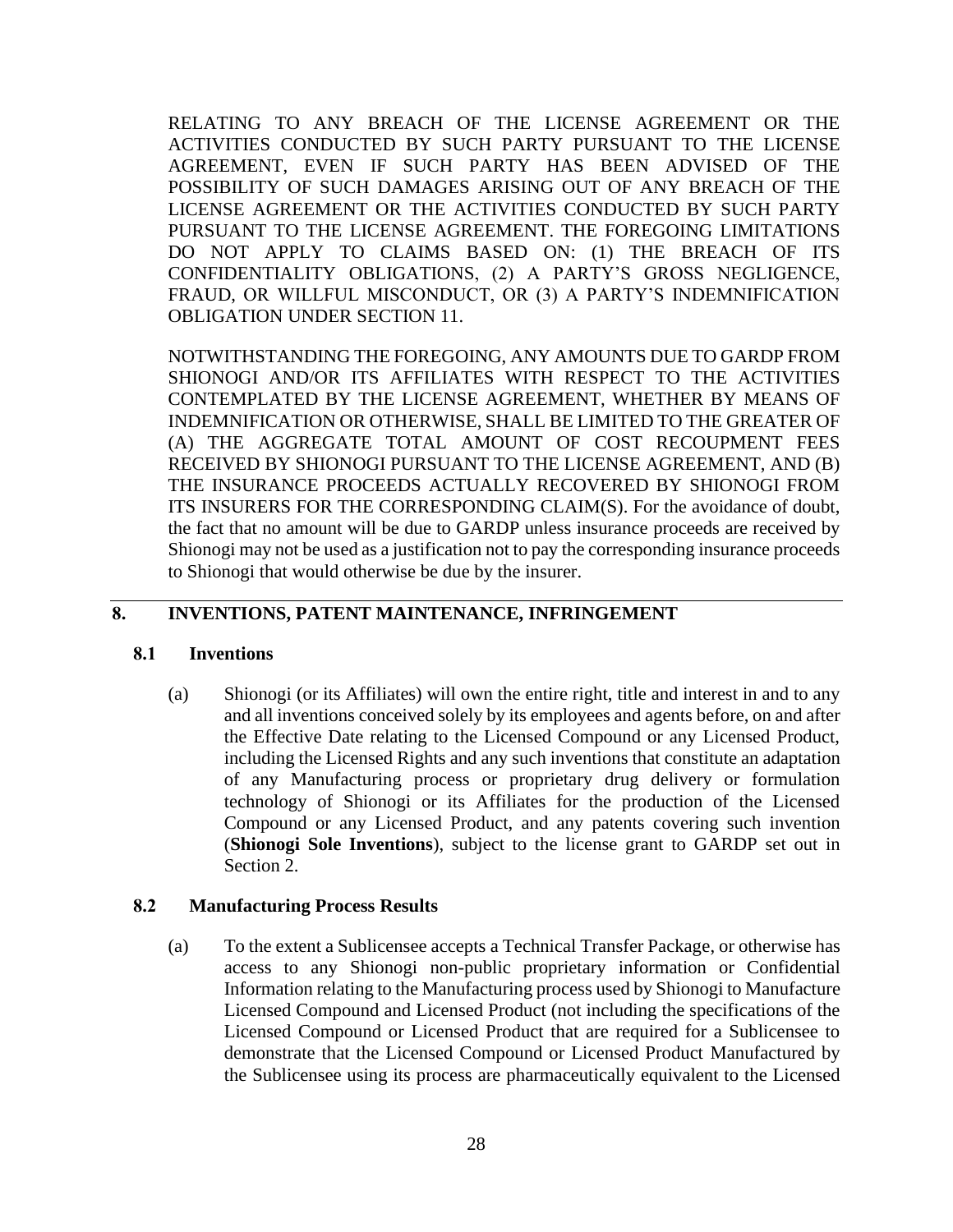Compound or Licensed Product Manufactured using the Shionogi Manufacturing process):

- (i) Shionogi shall own (and shall have the sole right to patent or not to patent) all inventions and results developed or generated by the Sublicensee related to the process to Manufacture Licensed Compound or Licensed Product (**Process Results**) (whether or not patentable) that are specific to the Licensed Product and/or that incorporate any Shionogi non-public proprietary information or Confidential Information or intellectual property; and
- (ii) GARDP or the Sublicensee, as applicable, shall own (and shall have the sole right to patent or not to patent) all Process Results (whether or not patentable) solely to the extent separable from the Licensed Product (i.e., that such can be used to Manufacture products other than the Licensed Product) and that do not incorporate any Shionogi non-public proprietary information or Confidential Information.
- (b) If a Sublicensee has not accepted a Technical Transfer Package, and has not had access to any Shionogi non-public proprietary information or Confidential Information relating to Shionogi's Manufacturing process (not including the specifications of the Licensed Compound or Licensed Product that are required for a Sublicensee to demonstrate that the Licensed Compound or Licensed Product Manufactured by the Sublicensee using its process are pharmaceutically equivalent to the Licensed Compound or Licensed Product Manufactured using the Shionogi Manufacturing process):
	- (i) GARDP or the Sublicensee, as applicable, shall own (and shall have the sole right to patent or not to patent) all Process Results (whether or not patentable) developed or generated by or for them that do not incorporate any Shionogi non-public proprietary information or Confidential Information.
- (c) The Process Results shall be considered Confidential Information of the party who owns the results, provided in any case that each of Shionogi, GARDP and the Sublicensee that developed or generated the Process Results shall have the right to access and use all Process Results in accordance with the licenses set forth in Section 8.4.

#### **8.3 Development Activity License Results**

(a) With respect to any inventions, know-how or results (whether or not patentable) developed or generated by or for GARDP and/or a Sublicensee in the performance of any Development activities conducted pursuant to this License Agreement or any Sublicense Agreement other than Development activities relating to Manufacturing (the results of which are governed by Section 8.2) (**Development Results)**: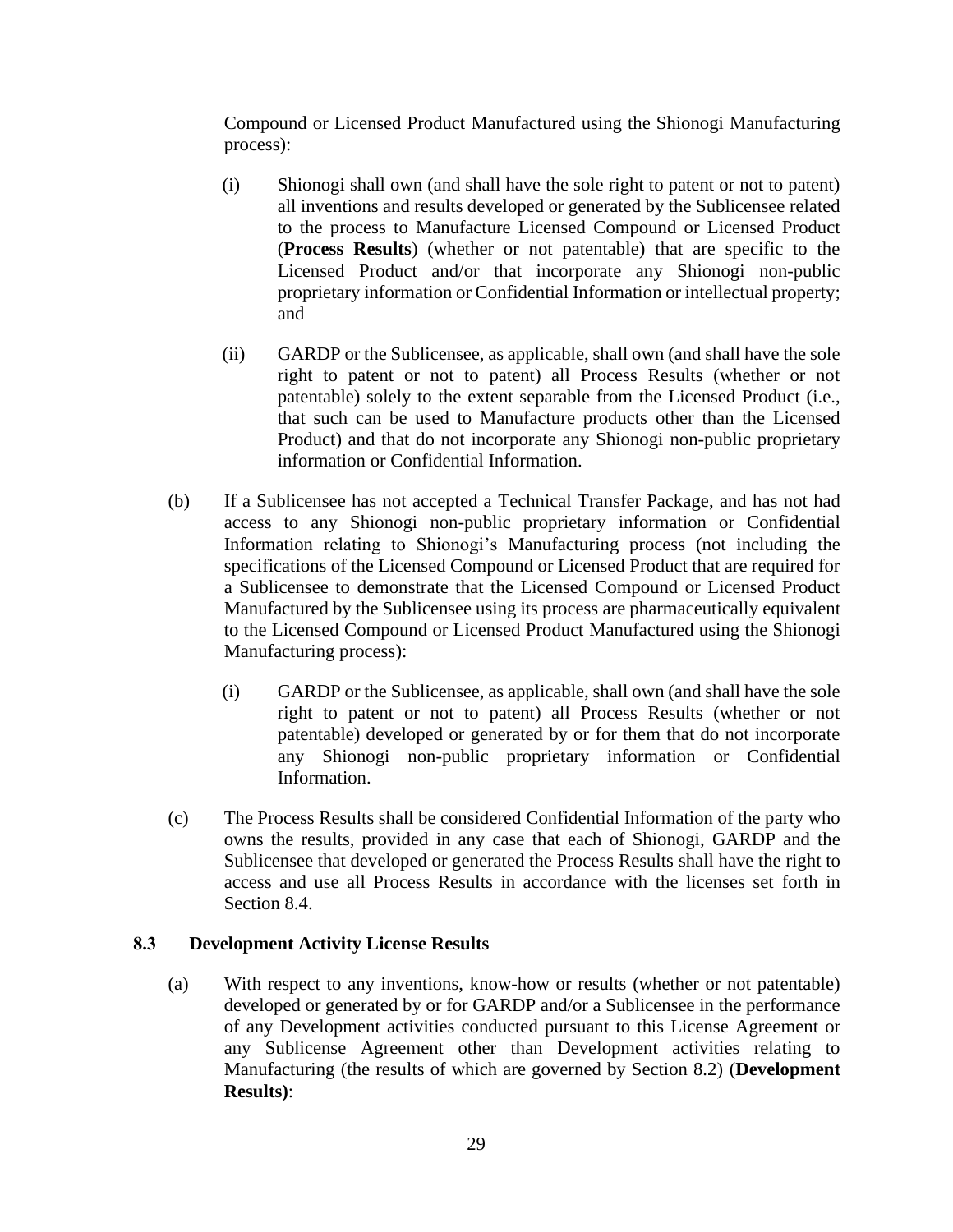- (i) Shionogi shall own (and shall have the sole right to patent or not to patent) all Development Results that are specific to the Licensed Product and/or that incorporate any Shionogi non-public proprietary information or Confidential Information or intellectual property.
- (ii) notwithstanding the above, GARDP shall own the clinical data associated with or arising from clinical studies conducted by or for GARDP and/or a Sublicensee pursuant to this License Agreement and/or the Collaboration Agreement or any Sublicense Agreement (**Clinical Data**), but may use such Clinical Data only for the purposes consistent with this License Agreement and/or the Collaboration Agreement; provided that Shionogi shall have the right to access and use all such Clinical Data in accordance with the licenses set forth in Section 8.4; and GARDP shall provide, at a minimum and at its expense, at least one copy of the Clinical Data to Shionogi upon completion of each applicable clinical study.
- (iii) Each Party or as applicable the Sublicensee shall have the right to publish for scientific purposes Development Results developed or generated by or for such party (subject if applicable to the rights of one or more other parties that may also have participated in the development or generation thereof), subject to, with respect to any such Development Results that relate to the Licensed Product or any Shionogi proprietary or confidential information: (A) Shionogi's prior review of any such proposed publication, (B) Shionogi's right to remove Shionogi Confidential Information (but not the Development Results themselves) from any such proposed publication, and (C) any reasonable delay in publication requested by Shionogi for Shionogi to file any related patent applications. Shionogi shall have the right to oppose any such proposed publication for failure to comply with the foregoing requirements, or any objection based on reasonable concerns relating to the accuracy and/or quality of the data referenced therein, and the publication may not proceed until Shionogi's opposition based on the above has been resolved as set forth herein. Any disagreement regarding proposed publications contemplated by this Section 8.3(a)(iii) shall be escalated for resolution to the Joint Steering Committee (**JSC**) formed pursuant to the Collaboration Agreement; a representative of the Sublicensee will be invited to the JSC meeting if the disagreement concerns a publication containing Development Results generated by the Sublicensee.
- (iv) GARDP shall have the right to use all Development Results not owned by it only for regulatory filings, or otherwise to enable or facilitate access to Licensed Product, in the Territory, including by granting Sublicenses to such Development Results, all in accordance with the requirements of this License Agreement.
- (v) Each Sublicensee shall have the right to use Clinical Data developed or generated by the Sublicensee only for Development, Manufacture or Commercialization in the country(ies) in the Territory for which it has a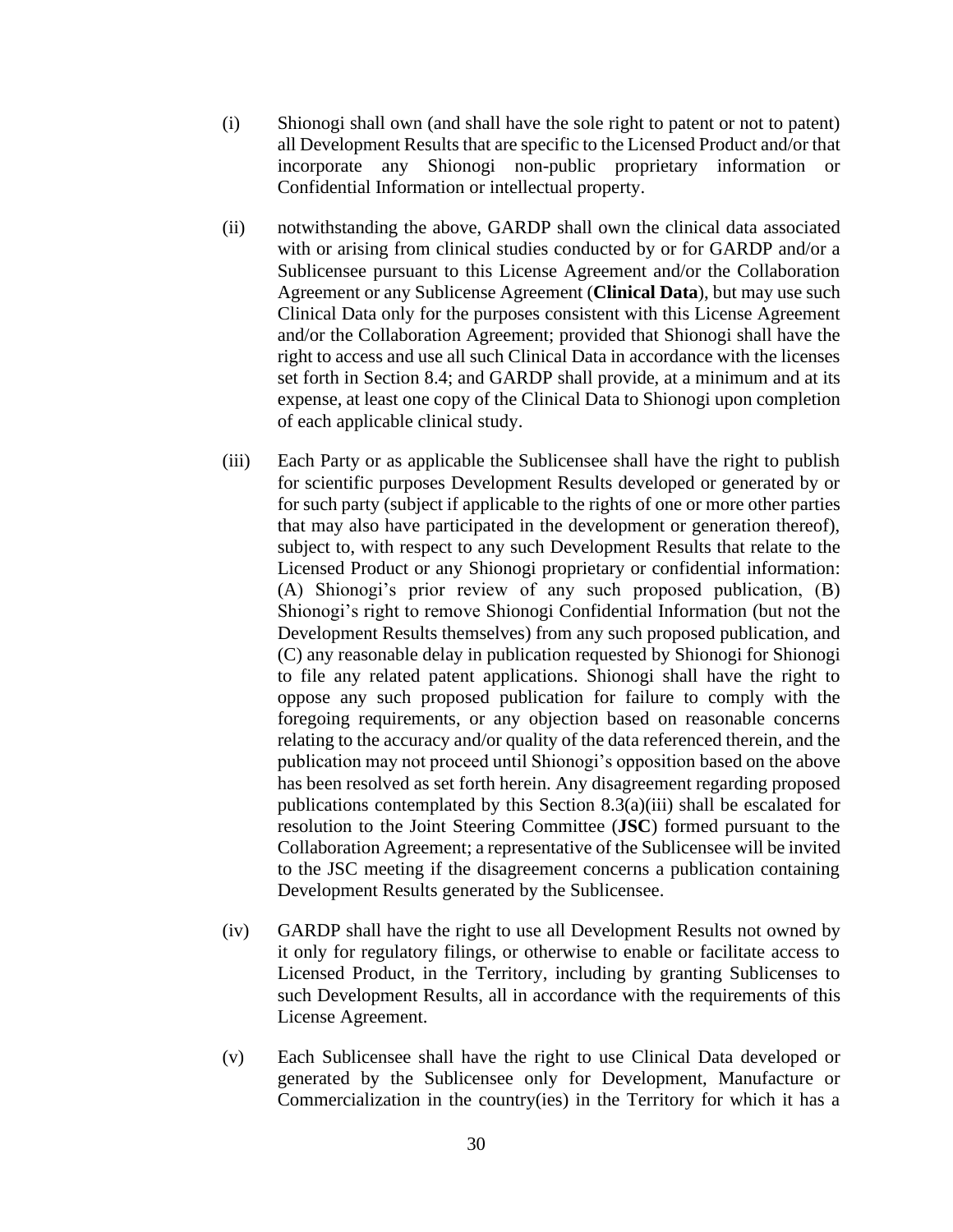license, as applicable, all in accordance with this License Agreement and the applicable Sublicense Agreement.

(vi) Shionogi shall have the sublicensable right to use all Development Results, including any and all Clinical Data, not owned by it for development, regulatory filings, manufacturing, commercialization or otherwise to enable or facilitate access to cefiderocol, or any product containing cefiderocol, worldwide.

#### **8.4 General Conditions Applicable to all License Results**

- (a) Each Party, including any Sublicensees, shall grant the other Party a free, nonexclusive, nontransferable, sublicensable license to use its License Results and any intellectual property rights thereon to conduct the activities for which they are responsible pursuant to the Collaboration Agreement.
- (b) GARDP and the Sublicensees shall grant Shionogi a free, perpetual, nonexclusive, sublicensable (including to all Sublicensees in the Territory) license to use License Results, including any and all Clinical Data, owned by them (including any intellectual property rights thereon) for the development, regulatory filings, manufacture, commercialization or otherwise to enable or facilitate access to cefiderocol, or any product containing cefiderocol, worldwide.
- (c) Each Sublicensee shall grant GARDP a free, nonexclusive, sublicensable (including to all Sublicensees in the Territory) license to use License Results owned by them (including any intellectual property rights thereon) for the Development, Manufacture, and Commercialization of the Licensed Product in the Territory pursuant to the License Agreement.
- (d) All License Results owned by Shionogi (including any intellectual property rights thereon) shall be included in the sublicensable License Rights granted to GARDP for the Territory pursuant to this License Agreement.

#### **8.5 Patent maintenance and abandonment**

Shionogi will be responsible (at its own expense and discretion) for, and will control, the prosecution (including any interferences, reissue proceedings, and reexaminations) and maintenance of all Licensed Rights in the Territory. GARDP and any applicable Sublicensee will, at Shionogi's cost but only limited to actual and reasonable out-of-pocket costs for Sublicensee's assistance, provide reasonable assistance to Shionogi, as may be required, for such prosecution.

#### **8.6 Enforcement of Licensed Rights**

(a) Information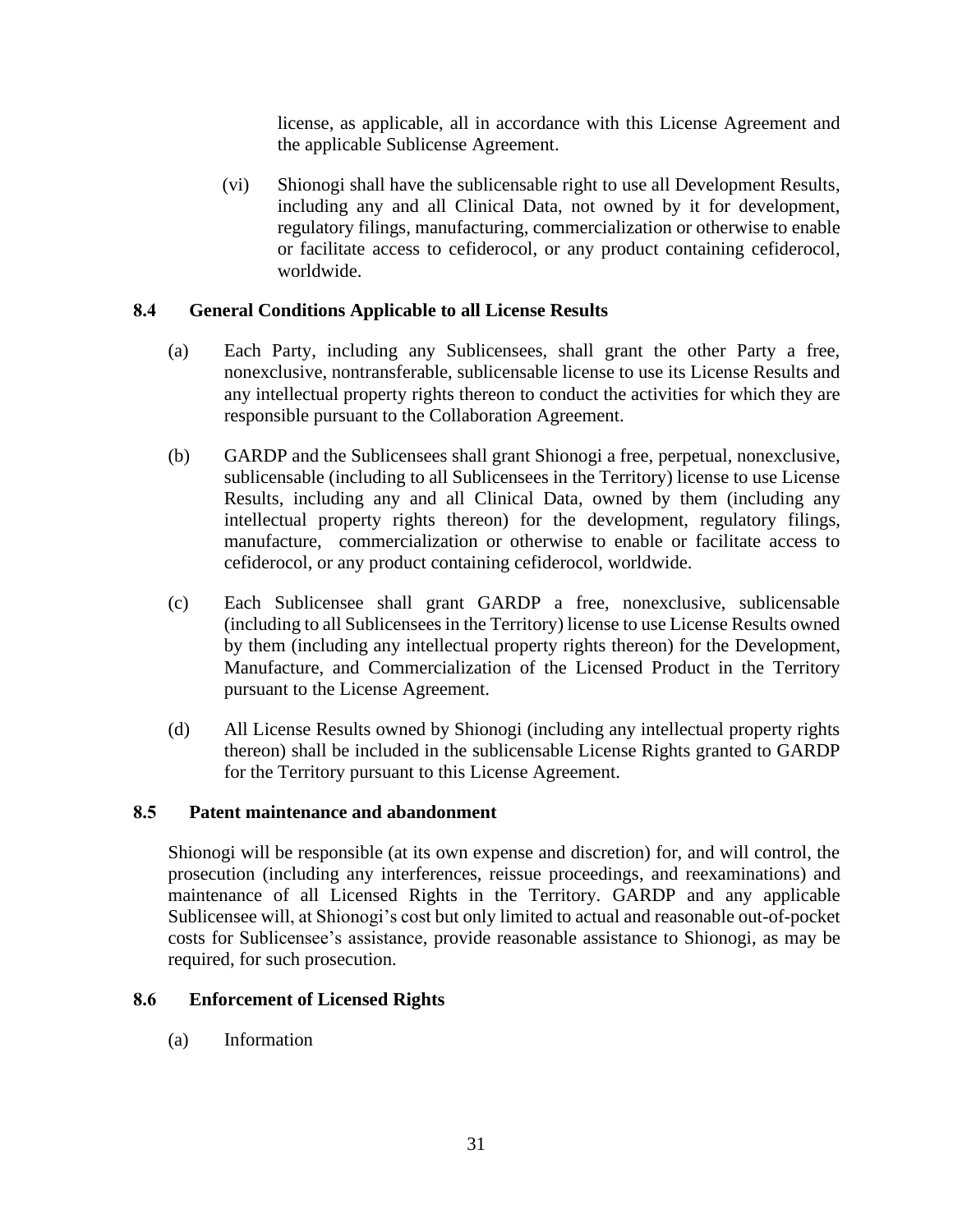In the event that GARDP becomes aware of a suspected or actual infringement of any patents included in the Licensed Rights, GARDP will notify Shionogi promptly, and following such notification, the Parties will confer.

(b) Enforcement of Licensed Rights

Shionogi (and/or its Affiliates) will have the right, but will not be obligated, to bring an infringement action against any Third Party at its own expense, in its own name and entirely under its own direction and control, subject to the following:

- (i) GARDP and each Sublicensee will reasonably assist Shionogi (at Shionogi's expense but only limited to actual and reasonable out-of-pocket costs for GARDP's and Sublicensee's assistance) in any action or proceeding being prosecuted if so requested by Shionogi and such reasonable assistance is necessary for Shionogi to fully exercise its rights under such proceeding;
- (ii) GARDP will have the right, but will not be obligated, to participate and be represented in any such suit by its own counsel at its own expense; and
- (iii) Shionogi may enter into a settlement of any such action or proceeding to restrict the scope of the Licensed Rights at its sole discretion.
- (c) The Parties agree to keep the other Party reasonably informed of all such material developments in connection with any infringement proceedings and of any matters coming to such Party's attention that may materially affect the preparation, filing, prosecution, or maintenance of any patents included in the Licensed Rights.
- (d) If the making, import, use, offer for sale, or sale of the Licensed Compound or the Licensed Product by or on behalf of GARDP or a Sublicensee infringe on the intellectual property rights of a Third Party in the Territory, GARDP or as applicable the Sublicensee will be solely responsible for such infringement, and Shionogi will not have any obligation to defend or indemnify GARDP or a Sublicensee with respect to any such claim, subject to Section 7.2.

#### **9. AUDIT AND REPORTS**

#### **9.1 Reports**

GARDP will send to Shionogi, within sixty (60) days following the end of each calendar quarter, the number of units of Licensed Product sold by strength by applicable stock keeping unit (SKU) or other applicable delineation by country, and the number of units of Licensed Product Manufactured by each Sublicensee, and current inventory reports. GARDP shall also provide Shionogi with a quarterly written report setting forth each Sublicensee's: (a) Licensed Product in its portfolio; (b) status of Development of each Licensed Product in Development; (c) regulatory filing plan for each Licensed Product, by country; (d) a list of countries within the Territory for which such regulatory approvals or authorizations have been obtained for any Licensed Product; (e) any rejection, withdrawal,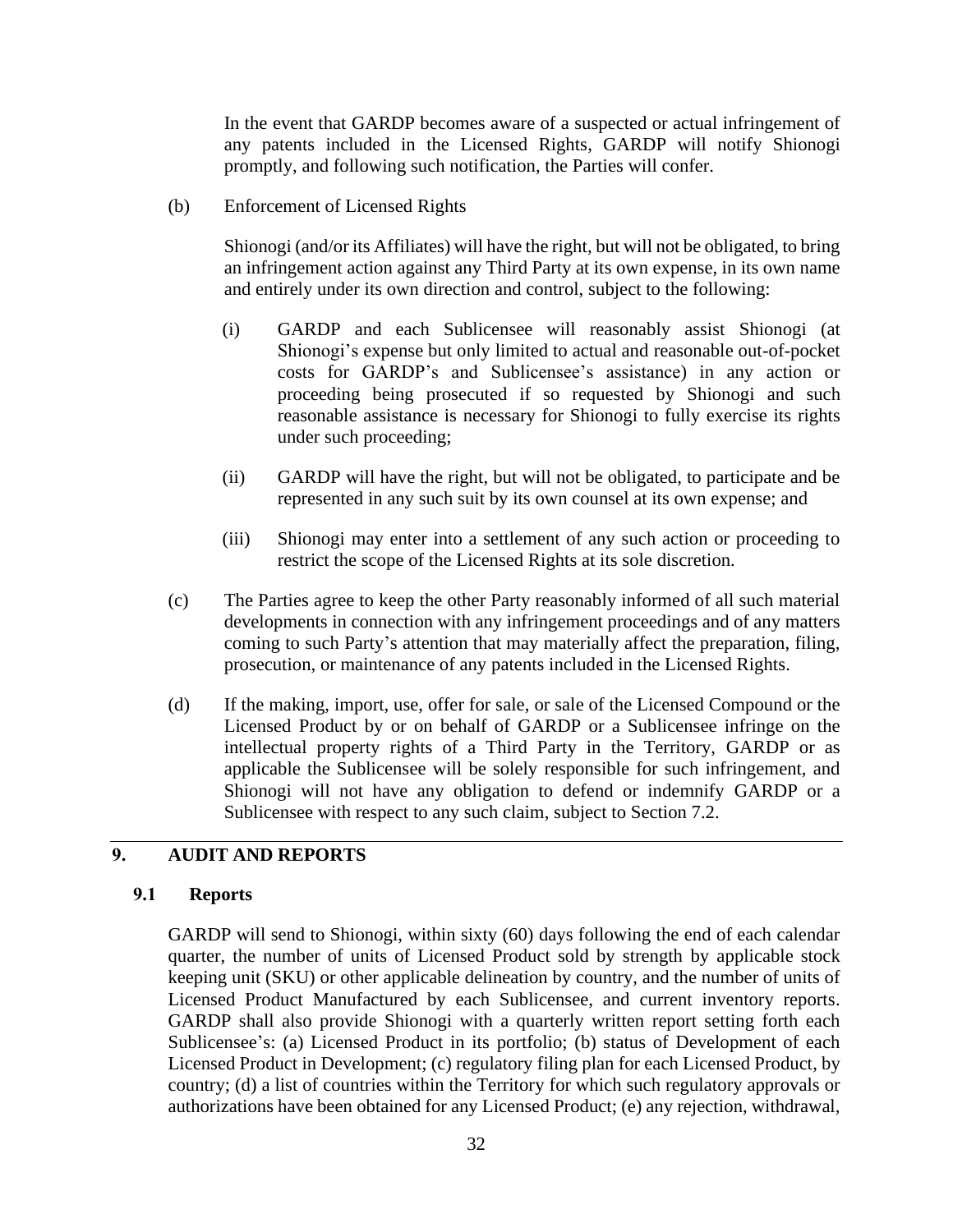expiration, or other significant regulatory development for any Licensed Product; and (f) a description of activities performed by GARDP relating to filing, obtaining, or maintaining regulatory approvals or authorizations in the Territory for the Licensed Product and/or Licensed Compound. GARDP and Shionogi agree to confer on a quarterly basis regarding such reports and also to review development and filing status of Licensed Product. GARDP further agrees that Shionogi may share all such information and reports with its Affiliates at any time (subject to confidentiality and non-use obligations substantially similar to those set out in Section 10.1 hereof) and with third parties as contemplated by the Collaboration Agreement (including Section 4 thereof).

#### **9.2** Audit

- (a) GARDP grants Shionogi the right, upon reasonable notice of not less than fortyfive (45) days, to inspect and audit, at its own cost:
	- (i) the performance of, and compliance with, this License Agreement and the Sublicense Agreements and applicable laws;
	- (ii) all documents and other records relating to the performance of this License Agreement and the Sublicense Agreements; and
	- (iii) all documents, records, and any other information required to determine the calculation of Cost Recoupment Fees owed under this License Agreement and any Sublicense Agreement.
- (b) GARDP shall require its Sublicensees to keep and maintain at least ten (10) years of records of quantities of Licensed Product, and raw materials used to make Licensed Product, Manufactured and/or sold under each Sublicense Agreement, as well as any other information required to determine the calculation of Cost Recoupment Fees owed under the Sublicense Agreement. Shionogi and GARDP shall have the right to audit these Sublicensee records.
- (c) Subject to execution of a confidentiality agreement with GARDP, Shionogi may choose to nominate an independent Third-Party auditor or consultant to exercise, or assist with the exercise of, its rights set out in this Section 9.
- (d) GARDP will cooperate with and provide all reasonable assistance to Shionogi, its officers, employees, agents, advisors, representatives, or contractors exercising their rights under this Section 9.

#### **10. NON DISCLOSURE OF CONFIDENTIAL INFORMATION**

#### **10.1 Non disclosure**

(a) Each Party agrees that, for so long as this License Agreement is in effect and for a period of ten (10) years thereafter, or indefinitely with respect to all Confidential Information that constitutes trade secrets (including the Licensed Manufacturing Know-How, including the content of the Technical Transfer Package, and the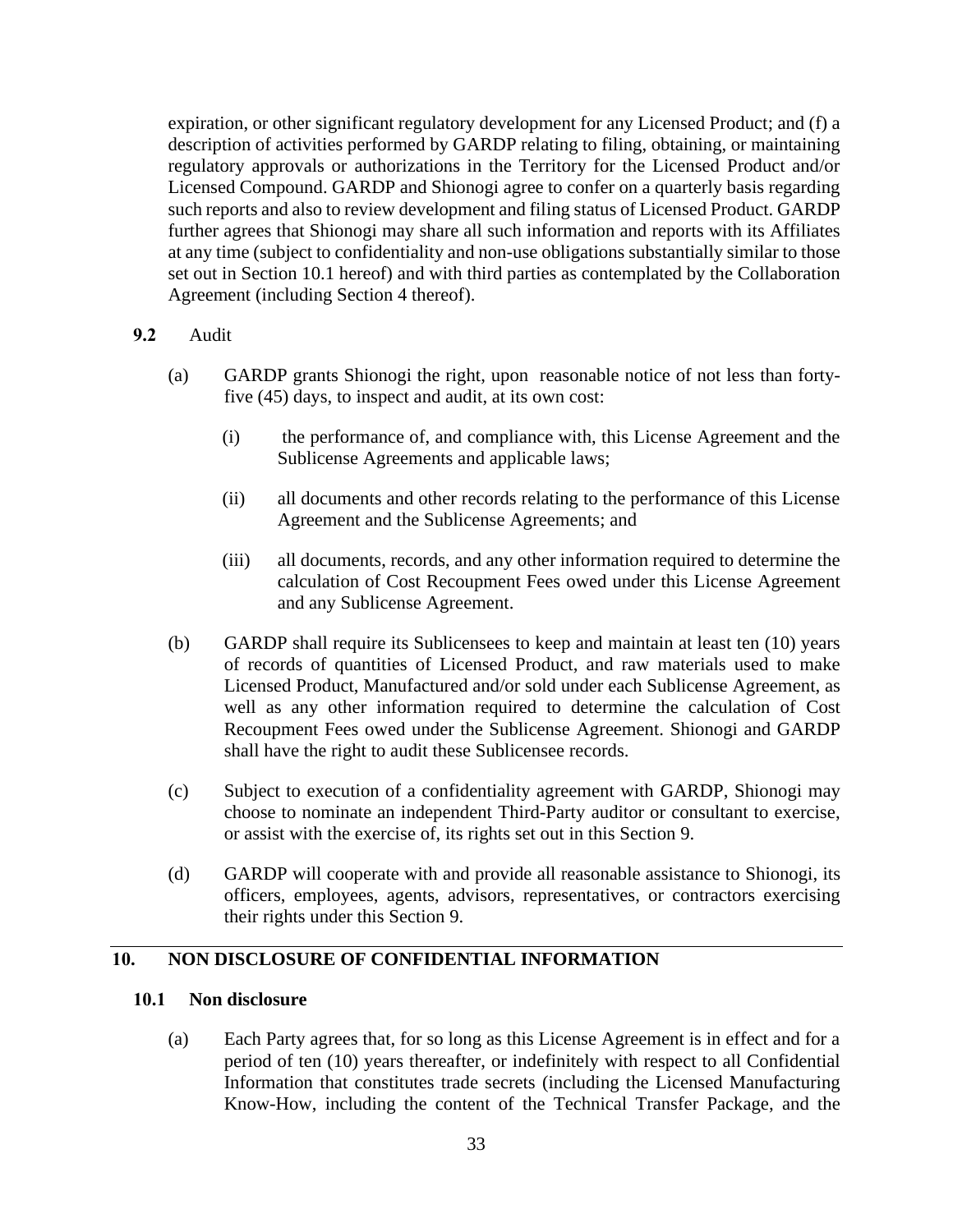content of the Shionogi European Union and United States and all other cefiderocol regulatory filings, and any other Shionogi trade secrets, including all Confidential Information that is of a technical nature, is identifiable and substantial, and has commercial value because it is not publicly available), for so long as the relevant trade secrets do not become publicly available other than as a result of a fault attributable to the receiving Party or its agents or sublicensees, a Party receiving Confidential Information of another Party (or that has received any such Confidential Information from such other Party prior to the Effective Date) will:

- (i) maintain in confidence such Confidential Information using not less than the efforts such Party uses to maintain in confidence its own proprietary industrial information of similar kind and value;
- (ii) not disclose such Confidential Information to any Third Party without the prior written consent of the relevant other Party, except for disclosure expressly permitted under this License Agreement; and
- (iii) not use such Confidential Information for any purpose except those permitted by this License Agreement (it being understood that this Section (iii) will not create or imply any rights or licenses not expressly granted under Section 2 of this License Agreement).

#### (b) Exceptions

The obligations under Section 10.1(a) will not apply with respect to any portion of the Confidential Information that the receiving Party can show by written evidence:

- (i) is or was publicly disclosed by the disclosing Party, either before or after it is disclosed to the receiving Party; or
- (ii) was known to the receiving Party or any of its Affiliates, without any obligations to keep it confidential or any restriction on its use, prior to disclosure by the disclosing Party; or
- (iii) is subsequently disclosed to the receiving Party or any of its Affiliates by a Third Party lawfully in the possession thereof and without any obligation to keep it confidential or any restriction on its use; or
- (iv) is published by a Third Party or otherwise becomes publicly available, either before or after it is disclosed to the receiving Party; or
- (v) has been independently developed by employees or contractors of the receiving Party or any of its Affiliates without the aid, application, or use of Confidential Information of the disclosing Party.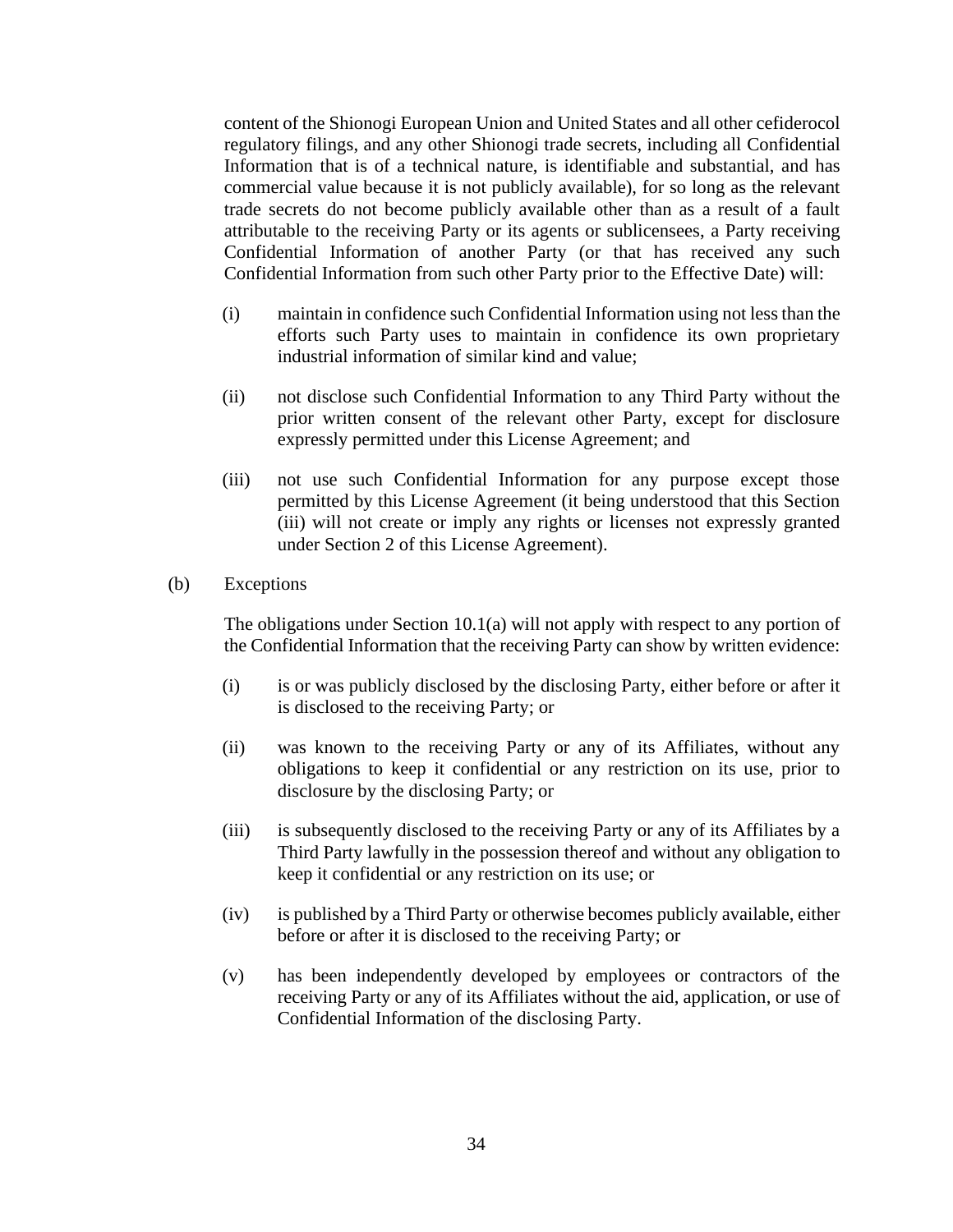#### **10.2 Authorized disclosure**

- (a) The receiving Party may disclose Confidential Information belonging to another Party to the extent (and only to the extent) such disclosure is reasonably necessary in the following instances:
	- (i) regulatory filings;
	- (ii) prosecuting or defending litigation;
	- (iii) complying with applicable governmental laws and regulations (including the rules and regulations of the Securities and Exchange Commission or any national securities exchange or laws or regulations) and with judicial process, if in the reasonable opinion of the receiving Party's counsel, such disclosure is necessary for such compliance; and
	- (iv) disclosure, in connection with the receiving Party's performance of its obligations or exercise of its rights under this License Agreement and solely on a "need-to-know basis", to Affiliates, potential Sublicensees and Sublicensees, potential donors and donors, research collaborators, employees, consultants, contractors, including GARDP Contractors, or agents, each of whom prior to disclosure must be bound by obligations of confidentiality and non-use at least equivalent in scope to those set forth in this Section 10 (the duration of such obligations being at least for the duration of the agreement with such other Person and a period of ten (10) years thereafter, or indefinitely with respect to all Confidential Information that constitutes trade secrets (including the Licensed Manufacturing Know-How, including the content of the Technical Transfer Package, and the content of the Shionogi European Union and United States and all other cefiderocol regulatory filings, and any other Shionogi trade secrets, including all Confidential Information that is of a technical nature, is identifiable and substantial, and has commercial value because it is not publicly available), for so long as the relevant trade secrets do not become publicly available other than as a result of a fault attributable to the receiving Party or to such other Person; provided, however, that the receiving Party will remain responsible for any failure by any such Person who receives Confidential Information to treat such Confidential Information as required under this Section 10.
- (b) If and whenever any Confidential Information is disclosed in accordance with this Section 10.2, such disclosure will not cause any such information to cease to be Confidential Information except to the extent that such disclosure results in a public disclosure of such information (otherwise than by breach of this License Agreement). Where reasonably possible, the receiving Party will notify the disclosing Party of the receiving Party's intent to make such disclosure pursuant to this Section 10.2 sufficiently prior to making such disclosure so as to allow the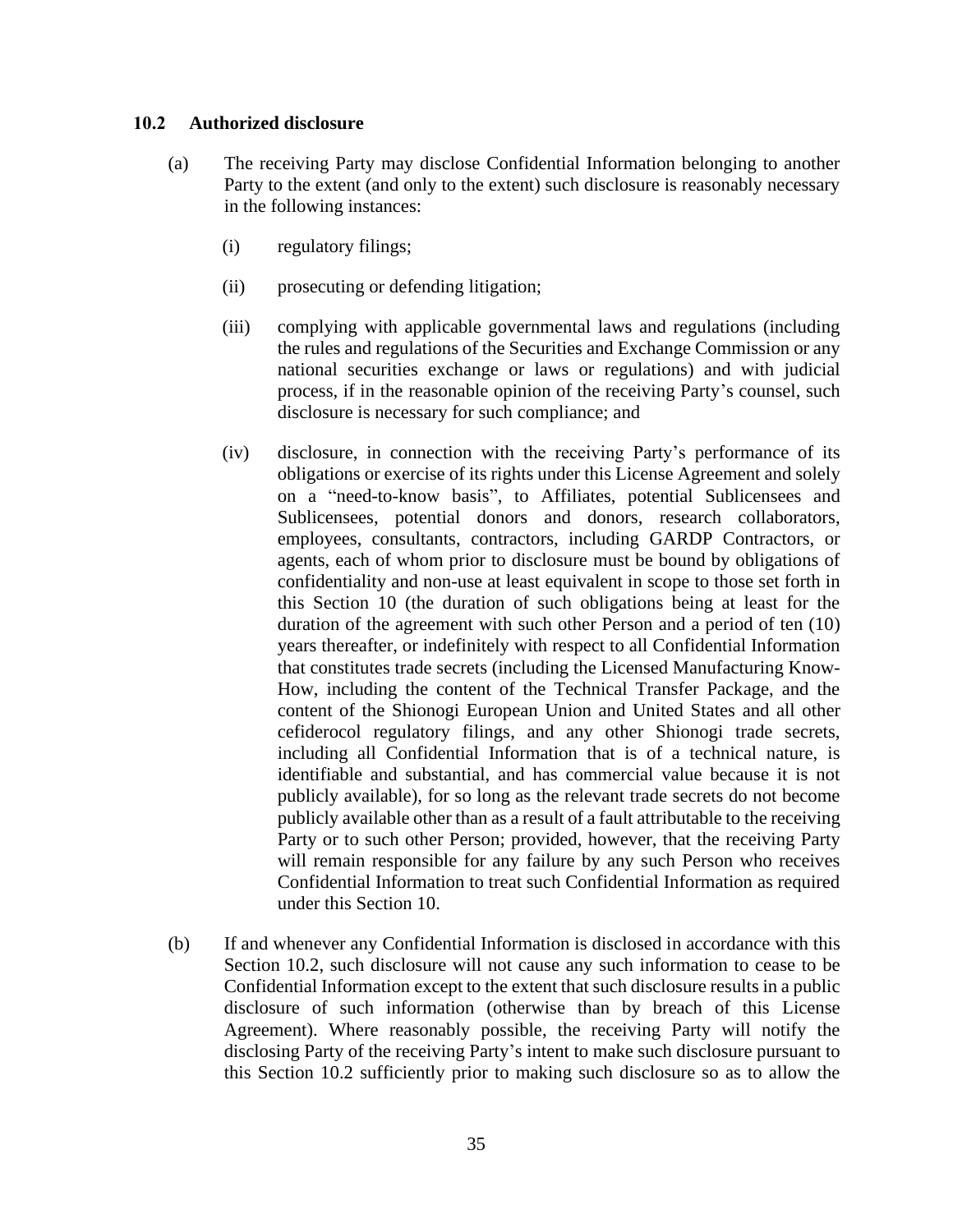disclosing Party adequate time to take whatever action it may deem appropriate to protect the confidentiality of the information.

#### **11. INDEMNITY**

#### **11.1 GARDP indemnity**

GARDP will indemnify, defend and hold harmless Shionogi and its Affiliates, and their respective officers, directors, employees, agents, licensors, and their respective successors, heirs and assigns, and representatives (**Shionogi Indemnitee**), from and against any and all claims, threatened claims, damages, losses, suits, proceedings, liabilities, costs (including reasonable legal expenses, costs of litigation and reasonable attorney's fees) or judgments, whether for money or equitable relief, of any kind from a Third Party (including Sublicensees) (**Losses and Claims**) arising out of or in connection with:

- (a) any activities conducted by GARDP, its Affiliates, or Sublicensees pursuant to this License Agreement, the Collaboration Agreement or a Sublicense Agreement;
- (b) any breach by GARDP of any of the provisions of this License Agreement or the Collaboration Agreement;
- (c) any negligence or willful misconduct by or on behalf of GARDP;
- (d) any breach of a Sublicense Agreement by GARDP or its Sublicensee;
- (e) GARDP's (or its Affiliates and its Sublicensee's) use and practice of the Licensed Rights and Licensed Manufacturing Know-How, including claims and threatened claims based on:
	- (i) any product liability, bodily injury, risk of bodily injury, death, or property damage;
	- (ii) infringement or misappropriation of Third-Party patents, copyrights, trademarks, or other intellectual property rights; or
	- (iii) the failure to comply with applicable laws related to the matters referred to in the foregoing with respect to the Licensed Compound and/or any Licensed Product.

except in any such case for Losses and Claims to the extent arising out of or in connection with (i) a material breach by Shionogi or its Affiliates of any of its representations and warranties set forth in Section 7.1 and 7.2 of this License Agreement, or (ii) any gross negligence or willful misconduct by Shionogi or its Affiliates or agents in connection with their performance of or activities conducted under this License Agreement.

In addition to the foregoing, as a condition to the grant of each Sublicense Agreement, GARDP shall obtain a direct indemnification undertaking by each Sublicensee to Shionogi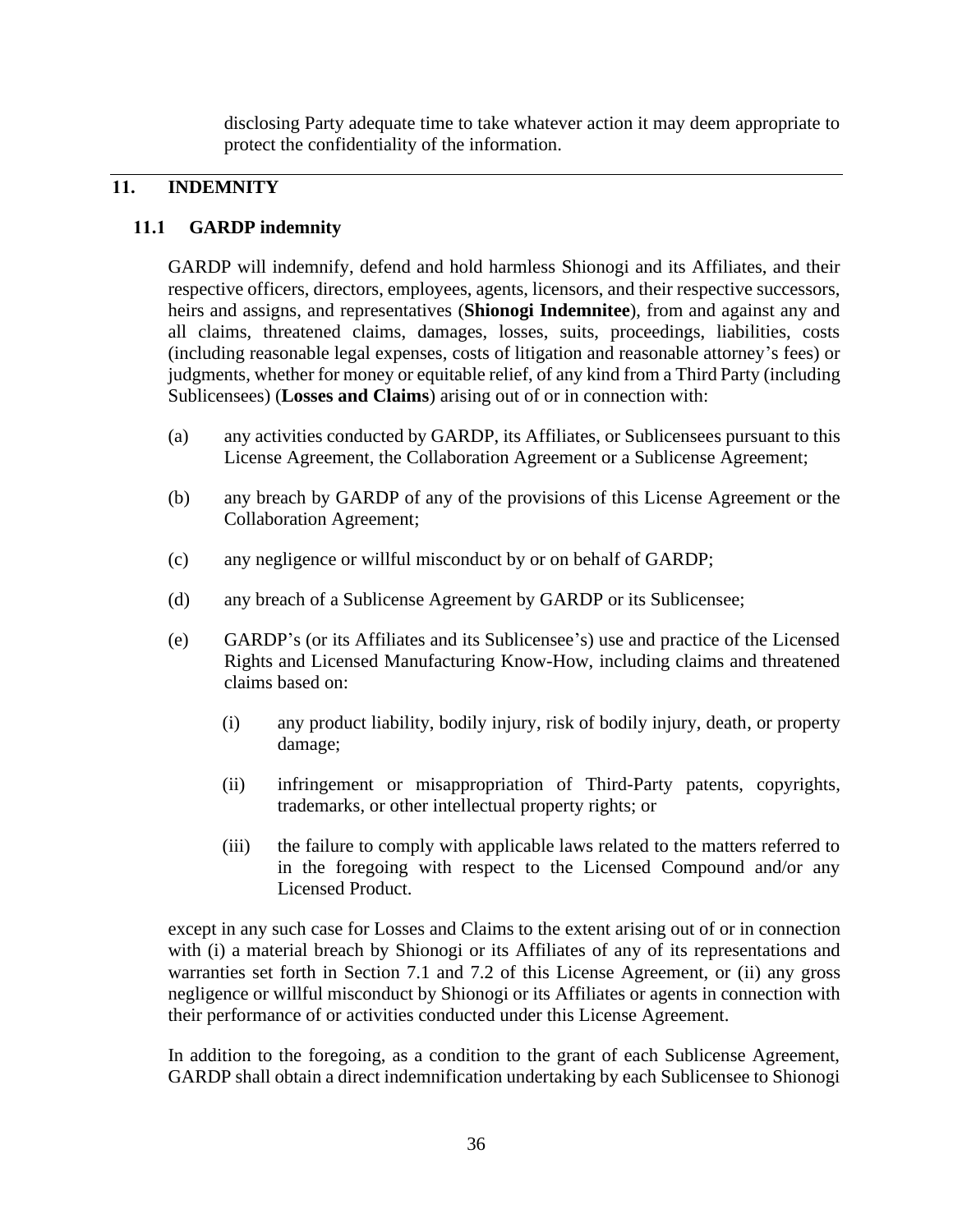and its Affiliates requiring its Sublicensees to indemnify, defend and hold harmless Shionogi Indemnitees under the same terms as stated in this Section 11.1.

#### **11.2 Shionogi indemnity**

Shionogi will indemnify, defend and hold harmless GARDP and its Affiliates, and their respective officers, directors, employees, agents, licensors, and their respective successors, heirs and assigns, and representatives (**GARDP Indemnitee**), from Losses and Claims to the extent arising out of or in connection with:

- (a) A material breach by Shionogi or its Affiliates of any of its representations and warranties set forth in Section 7.1 and 7.2 of this License Agreement; or
- (b) any gross negligence or willful misconduct by or on behalf of Shionogi or its Affiliates in connection with their performance of or activities conducted under this License Agreement,

except in any such case for Losses and Claims to the extent arising out of or in connection with (i) a material breach by GARDP or its Affiliates of any of its representations and warranties set forth in Section 7.1 and 7.3 of this License Agreement, or (ii) any gross negligence or willful misconduct of GARDP or its Affiliates or agents or any Sublicensee in connection with their performance of or activities conducted under this License Agreement or any Sublicense Agreement.

#### **11.3 Indemnification Procedure**

Each Party will promptly notify the other Party when it becomes aware of a Third Party claim (a **Claim**) for which indemnification may be sought hereunder. To be eligible to be indemnified for a Claim, a Person seeking indemnification (the **Indemnified Party**) shall (i) provide the Party required to indemnify such Person (the **Indemnifying Party**) with prompt written notice of the Claim giving rise to the indemnification obligation under this Section 11, provided that, the failure to provide such prompt notice shall not relieve the Indemnifying Party of any of its obligations under this Section 11 except to the extent the Indemnifying Party is actually prejudiced thereby; (ii) provide the Indemnifying Party with the exclusive ability to defend (with the reasonable cooperation of the Indemnified Party) against the Claim; and (iii) not settle, admit or materially prejudice the defense of the Claim, without the Indemnifying Party's prior written consent. The Indemnified Party shall reasonably cooperate with the Indemnifying Party, at the Indemnifying Party's expense, in the defense of any Claim. Notwithstanding the foregoing, the Indemnified Party shall have the right to participate in and have its own counsel participate in any action or proceeding for which the Indemnified Party seeks to be indemnified by the Indemnifying Party. Such participation shall be at the Indemnified Party's expense, unless (i) the Indemnifying Party and the Indemnified Party shall have mutually agreed to the retention of such counsel or (ii) the named parties to any such proceeding (including any impleaded parties) include both the Indemnifying Party and the Indemnified Party and representation of both Parties by the same counsel would be inappropriate due to actual or potential differing interests between them. The Indemnifying Party's obligations under Section 11, as the case may be,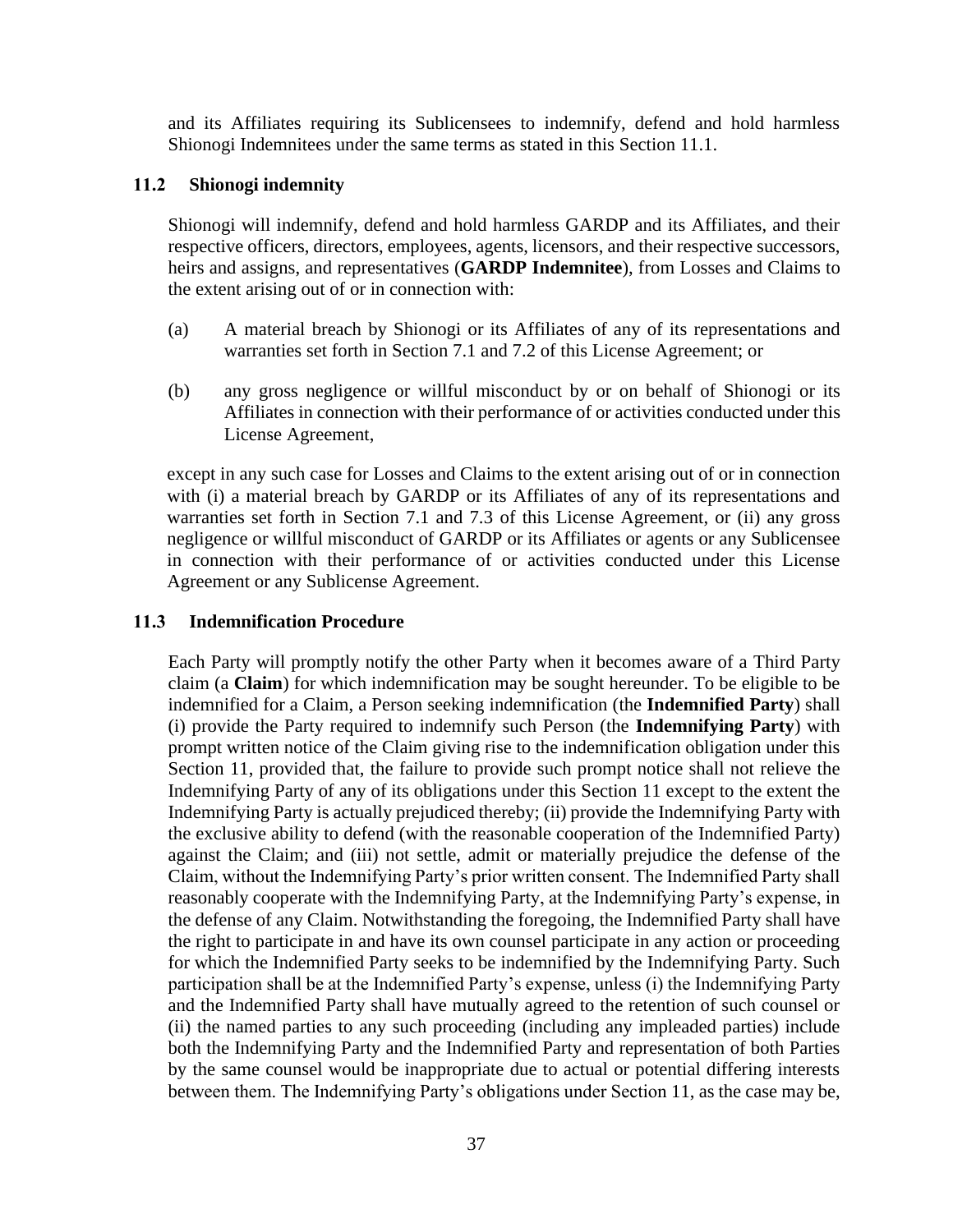shall not apply to the extent of the Indemnified Party's failure to take reasonable action to mitigate any Losses. The Indemnifying Party shall not settle or compromise, or consent to the entry of any judgment with respect to, any Claim, without the prior written consent of the Indemnified Party, which will not be unreasonably withheld or delayed.

#### **11.4 Insurance**

Throughout the Term, and for a period of five (5) years after the Term for policies on a claims-made basis, GARDP shall, at its sole cost and expense, obtain, pay for, and maintain in full force and effect, appropriate insurance in commercially reasonable and appropriate amounts that provides, at least, product liability coverage concerning the Licensed Product and contractual liability coverage for GARDP's defense and indemnification obligations under this License Agreement. Upon request by Shionogi, GARDP shall provide Shionogi with certificates of insurance or other reasonable written evidence of all coverages described in this Section 11.4. Additionally, GARDP shall provide Shionogi with written notice prior to GARDP cancelling, not renewing, or materially changing its insurance in a manner such that it would no longer be compliant with its obligations under this Section 11.4. Without limiting the foregoing, GARDP will require its Sublicensees to purchase and maintain appropriate insurance in order to cover their potential liabilities, including product liability, under the Sublicense Agreements.

Throughout the Term, and for a period of five (5) years after the Term for policies on a claims-made basis, Shionogi shall maintain appropriate insurance (including by means of self-insurance) consistent with market practice in respect of its obligations under the License Agreement.

#### **12. TERM AND TERMINATION**

#### **12.1 Term**

This License Agreement will commence as of the Effective Date and, unless sooner terminated in accordance with the terms of this License Agreement or by mutual written consent, will expire upon the expiration of the last-to-expire of the patents set forth on Schedule B in the last country in the Territory in which there is such a patent; provided that, with respect to any and all countries in the Territory in which any Sublicensee is pursuing the Commercialization of Licensed Product at such expiry date, the License Agreement will survive for so long as the Commercialization of Licensed Product is being pursued in such country(ies) (the period from the Effective Date until such last patent expiry date or as applicable the date on which the Commercialization of Licensed Product is no longer being pursued, being the **Term**, subject to early termination as contemplated below).

#### **12.2 Termination by either Party**

Either Party will have the right to terminate this License Agreement, at its sole discretion, upon delivery of written notice to the other Party, upon the occurrence of any of the following: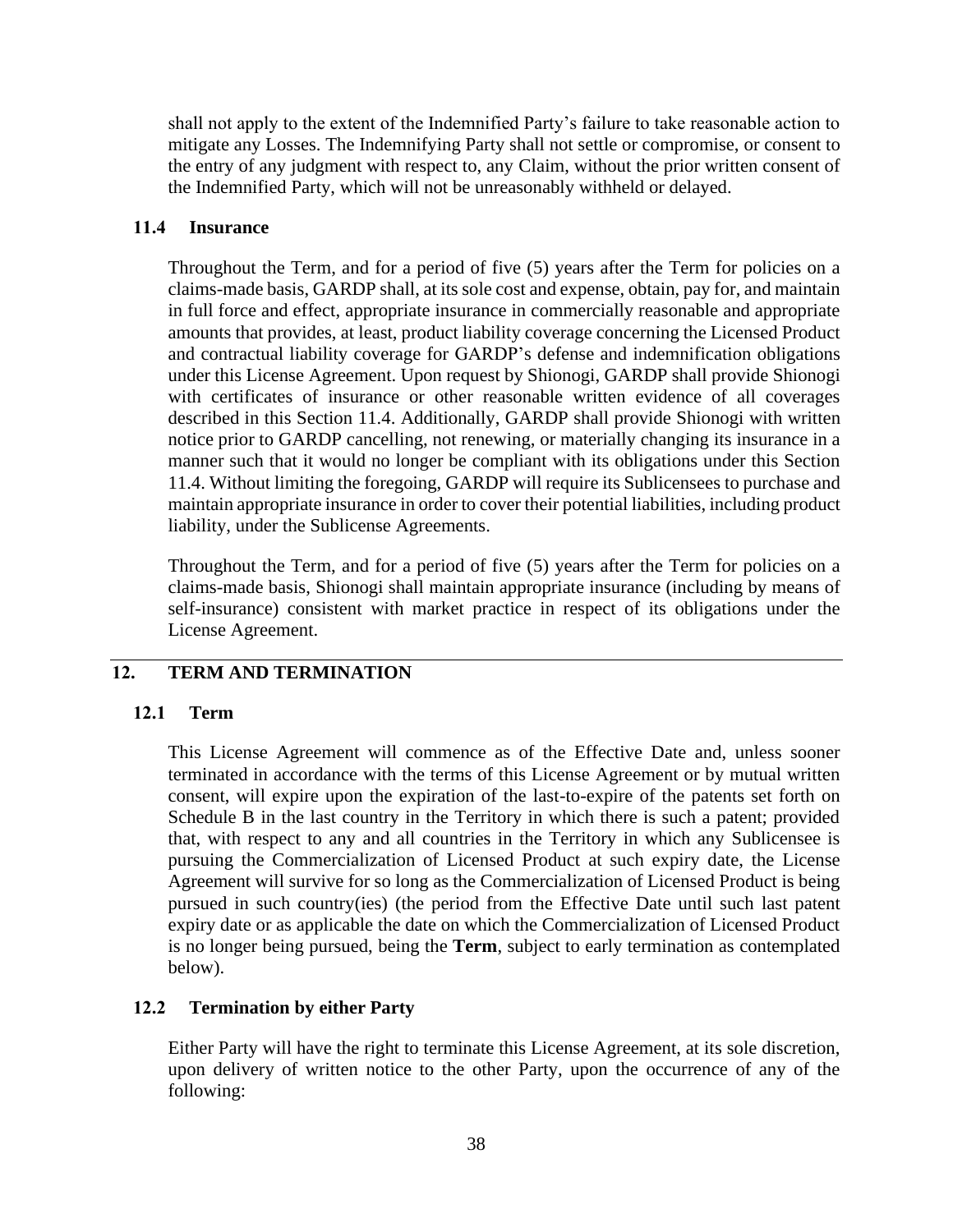- (a) the other Party becomes bankrupt or insolvent, or cannot pay its debts when due; or
- (b) a material breach of this License Agreement by the other Party that is not cured within ninety (90) days after written notice of such breach is given.

#### **12.3 Additional termination rights**

- (a) Shionogi has the right to terminate this License Agreement upon delivery of written notice to GARDP upon the occurrence of any of the following:
	- (i) the failure of GARDP to use reasonable best efforts to conduct the activities and achieve the objectives for which it is responsible in the Market Access Plan with the objective of promoting affordable access to the Licensed Product through its Sublicensees in the countries in the Territory selected pursuant to the Market Access Plan;
	- (ii) the failure of GARDP to comply with Shionogi's reasonable requests in connection with a breach under Sections 2.3(n) through (q);
	- (iii) any failure by GARDP of ensuring compliance with relevant OFAC regulations under Section 2.9 of this License Agreement; or
	- (iv) if, in the reasonable opinion of Shionogi, control (through ownership or otherwise) of GARDP changes.
- (b) GARDP will have the right to, and will at Shionogi's request, terminate any Sublicense Agreement, by delivery of written notice to the relevant Sublicensee(s) upon the occurrence of any of the following:
	- (i) the occurrence of any material safety issue that Shionogi reasonably believes makes it inadvisable to proceed or continue with the Commercialization of the Licensed Product in the Territory;
	- (ii) without prejudice to Section 2.7(c), a cross-border diversion of the Licensed Compound and/or Licensed Product whereby any Sublicensee (directly or indirectly or through a Third Party, located in or out of the Territory) uses, offers for sale, sells, or has sold Licensed Compound and/or Licensed Product for use in any country outside of the Territory;
	- (iii) any failure by the Sublicensee to comply with the quality requirements under Section 6.2 of this License Agreement for any Licensed Product that is Commercialized or intended for Commercialization;
	- (iv) the failure by the respective Sublicensee to file for registration of the Licensed Product in at least one country in the Territory within four (4) years of the start of technical transfer pursuant to Section 4.2 to the Sublicensee,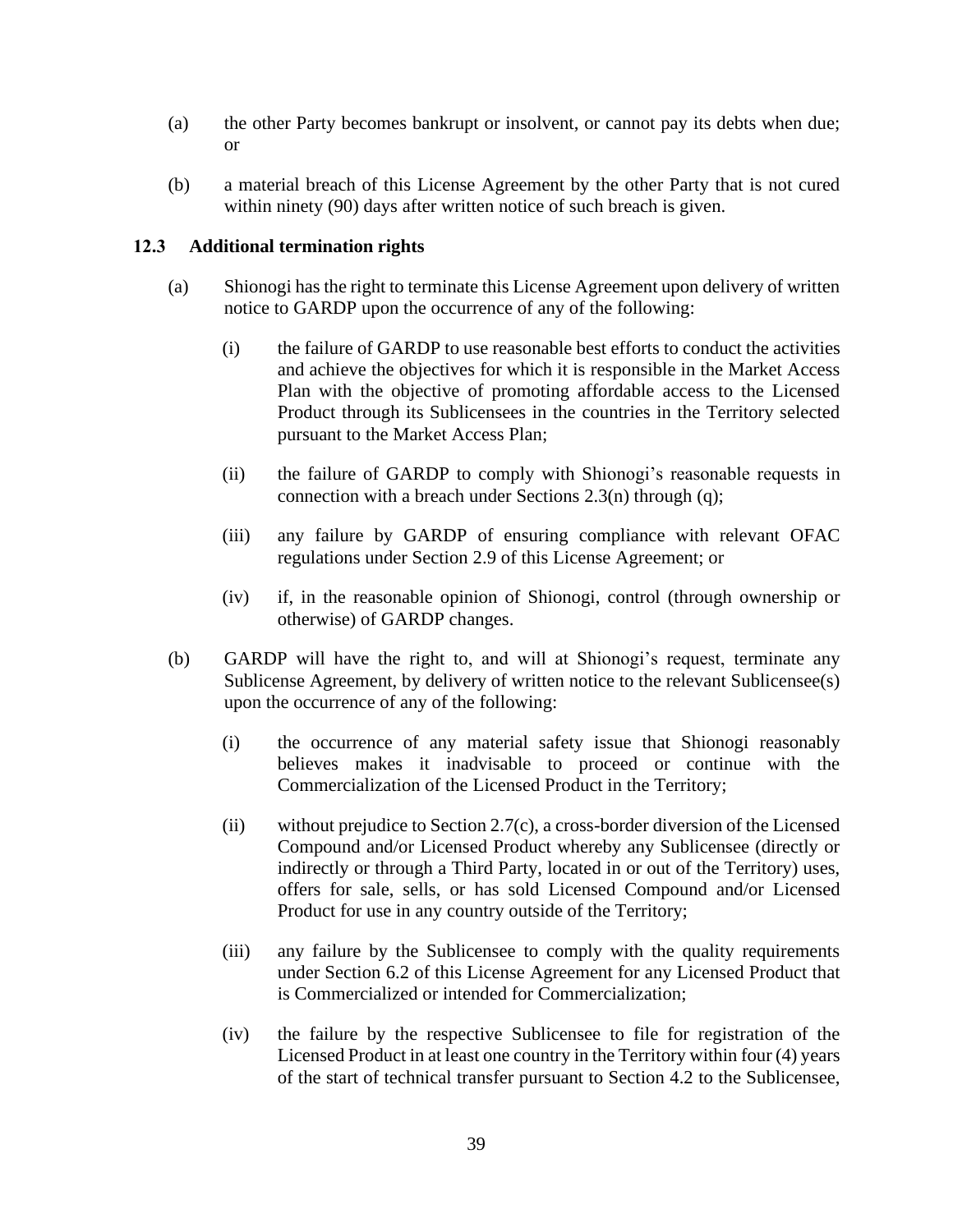or if there is no technical transfer to the Sublicensee, within four (4) years of the Effective Date of the applicable Sublicense Agreement;

- (v) the occurrence of a direct or indirect change of control of Sublicensee (with control having the meaning set out in the definition of Affiliate in Section 1.1), unless Shionogi and GARDP have previously confirmed in writing that they would not terminate the Sublicense Agreement based on such change of control; and/or
- (vi) in the event of any serious or intentional violation of any laws and regulations or intentional misappropriation of a Third Party's intellectual property rights by a Sublicensee anywhere in the world which, in Shionogi's and GARDP's judgment, may reflect unfavorably on Shionogi, GARDP, their reputation or the Licensed Product.
- (c) GARDP will have the right to terminate this License Agreement upon sixty (60) days advance written notice to Shionogi if it is unable despite its reasonable best efforts to raise required funding for the performance of GARDP's obligations under this License Agreement and the Collaboration Agreement, and such termination in and of itself shall not constitute a breach of GARDP's obligations under the Agreement or give rise to the payment of damages; provided, however, that the foregoing shall not relieve GARDP of liability in respect of any other breach or noncompliance with this Agreement or affect any other right or remedy available to Shionogi with respect thereto.

#### **12.4 Scope of termination**

Except as otherwise expressly provided in this License Agreement, any termination of this License Agreement pursuant to this Section 12 will be as to all Licensed Compound and Licensed Product.

#### **12.5 Effect of termination or expiration**

- (a) Upon termination or expiration of this License Agreement, all rights and licenses granted to GARDP under Section 2 will terminate, and all rights, licenses, and cross-references will revert to Shionogi, and GARDP will cease all use of the Licensed Rights and the Licensed Manufacturing Know-How; and
- (b) Upon termination of this License Agreement, Shionogi will, if requested by any Sublicensee that is in material compliance with its obligations under its Sublicense Agreement, negotiate in good faith with the intent to enter into a new and separate license agreement directly between Shionogi and the respective Sublicensee on terms reasonably acceptable to Shionogi and the Sublicensee, it being understood and agreed that Shionogi reserves its rights to require additional terms to be included in such licenses as may be needed to protect its interests.
- (c) Within sixty (60) Business Days after termination or expiration of this License Agreement, each Party shall at the other Party's request: (A) return to the other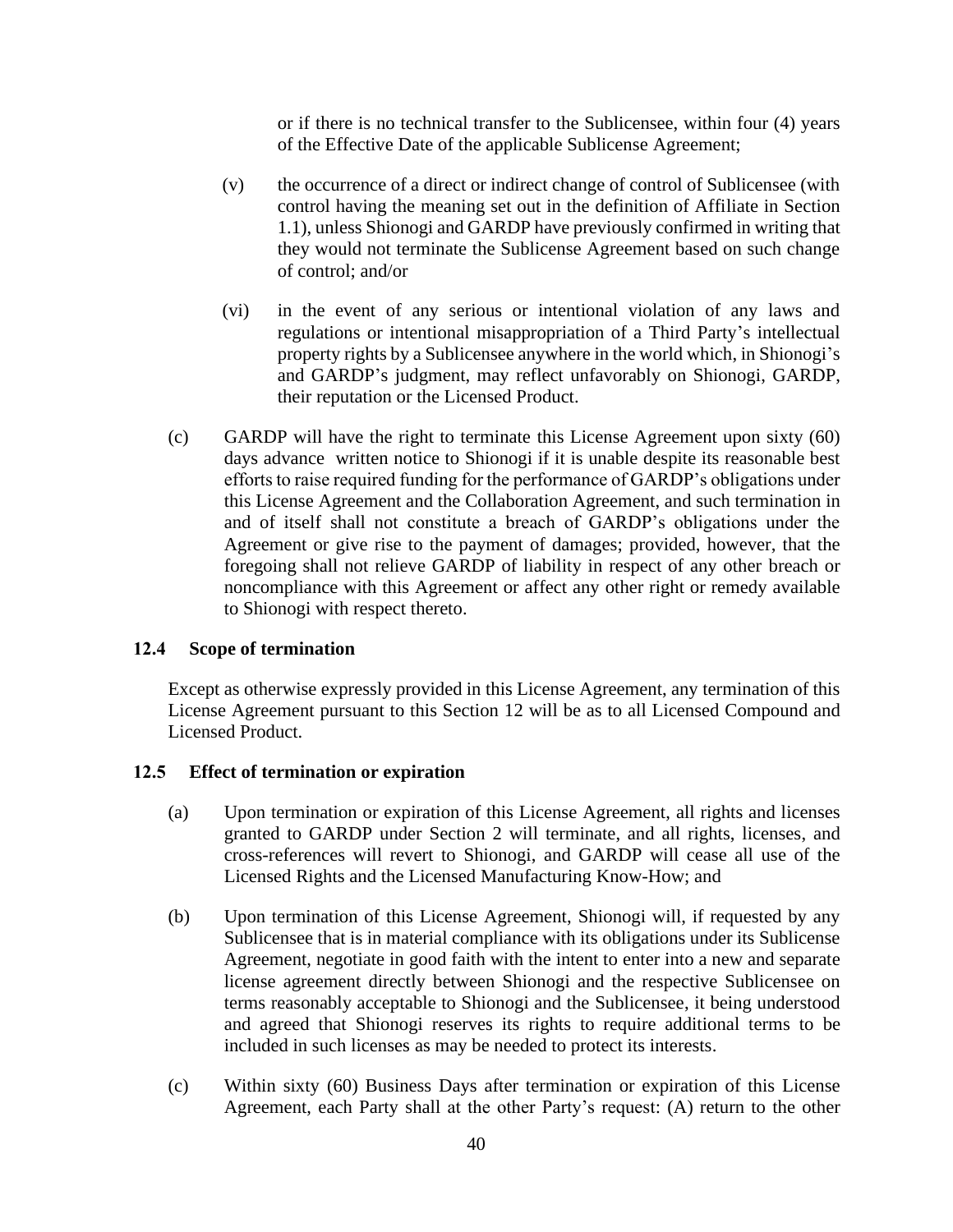Party or destroy Confidential Information of the other Party within its possession or control (which shall as concerns Shionogi's Confidential Information include without limitation the Licensed Rights, the Licensed Manufacturing Know-How, any unpublished Shionogi Sole Inventions or other non-public intellectual property otherwise owned by Shionogi); and (B) certify to the other Party in writing that it has complied with the requirements of this Section 12.5(c); provided that: (i) the receiving Party may retain one archival copy of the Confidential Information of the other Party but not of any Confidential Information that constitutes trade secrets of the other Party (including, without limitation, the Licensed Manufacturing Know-How, including the content of the Technical Transfer Package, and the content of the European Union and United States and all other cefiderocol regulatory filings, and any other Shionogi trade secrets, including all Confidential Information that is of a technical nature, is identifiable and substantial, and has commercial value because it is not publicly available), except for any of such that has become publicly available other than as a result of a fault attributable to the receiving Party or its agents or sublicensees, in a limited access file (meaning only accessible by such Party's Information Technology (IT) department and/or by such Party's legal personnel) to the extent that the receiving Party requires such Confidential Information for the purpose of performing any obligations or exercising any rights under this License Agreement that may survive such expiration or termination; (ii) the receiving Party may retain Confidential Information of the other Party to the extent that the receiving Party is required to retain such information for compliance purposes under applicable laws and regulations; and (iii) the above obligations shall not require either Party to delete any automatic electronic backup files maintained in accordance with its standard policies and to which access is limited and only accessible by such Party's IT department; subject in any case (i), (ii) or (iii) above to continued compliance by such Party of its confidentiality obligations as set out in Section 10 above.

(d) Neither Party will be relieved of any obligation that accrued prior to the effective date of such termination. It is understood and agreed that either Party will be entitled to specific performance as a remedy to enforce the provisions of this Section 12.5, in addition to any other remedy to which it may be entitled by applicable law.

The Parties acknowledge that the right of either Party to terminate this License Agreement is not intended to be an exclusive right and shall not preclude the right to claim damages in accordance with the terms of the Agreement for any breach of this License Agreement that occurred prior to the termination (including the breach that gave rise to the termination), or affect any other right or remedy available under applicable law.

#### **12.6 Survival**

The following provisions will survive termination or expiration of this License Agreement, as well as any other provisions which by their nature are intended to survive termination or expiration: Section 1 (as applicable), Section 3 (in respect of Cost Recoupment Fees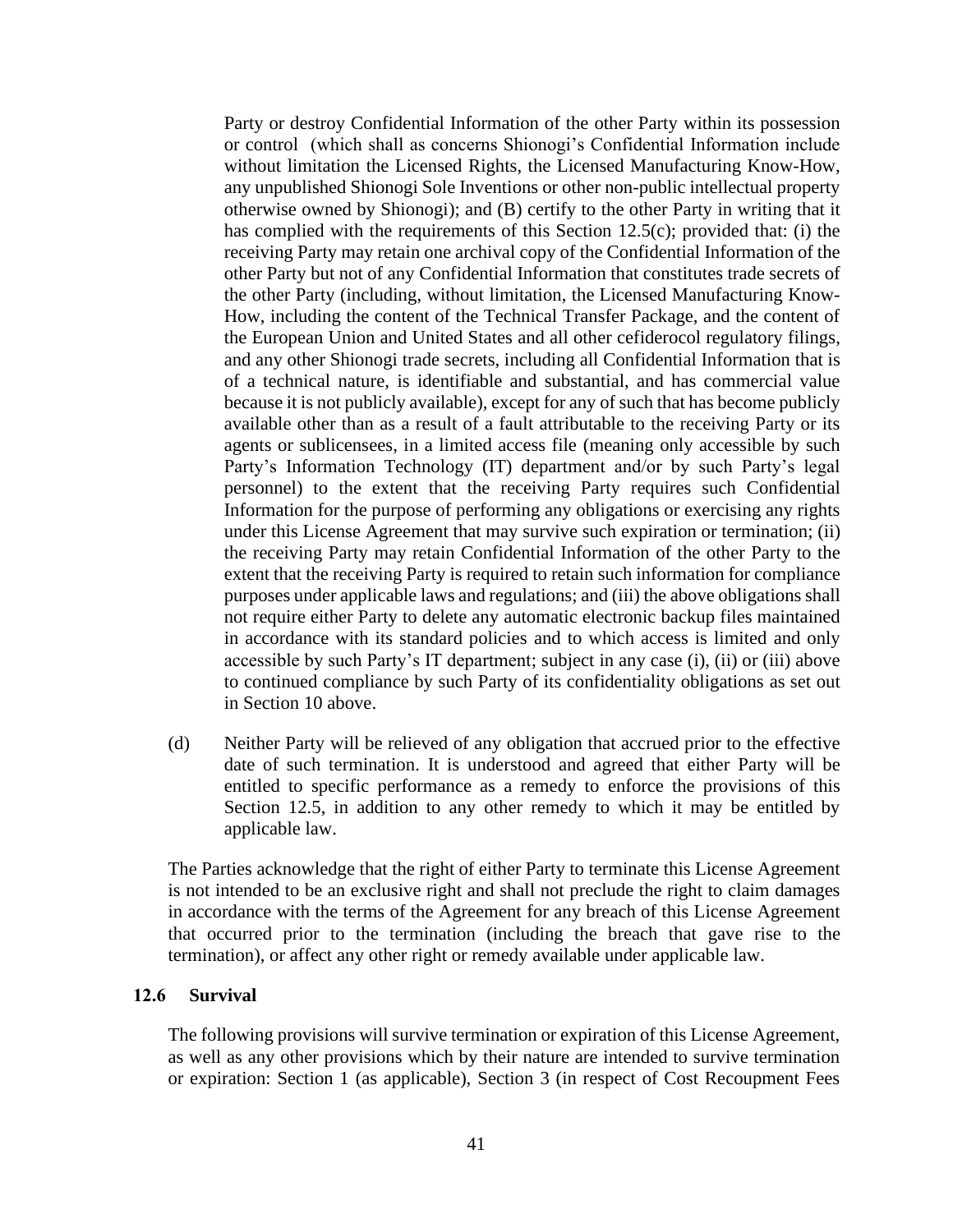accrued before the termination), and Sections 7.5, 7.6, 8 (other than Section 8.6), 10, 11, 12.5, 12.6, 12.7, 13 and 14.

#### **12.7 Termination cooperation**

Upon the termination or expiration of this License Agreement, the Parties will cooperate with one another to provide for an orderly wind-down of the transactions contemplated in this License Agreement, including as applicable an orderly management of any remaining inventory of Licensed Compound and Licensed Product.

#### **12.8 Bankruptcy**

The Parties agree that in the event a Party becomes a debtor under Title 11 of the U.S. Code, this License Agreement will be deemed to be, for the purposes of Section 365(n) of such title, a license to rights to "intellectual property" as defined therein. Each Party as a licensee hereunder will have the rights and elections as specified in such Title 11. Any agreements supplemental to this License Agreement will be deemed to be "agreements supplementary to" this License Agreement for the purposes of Section 365(n) of such Title 11.

#### **13. DISPUTE RESOLUTION**

#### **13.1 Resolution by senior executives**

- (a) All disputes, controversies, or claims between the Parties in connection with this License Agreement, its construction, or the rights, duties, or liabilities of either Party under this License Agreement (a **Dispute**) must be resolved pursuant to the following resolution process in this Section 13.1 and the binding arbitration process in Section 14.6. The Parties may alter or amend these procedures by agreement in writing.
- (b) To commence the resolution process, any Party may serve a notice on another Party identifying: (i) the nature of the Dispute; and (ii) if applicable, the amount in Dispute.
- (c) Once notice is received, the Parties must first attempt in good faith to resolve such Dispute by negotiation and consultation between their respective operational teams.
- (d) In the event that such Dispute is not resolved on an informal basis within thirty (30) days after such notice is received, either Party may, by written notice to the other Party, refer the Dispute to the Head of Shionogi's Global Business Division and to GARDP's Executive Director (together, the **Designated Officers**) for attempted resolution by good faith negotiation.
- (e) If any such Dispute is not resolved by the Designated Officers within thirty (30) days after the receipt of the notice referring such Dispute to the Designated Officers, then either Party may initiate binding arbitration proceedings as contemplated by Section 14.6.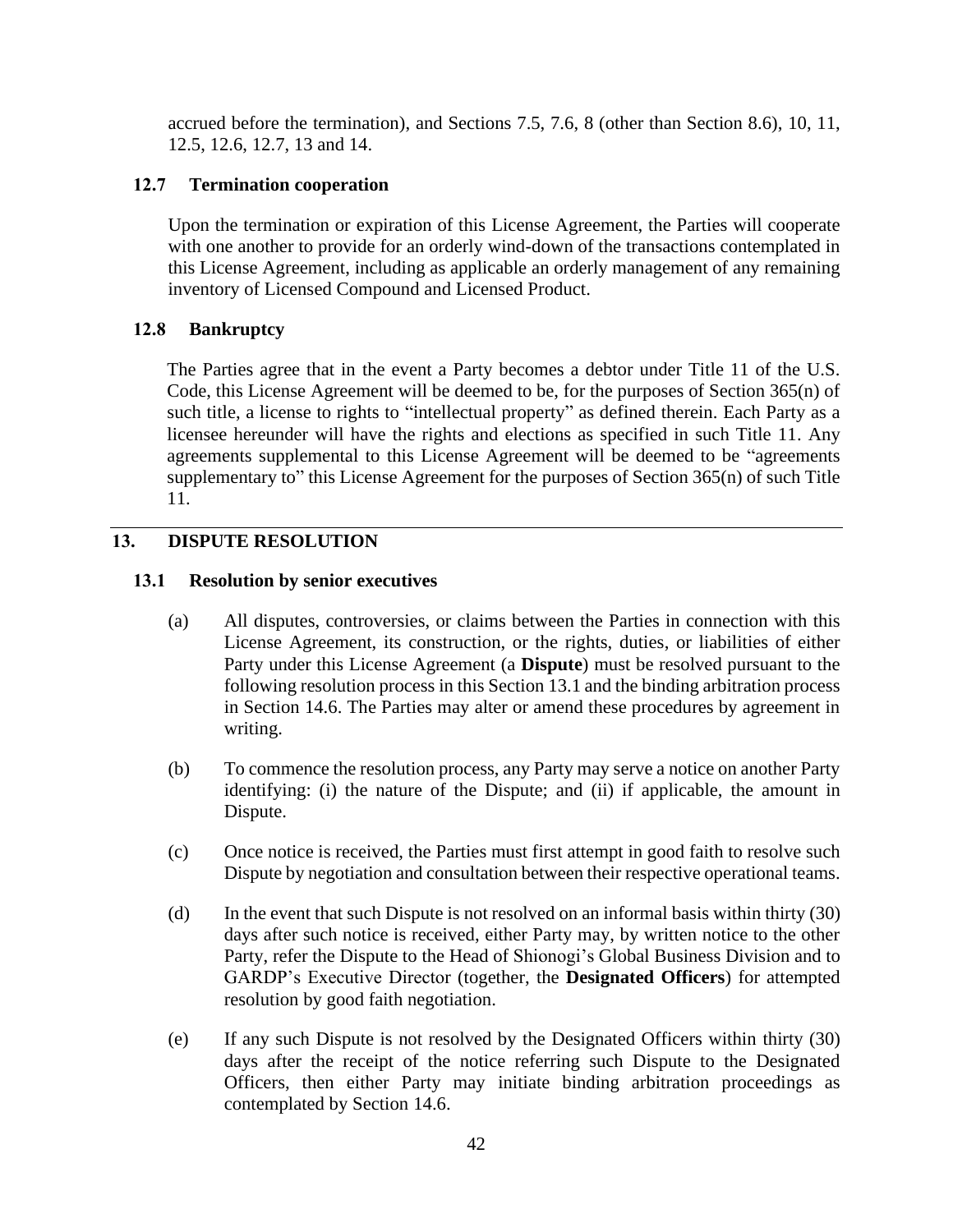#### **13.2 Injunctive Relief**

The Parties acknowledge and agree that the breach by either Party of the provisions of this License Agreement related to the protection of Confidential Information, including trade secrets, or the cross-border diversion of the Licensed Compound and/or Licensed Product may not be fully compensable by money damages and may result in irreparable harm to the other Party. Notwithstanding anything in this Section 13, each Party will have the right to seek injunctive or other equitable relief from a court of competent jurisdiction as may be necessary to avoid irreparable harm, maintain the status quo, including any breach or threatened breach of Section 10.1. Without limiting their right to seek such relief before any other competent court, the Parties agree that any such request for injunctive or equitable relief may be brought (a) in the federal court sitting in District for the Southern District of New York, U.S.A., or (b) to the Secretariat of the International Chamber of Commerce ("**ICC**") International Court of Arbitration pursuant to the Emergency Arbitration Provisions of the ICC commercial arbitration rules, and the Parties irrevocably and unconditionally consent to the exercise of personal jurisdiction by either such institutions in such proceedings.

#### **14. MISCELLANEOUS**

#### **14.1 Severability**

If any one or more of the provisions of this License Agreement is held to be invalid or unenforceable, the provision will be considered severed from this License Agreement and will not serve to invalidate any remaining provisions of this License Agreement. The Parties will make a good faith effort to replace any invalid or unenforceable provision with a valid and enforceable one such that the objectives contemplated by the Parties when entering this License Agreement may be realized.

#### **14.2 Notices**

- 14.2.1 Any notice required or permitted to be given under this License Agreement will be in writing and will be delivered by hand or internationally recognized express courier with tracking capabilities or mailed postage prepaid by first class, registered, or certified mail, in any case addressed as set forth below unless changed by notice so given. The Parties may also for information purposes provide a copy of any such notifications to the email addresses set forth below:
	- (i) If to Shionogi:

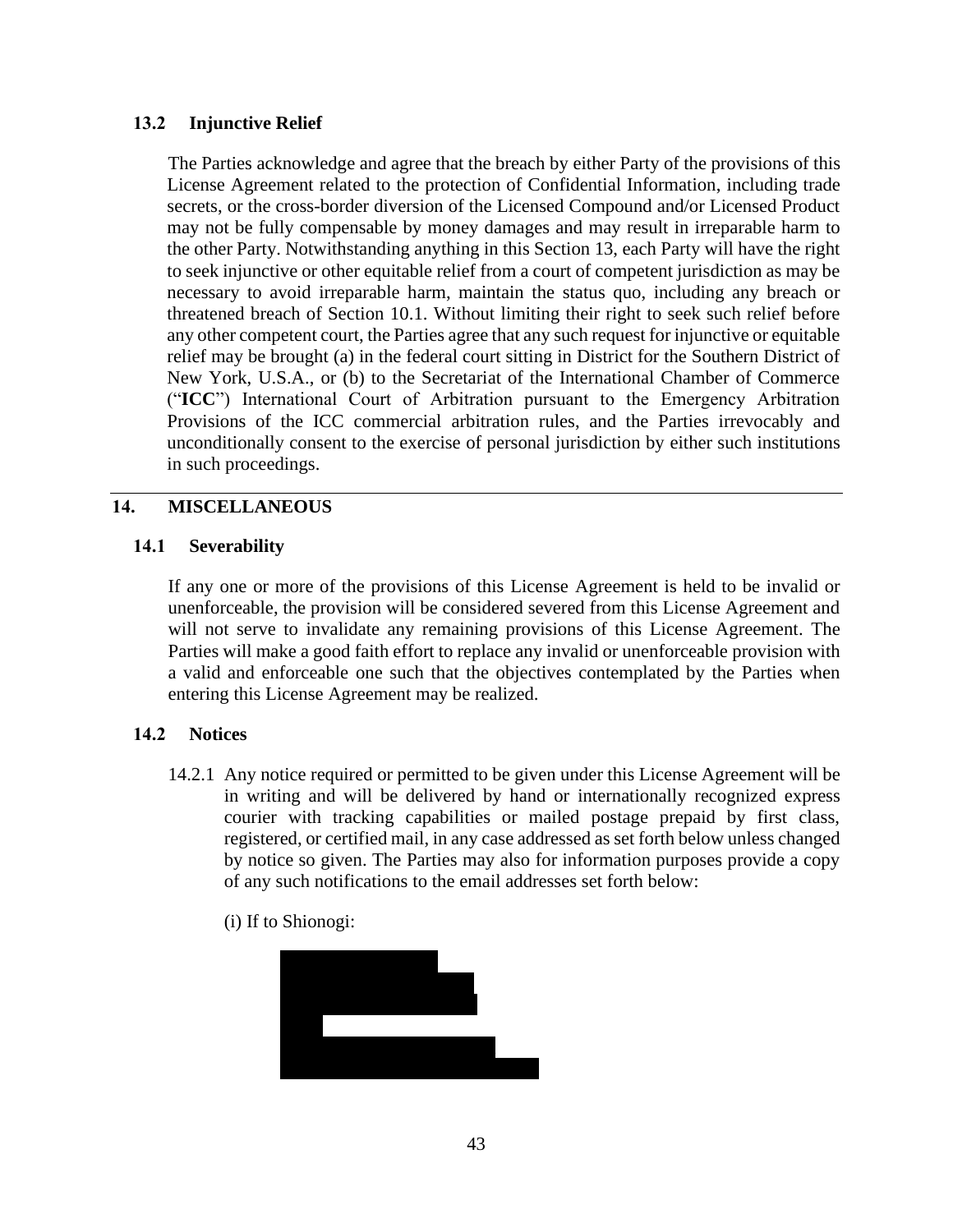With a copy to:



(ii) If to GARDP:



14.2.2 Any such notice will be deemed delivered on the date received. A Party may add, delete, or change the person or address to whom notices should be sent at any time upon written notice delivered to the Party's notices in accordance with this Section 14.2.

#### **14.3 Force Majeure**

- 14.3.1 Neither Party will be liable for any failure to perform its obligations under this License Agreement (other than obligations to make payments of money) to the extent such performance has been delayed, interfered with, or prevented by any event of Force Majeure.
- 14.3.2 As used in this License Agreement, **Force Majeure** means any circumstances whatsoever which are not within the reasonable control of the Party affected thereby, including an act of God, war, terrorism, insurrection, riot, strike or labor dispute, shortage of materials, fire, explosion, flood, government requisition or allocation, breakdown of damage to plant, equipment or facilities, interruption or delay in transportation, fuel supplies or electrical power, embargo, boycott, order or act of civil or military authority. The Party who declares an event of Force Majeure will give prompt notice to the other Parties of such declaration.
- 14.3.3 If the performance of any obligation has been delayed, interfered with, or prevented by an event of Force Majeure, then the Party affected by such event will take such actions as are reasonably available to remove the event of Force Majeure or to mitigate the effect of such occurrence, except that labor disputes will be settled at the sole discretion of the Party affected thereby.
- 14.3.4 If an event of Force Majeure occurs, the obligations of the Parties under this License Agreement (other than the obligations to make payments of money) will be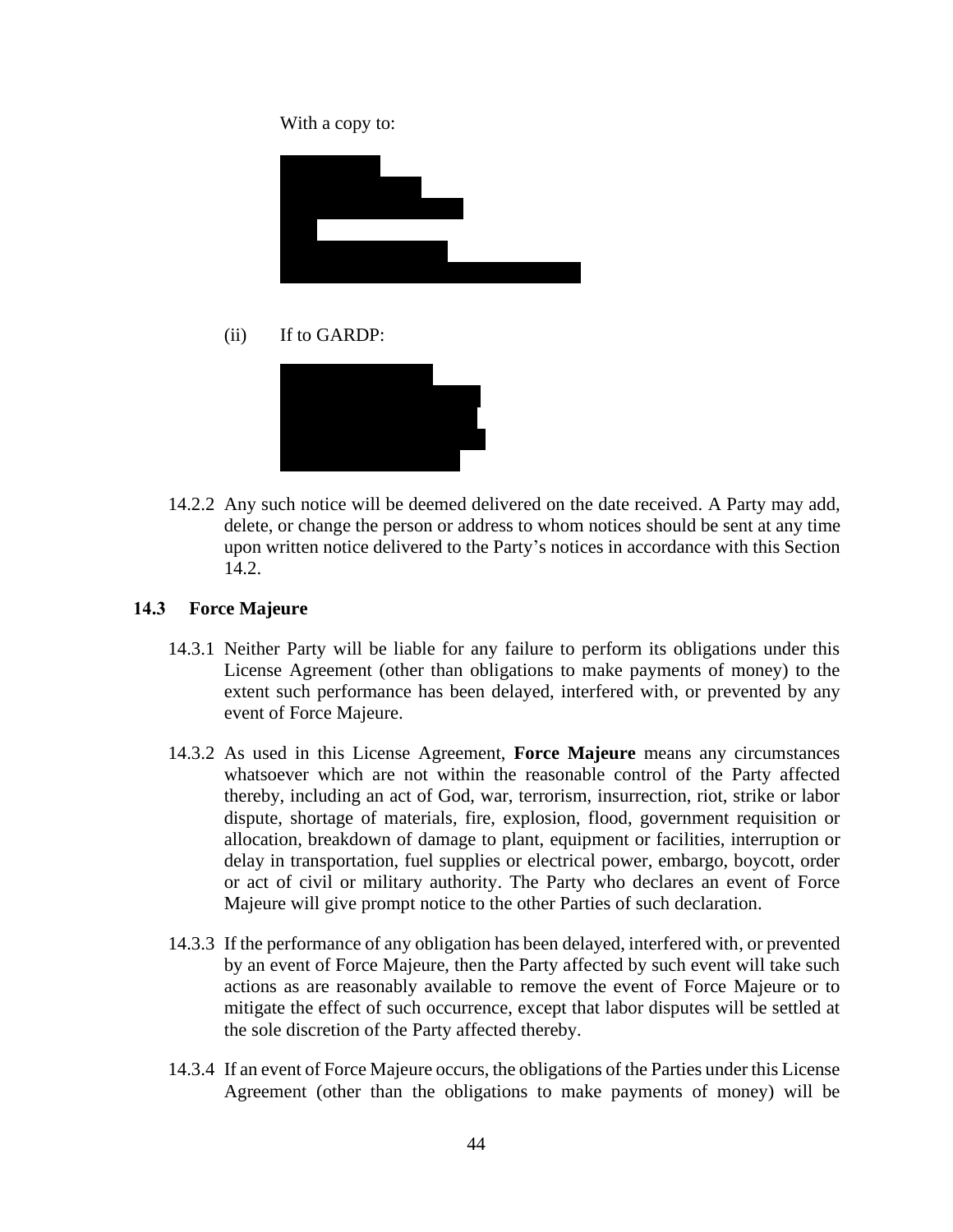suspended during, but not longer than, the continuance of the event of Force Majeure.

#### **14.4 Assignment**

- 14.4.1 Neither Party may assign this License Agreement, except as specifically permitted by this Section 14.4.
- 14.4.2 Shionogi may, without GARDP's consent, assign or transfer all of its rights and obligations under this License Agreement to any Affiliate of Shionogi or to any Person that acquires all or substantially all of its assets to which this License Agreement relates (including its rights in and to the Licensed Product, Licensed Compound, Licensed Manufacturing Know How and Licensed Rights), provided that such Affiliate or Person shall undertake directly in writing to GARDP to assume and comply with all of Shionogi's obligations under this License Agreement, including, without limitation, the grant of the license to GARDP pursuant to Section 2.1.
- 14.4.3 GARDP may not assign all or any part of its rights, or delegate all or any part of its obligations, under this License Agreement without Shionogi's prior written consent. For clarity, GARDP's use of GARDP Contractors for which it remains entirely responsible to perform its obligations under this License Agreement shall not be considered an assignment or delegation of its obligations under this License Agreement.
- 14.4.4 Any assignment or transfer in violation of the foregoing will be null and void ab initio and wholly invalid, the assignee or transferee in any such assignment or transfer will acquire no rights whatsoever, and the non-assigning non-transferring Party will not recognize, nor will it be required to recognize, such assignment or transfer.
- 14.4.5 Subject to the foregoing provisions of Section 14.4, this License Agreement will inure to the benefit of and be binding on the Parties' successors and assigns.

#### **14.5 Waiver and modifications**

The failure of any Party to insist on the performance of any obligation under this License Agreement will not be deemed to be a waiver of such obligation. Waiver of any breach of any provision of this License Agreement will not be deemed to be a waiver of any other breach of such provision or any other provision on such occasion or any succeeding occasion. No waiver, modification, release, or amendment of any obligation under or provision of this License Agreement will be valid or effective unless in writing and signed by the Party(ies).

#### **14.6 Choice of law; Arbitration**

This License Agreement, and any dispute arising from the performance or breach thereof, will be governed, and will be construed and enforced in accordance with the laws of the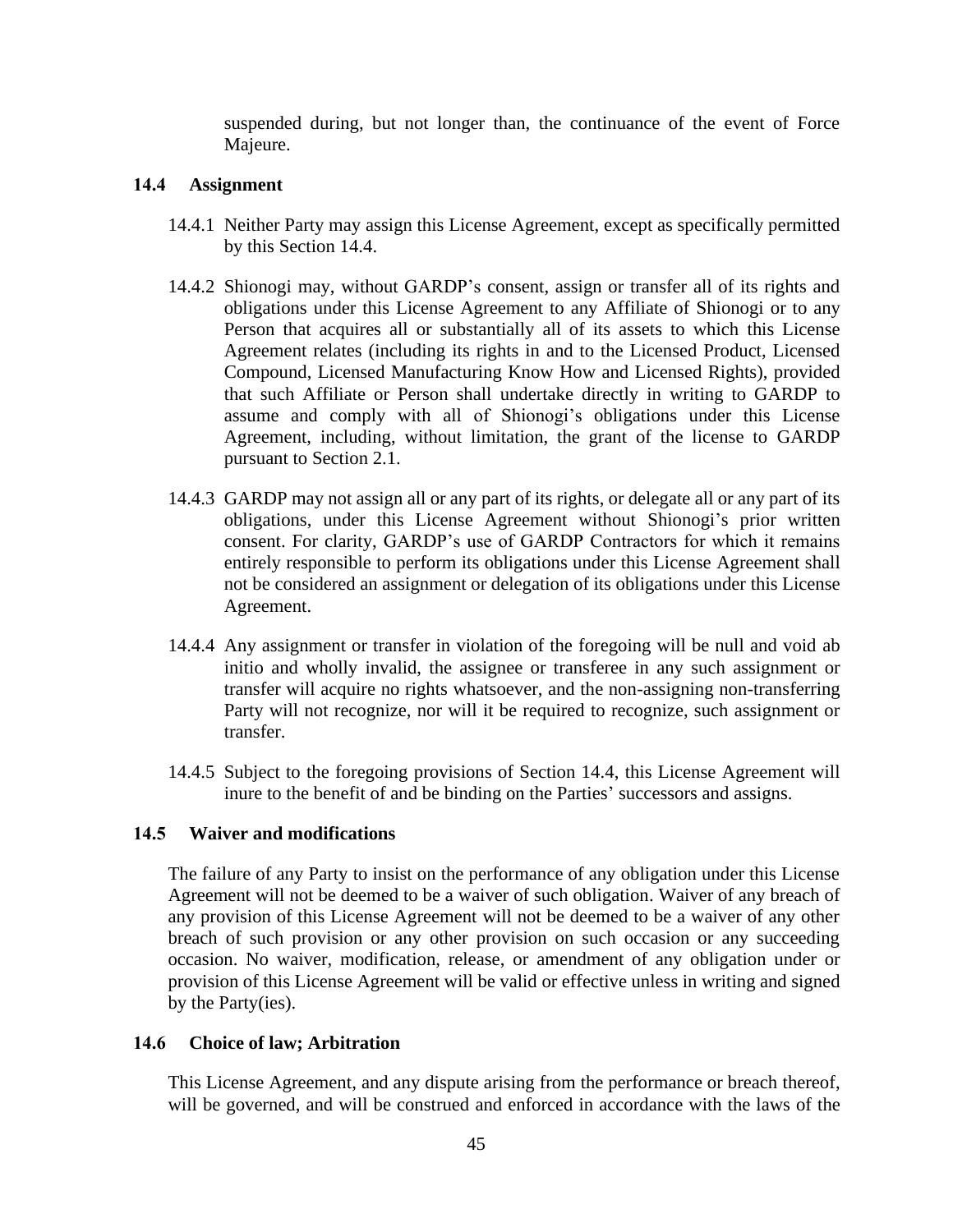State of New York, without giving effect to the choice of laws provisions thereof that would require the application of the laws of any other jurisdiction.

If any Dispute is not resolved in accordance with Section 13.1, then either Party may submit such Dispute for final resolution by binding arbitration under the commercial arbitration rules of the International Chamber of Commerce (the "**ICC**"). The arbitration proceedings shall be conducted in the English language in (a) New York, New York or (b) another mutually agreed upon location. Nothing in this License Agreement shall limit the right of either Party to apply to the arbitration tribunal or any court of competent jurisdiction for any non-monetary interim relief or provisional remedy, including a temporary restraining order, preliminary injunction or other interim or conservatory relief that may be available under applicable law.

#### **14.7 Publicity**

The Parties agree that neither Party will issue a press release or public announcement concerning the transactions contemplated by this License Agreement without the prior written consent of the other Parties. If either Party intends to issue a press release, it will submit a draft of such proposed press release to the other Parties at least five (5) Business Days prior to the date such Party intends to issue the release and will agree to consider the comments of the other Parties to the press release. After any initial press release or public announcement is made, however, each Party may disclose to Third Parties or make public statements, by press release or otherwise, regarding the existence of this License Agreement, the identity of the Parties, and the terms, conditions, and subject matter previously disclosed about the License Agreement, provided such disclosures or statements are accurate and complete with respect to the subject matter thereof and the information disclosed therein. The Parties agree and acknowledge that nothing in this Section shall restrict the press releases or public announcements of any third party based on publicly available information.

#### **14.8 Anti-Corruption**

Each Party agrees to perform its respective obligations under this License Agreement in accordance with the principles set forth in Shionogi's Anti-Corruption guidelines found here: https://www.shionogi.com/global/en/company/policies/shionogi-group-anticorruption-anti-bribery-policy.html, as may be revised from time to time throughout the Term. Without limiting the foregoing, each Party shall fully comply at all times with the applicable laws and regulations, including, but not limited to, applicable anti-corruption laws of the Territory(ies) in which GARDP conducts business with Shionogi and/or grants Sublicenses.

#### **14.9 Relationship of the Parties**

Each Party is an independent contractor under this License Agreement. Nothing contained in this License Agreement is intended or is to be construed so as to constitute Shionogi and GARDP and/or any Sublicensees as partners, agents, or joint ventures. None of the Parties will have any express or implied right or authority to assume or create any obligations on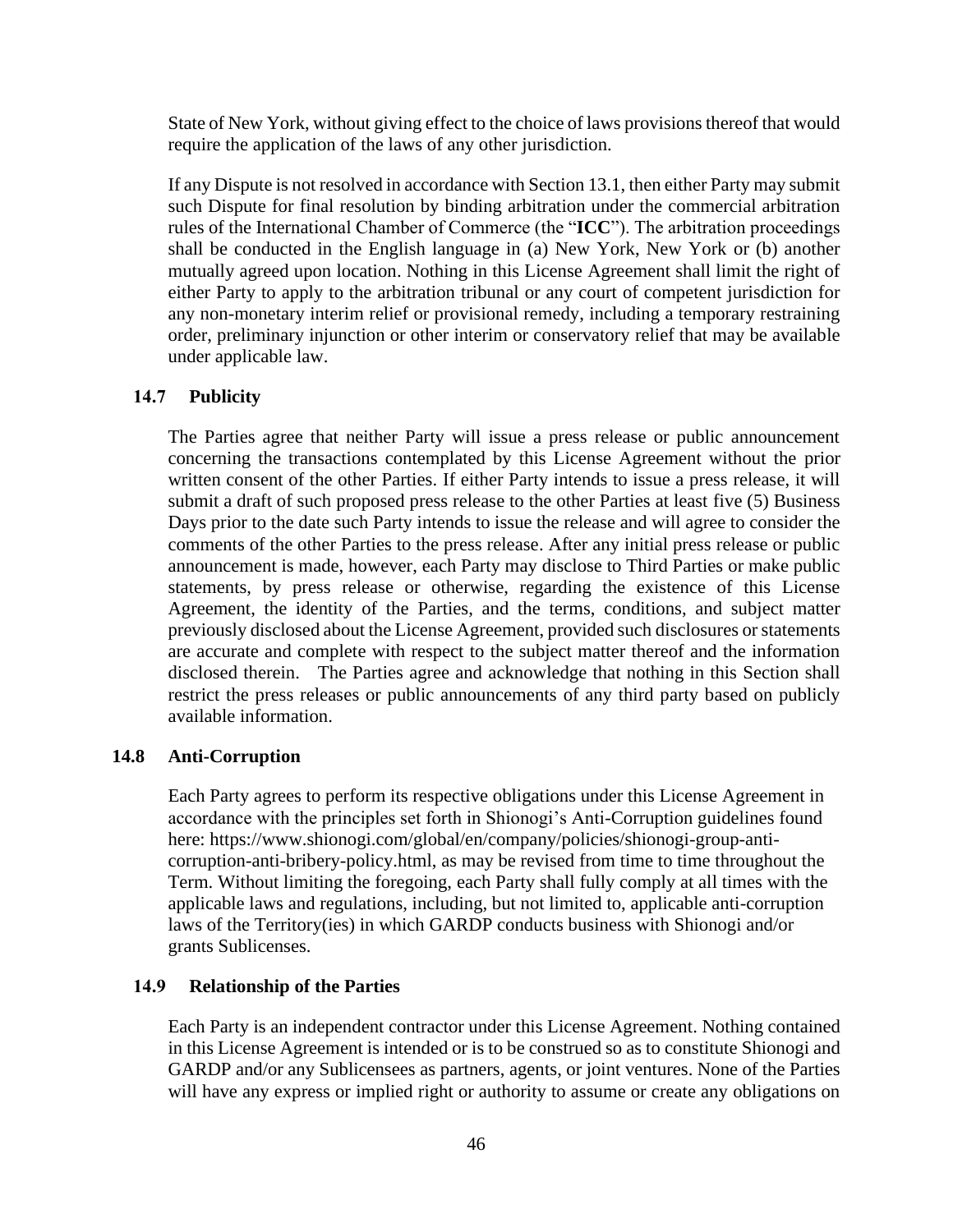behalf of or in the name of the other Parties or to bind the other Parties to any contract, agreement, or undertaking with any Third Party.

#### **14.10 Headings**

Headings and captions are for convenience only and are not to be used in the interpretation of this License Agreement.

#### **14.11 Entire Agreement**

This License Agreement, together with the Collaboration Agreement, constitutes the entire agreement between the Parties as to the subject matter of this License Agreement, and supersedes and merges all prior negotiations, representations, agreements, and understandings regarding the same.

#### **14.12 Counterparts**

This License Agreement may be executed in counterparts with the same effect as if both Parties had signed the same document. All such counterparts will be deemed an original, will be construed together, and will constitute one and the same instrument.

#### **14.13 Ambiguities**

Each of the Parties acknowledges and agrees that this License Agreement has been diligently reviewed and negotiated by and between them; that in such negotiations, each of them has been represented by competent counsel; and that the final agreement contained in this License Agreement, including the language whereby it has been expressed, represents the joint efforts of the Parties and their counsel. Accordingly, in interpreting this License Agreement or any provision hereof, no presumption will apply against any Party as being responsible for the wording or drafting of this License Agreement or any such provision, and ambiguities, if any, in this License Agreement will not be construed against any Party irrespective of which Party may be deemed to have authored the ambiguous provisions.

#### **14.14 Business conduct and ethics**

Shionogi takes seriously its compliance and ethics responsibilities and seeks to do business only with Third Parties who share our high standards of ethical behavior. To that end, Shionogi has adopted Standards of Business Conduct and Ethics for Third Parties (**3P Standards**). Shionogi encourages GARDP and its Sublicensees to comply with the elements of the 3P Standards that apply to them. For your reference, the 3P Standards are available at Shionogi Group Business Partner Code of Conduct: https://www.shionogi.com/global/en/company/policies/shionogi-group-business-partnercode-of-conduct.html and Shionogi Group Anti-Corruption/Anti-bribery Policy: https://www.shionogi.com/global/en/company/policies/shionogi-group-anti-corruptionanti-bribery-policy.html.

(remainder of the page intentionally left blank)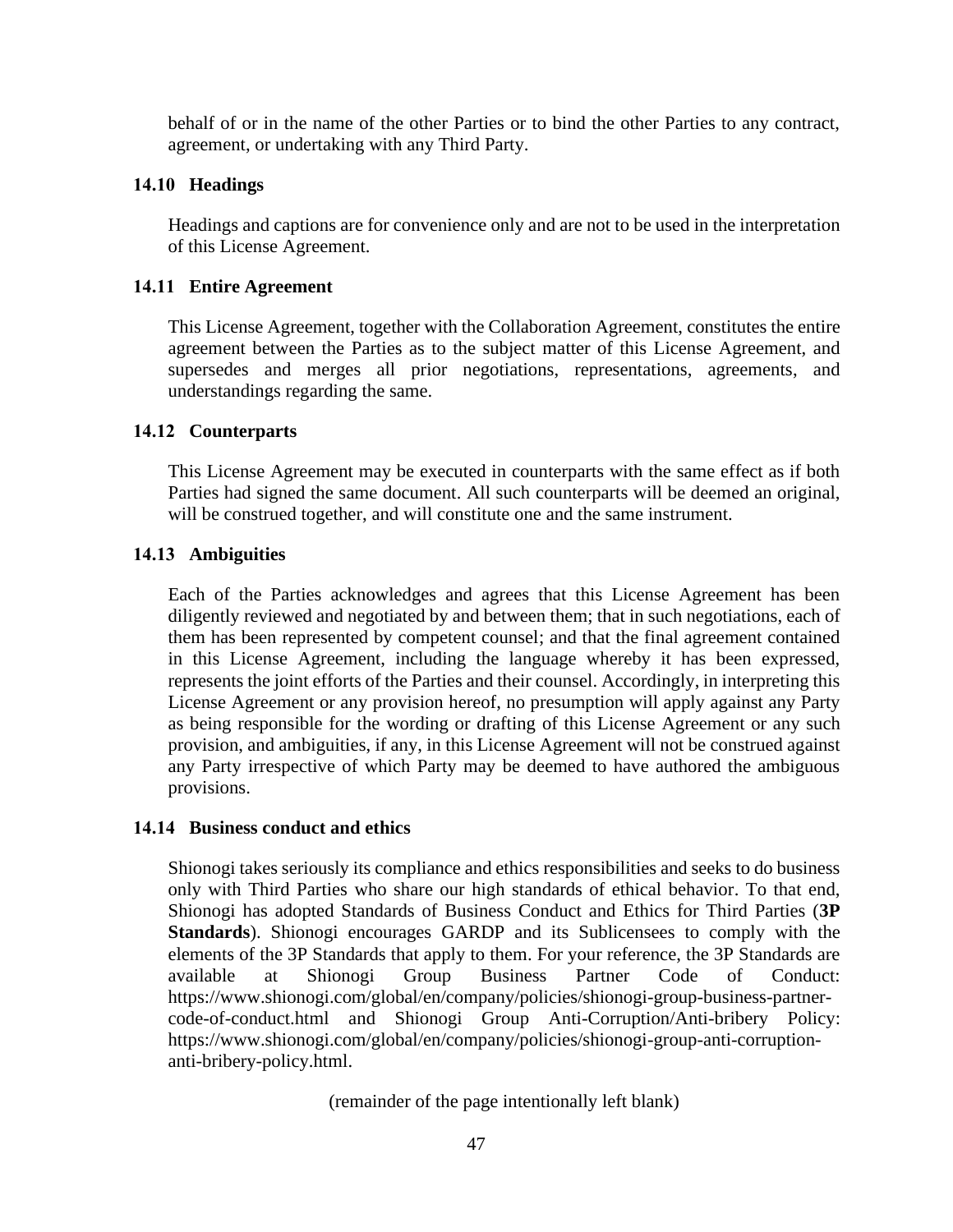IN WITNESS THEREOF the Parties have caused this License Agreement to be executed by their respective duly authorized officers.

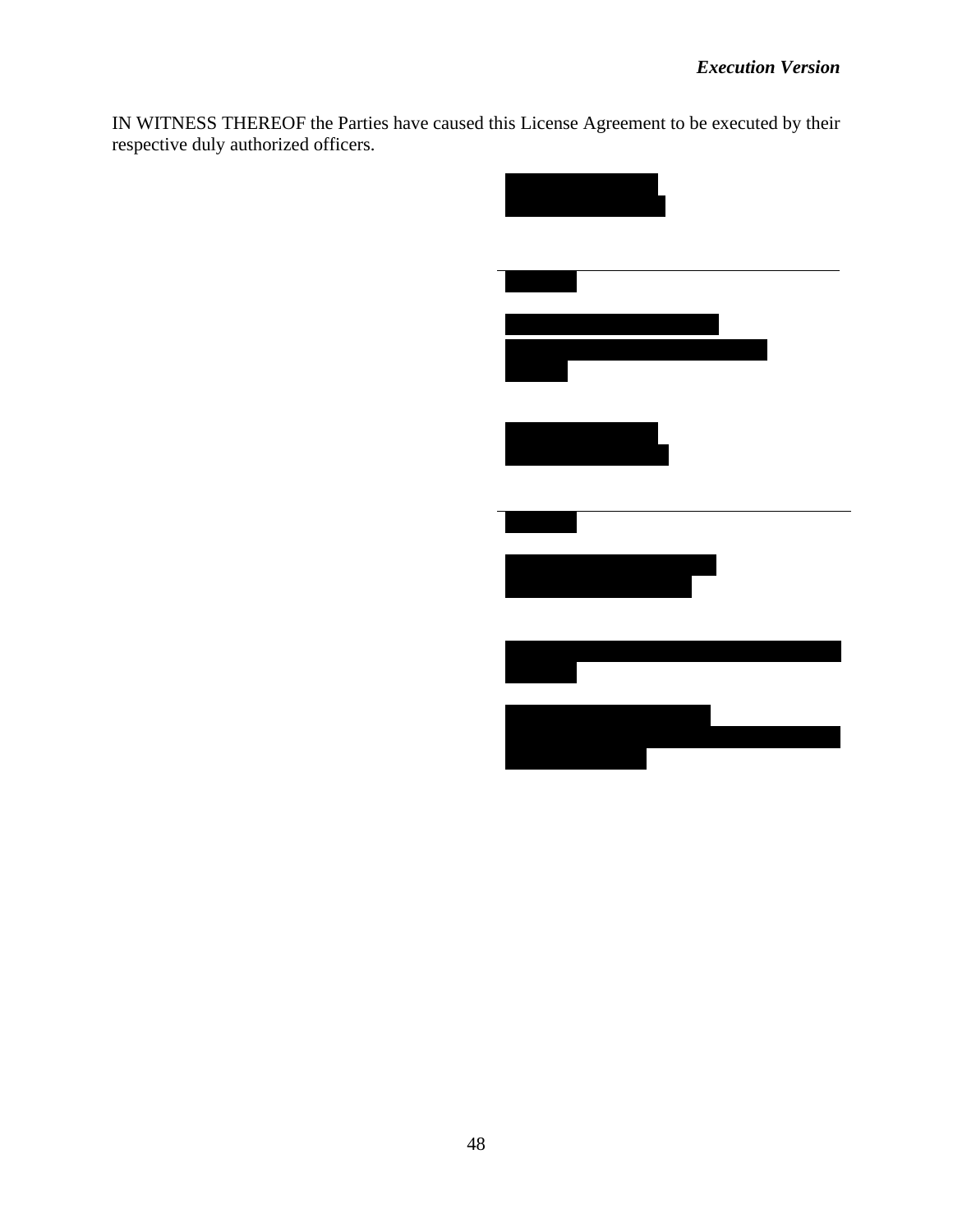#### **Schedule A Licensed Compound and Licensed Product**

#### 11 **DESCRIPTION**

FETROJA is a cephalosporin antibacterial drug product consisting of cefiderocol sulfate tosylate for intravenous infusion. Cefiderocol functions as a siderophore [see Microbiology  $(12.4)$ ].

The chemical name of cefiderocol sulfate tosylate is Tris $[(6R,7R)-7-(2Z)-2-(2-amino-1,3-thiazol-4-y])-2-([(2-R-1)-(2-R-1)-(2-R-1)-(2-R-1)-(2-R-1)-(2-R-1)$ carboxypropan-2-yl)oxy]imino}acetamido]-3-({1-[2-(2-chloro-3,4-dihydroxybenzamido)ethyl]pyrrolidin-1ium-1-yl}methyl)-8-oxo-5-thia-1-azabicyclo[4.2.0]oct-2-ene-2-carboxylate] tetrakis(4-methylbenzenesulfonate) monosulfate hydrate, and the molecular weight is 3043.50 (anhydrous). The molecular formula is 3C30H34ClN7O10S2.4C7H8O3S.H2SO4.XH2O.



FETROJA for injection is a white to off-white, sterile, lyophilized powder formulated with 1 gram of cefiderocol (equivalent to 1.6 grams of cefiderocol sulfate tosylate), sucrose (900 mg), sodium chloride (216 mg), and sodium hydroxide to adjust pH. The sodium content is approximately 176 mg/vial. The pH of the reconstituted solution of 1 gram cefiderocol (1 vial) dissolved in 10 mL water is 5.2 to 5.8.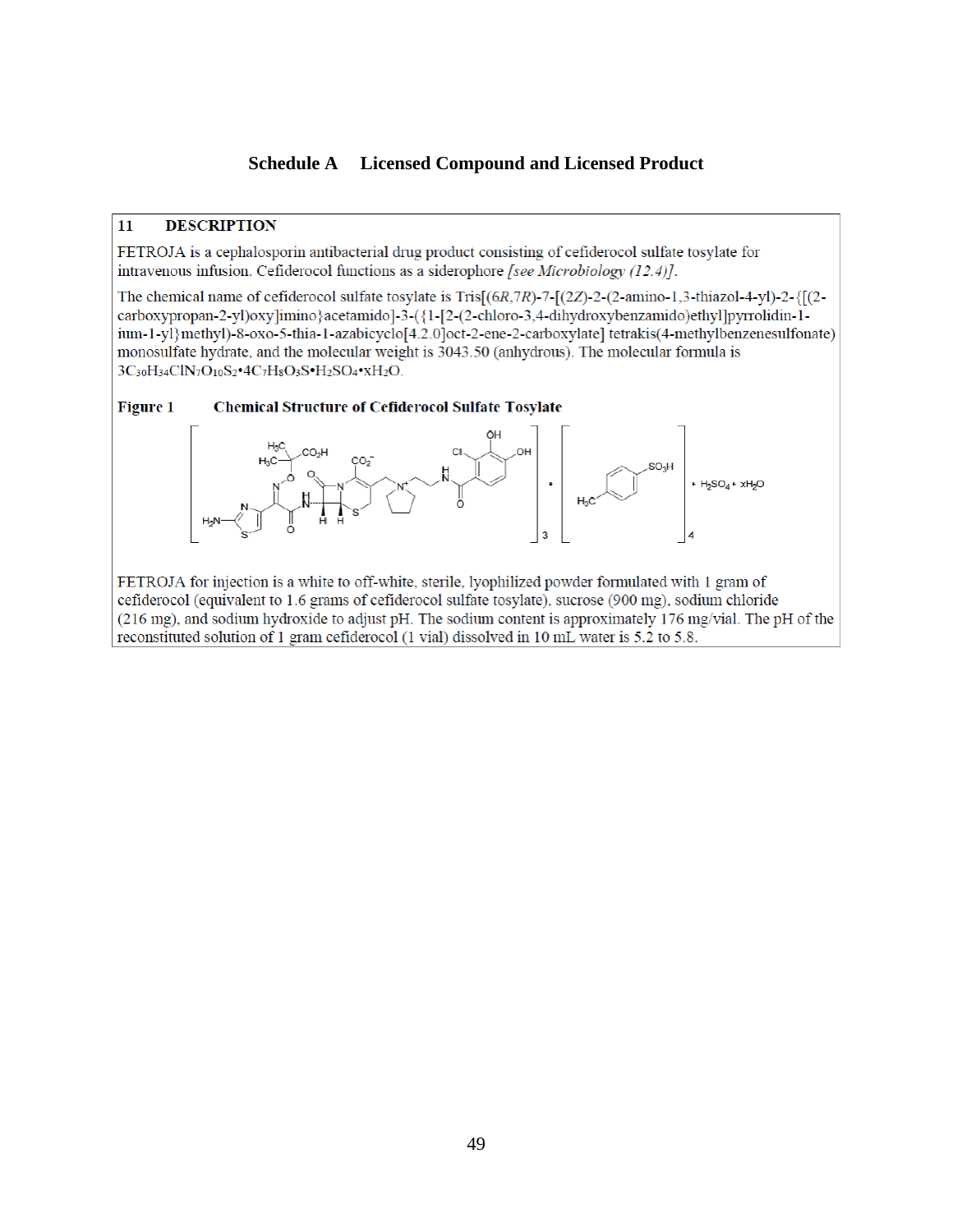| Publication/    | Name                     | <b>Filing</b> | Countries   |                 |
|-----------------|--------------------------|---------------|-------------|-----------------|
| Application No. |                          | date          | Pending     | Granted         |
|                 |                          |               | Application | Patent          |
| WO2010/050468   | <b>CEPHALOSPORIN</b>     | 2009-10-      | <b>DO</b>   | BR, CL, CO, CR, |
|                 |                          |               |             | DZ,             |
|                 | <b>HAVING CATECHOL</b>   | 27            |             | EG, EA (AM,     |
|                 | <b>GROUP</b>             |               |             | AZ, BY, KG,     |
|                 |                          |               |             | KZ, MD, TJ,     |
|                 |                          |               |             | $TM$ ), EP (AL, |
|                 |                          |               |             | BA, ME, MK,     |
|                 |                          |               |             | RS), IN, MA,    |
|                 |                          |               |             | MX, NG, PE,     |
|                 |                          |               |             | TT, UA, ZA      |
| WO2016/035845   | <b>SALT OF</b>           | 2015-09-      | BR, IN      | EA (AM, AZ,     |
|                 | <b>CEPHALOSPORIN</b>     | 03            |             | BY, KG, KZ,     |
|                 | DERIVATIVE, ITS          |               |             | MD, TJ, TM),    |
|                 | <b>CRYSTALLINE SOLID</b> |               |             | EP (AL, MK,     |
|                 | AND A METHOD OF          |               |             | RS), MX, ZA     |
|                 | <b>MANUFACTURING</b>     |               |             |                 |
|                 | <b>THEREOF</b>           |               |             |                 |
| WO2016/035847   | <b>INTERMEDIATE OF</b>   | 2015-09-      |             | IN              |
|                 | <b>CEPHALOSPORIN</b>     | 03            |             |                 |
|                 | <b>DERIVATIVES AND</b>   |               |             |                 |
|                 | <b>METHOD FOR</b>        |               |             |                 |
|                 | <b>PRODUCING SAME</b>    |               |             |                 |

# **Schedule B Licensed Patent Rights**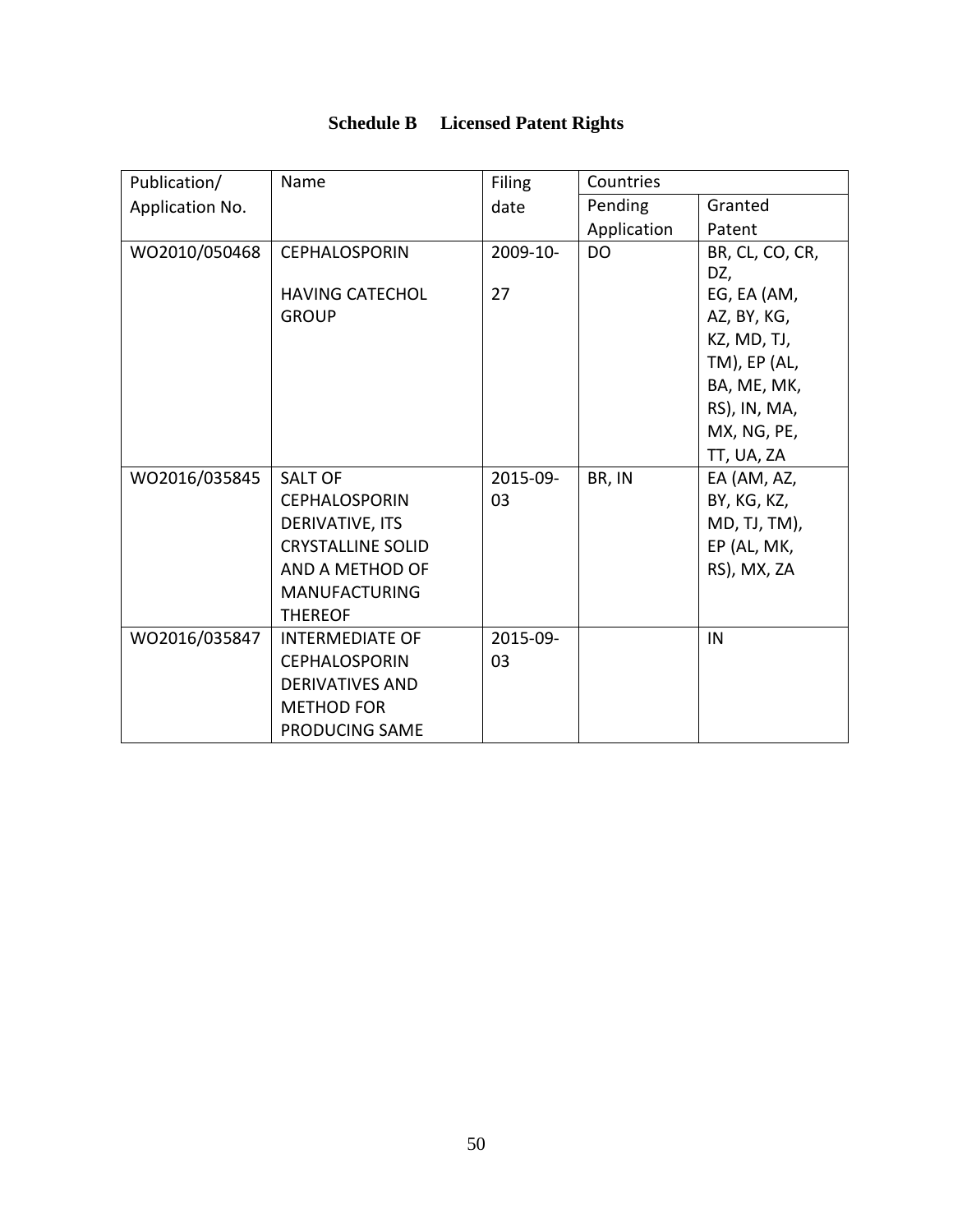| <b>High Income</b> | <b>Upper Middle Income</b> |               | <b>Lower Middle Income</b> |              | <b>Low Income</b>           |  |
|--------------------|----------------------------|---------------|----------------------------|--------------|-----------------------------|--|
| Antigua            | Albania                    | Marshall Isl. | Algeria                    | Nepal        | Afghanistan                 |  |
| <b>Bahamas</b>     | Argentina                  | Mexico        | Angola                     | Nicaragua    | <b>Burkina Faso</b>         |  |
| <b>Barbados</b>    | Armenia                    | Montenegro    | Bangladesh                 | Nigeria      | Burundi                     |  |
| Chile              | Azerbaijan                 | Namibia       | Benin                      | Pakistan     | Central African Republic    |  |
| Mauritius          | <b>Belarus</b>             | N. Macedonia  | Bhutan                     | Papua NG     | Chad                        |  |
| Nauru              | <b>Belize</b>              | Paraguay      | Bolivia                    | São Tomé     | Dem. Rep. of Congo          |  |
| Palau              | Bosnia, Herz.              | Peru          | Cabo Verde                 | Senegal      | Eritrea                     |  |
| Panama             | <b>Botswana</b>            | Samoa         | Cambodia                   | Solomon Isl. | Ethiopia                    |  |
| Uruguay            | <b>Brazil</b>              | Serbia        | Cameroon                   | Sri Lanka    | Gambia                      |  |
| Seychelles         | Colombia                   | South Africa  | Comoros                    | Tanzania     | Guinea                      |  |
| St. Kitts          | Costa Rica                 | St. Lucia     | Congo, Rep.                | Timor-Leste  | Guinea-Bissau               |  |
| Trinidad/Tobago    | Cuba                       | St. Vincent   | Côte d'Ivoire              | Tunisia      | Haiti                       |  |
|                    | Dominica                   | Suriname      | Diibouti                   | Ukraine      | Dem. People's Rep. of Korea |  |
|                    | Dominican Rep              | Tonga         | Egypt                      | Uzbekistan   | Liberia                     |  |
|                    | Ecuador                    | Turkmenistan  | El Salvador                | Vanuatu      | Madagascar                  |  |
|                    | Eq. Guinea                 | Tuvalu        | Eswatini                   | Zambia       | Malawi                      |  |
|                    | Fiji                       | Venezuela     | Ghana                      | Zimbabwe     | Mali                        |  |
|                    | Gabon                      |               | Honduras                   |              | Mozambique                  |  |
|                    | Georgia                    |               | India                      |              | Niger                       |  |
|                    | Grenada                    |               | Kenya                      |              | Rwanda                      |  |
|                    | Guatemala                  |               | Kiribati                   |              | Sierra Leone                |  |
|                    | Guyana                     |               | Kyrgyz Rep.                |              | Somalia                     |  |
|                    | Iran                       |               | Lao PDR                    |              | South Sudan                 |  |
|                    | Iraq                       |               | Lesotho                    |              | Sudan                       |  |
|                    | Jamaica                    |               | Mauritania                 |              | Syrian Arab Republic        |  |
|                    | Jordan                     |               | Micronesia                 |              | Tajikistan                  |  |
|                    | Kazakhstan                 |               | Moldova                    |              | Togo                        |  |
|                    | Lebanon                    |               | Mongolia                   |              | Uganda                      |  |
|                    | Libya                      |               | Morocco                    |              | Yemen                       |  |
|                    | Maldives                   |               | Myanmar                    |              |                             |  |

# **Schedule C Territory**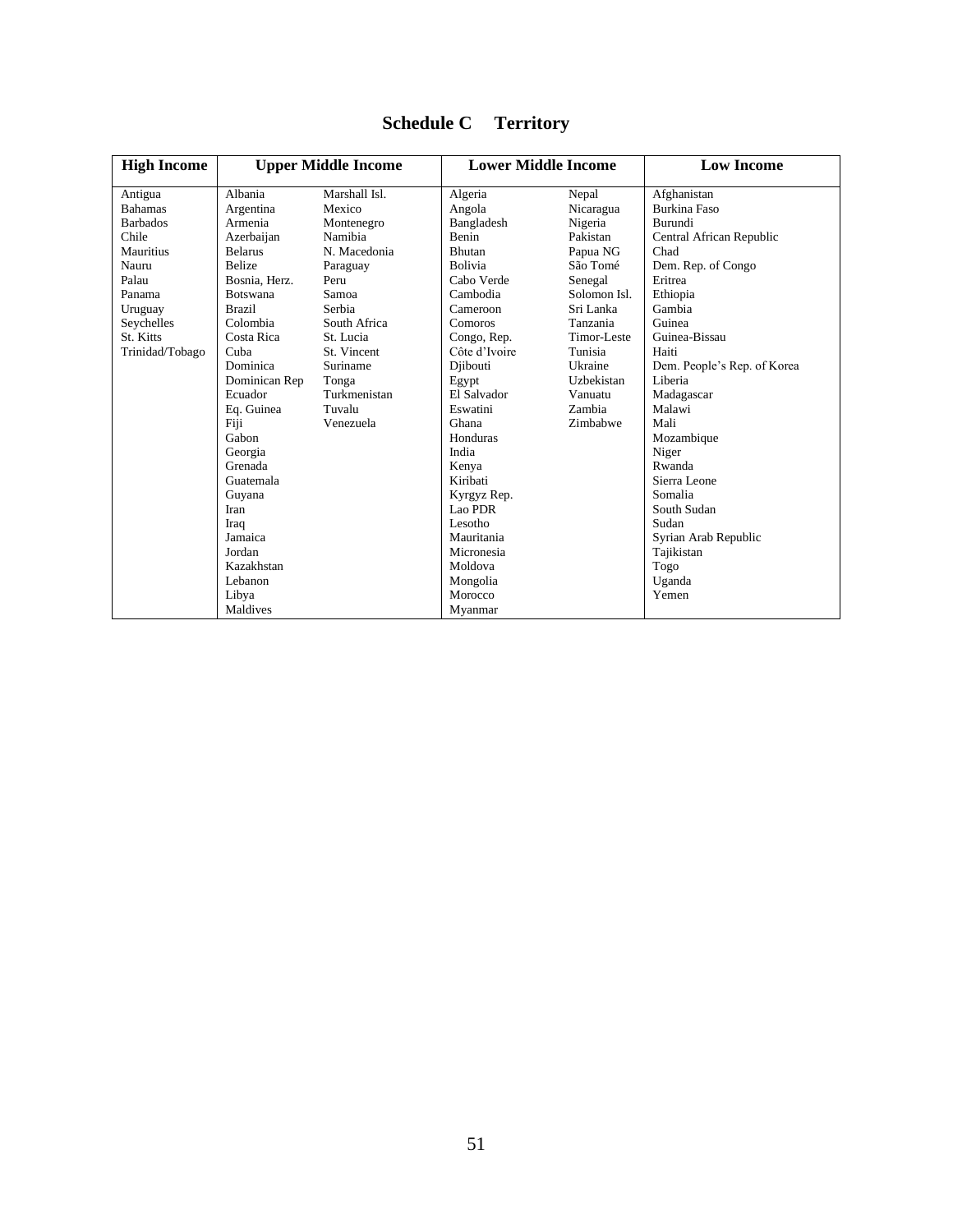## **Schedule D**

### **Licensed Rights**

- ➢ EU MAA for cefiderocol, initial date of submission 04 March 2019
- ➢ NDA 209445 for the United States
- ➢ the Licensed Manufacturing Know-How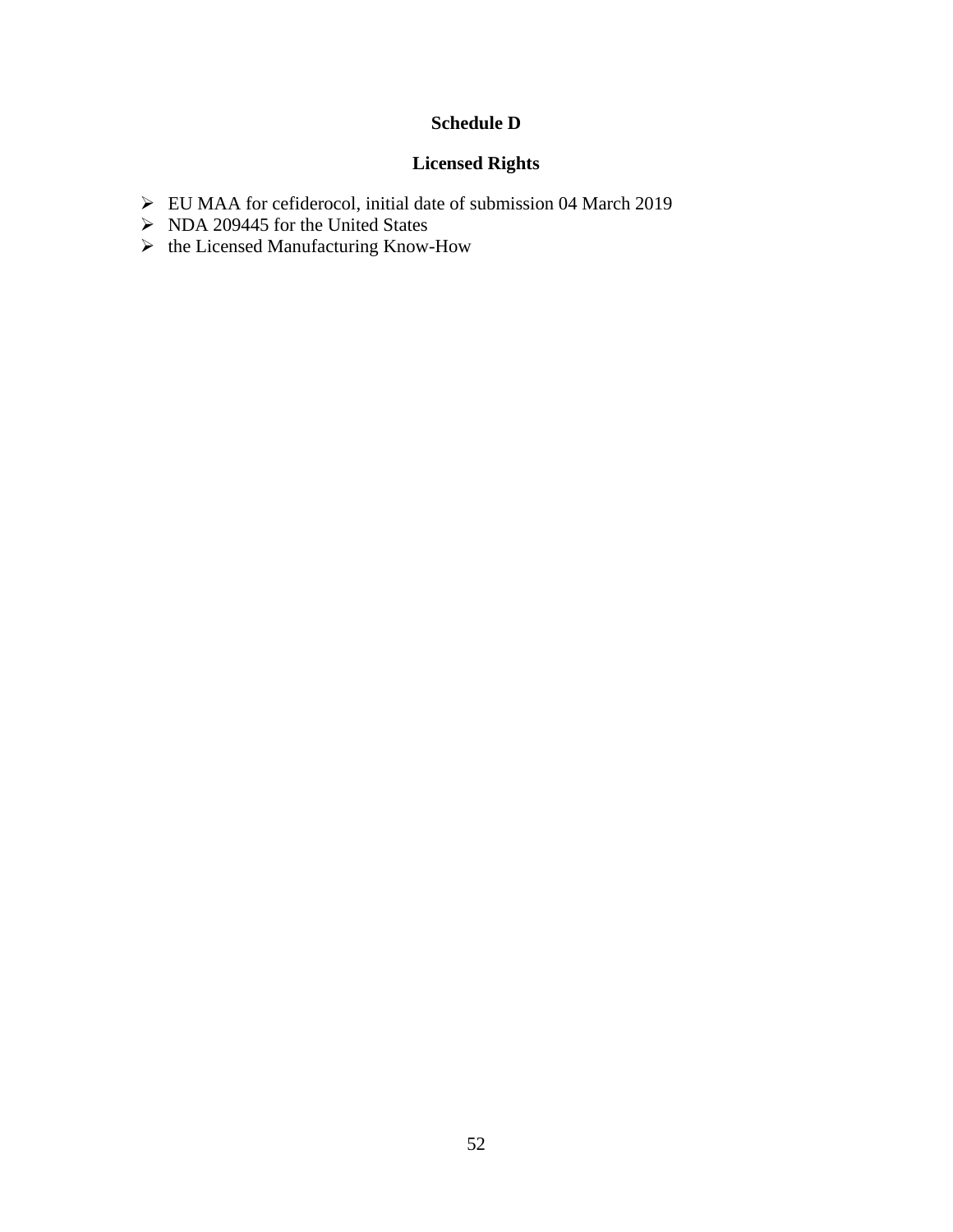# **Schedule E Product Trademark**

| Trademark      | Country branch<br>No. | <b>Country Name</b> | Reference No. | Deadline   |
|----------------|-----------------------|---------------------|---------------|------------|
| FETROJA        | AL01                  |                     | M2016-00001   | 01/08/2026 |
| FETROJA        | <b>AM01</b>           | Armenia             | M2016-00001   | 01/08/2026 |
| FETROJA        | AU01                  |                     | M2016-00001   | 01/08/2026 |
| FETROJA        | <b>BR01</b>           | <b>Brazil</b>       | M2016-00001   | 05/06/2028 |
| FETROJA        | <b>AZ01</b>           |                     | M2016-00001   | 01/08/2026 |
| FETROJA        | <b>BA01</b>           |                     | M2016-00001   | 01/08/2026 |
| FETROJA        | <b>BY01</b>           | <b>Belarus</b>      | M2016-00001   | 01/08/2026 |
| <b>FETROJA</b> | CA01                  |                     | M2016-00001   | 18/06/2029 |
| <b>FETROJA</b> | CH <sub>01</sub>      |                     | M2016-00001   | 01/08/2026 |
| <b>FETROJA</b> | CN <sub>01</sub>      |                     | M2016-00001   | 01/08/2026 |
| FETROJA        | <b>DZ01</b>           | Algeria             | M2016-00001   | 01/08/2026 |
| <b>FETROJA</b> | EG01                  |                     | M2016-00001   | 01/08/2026 |
| <b>FETROJA</b> | <b>HK01</b>           |                     | M2016-00001   | 26/07/2026 |
| <b>FETROJA</b> | ID01                  |                     | M2016-00001   |            |
| <b>FETROJA</b> | IL01                  |                     | M2016-00001   | 01/08/2026 |
| <b>FETROJA</b> | <b>IS01</b>           |                     | M2016-00001   | 01/08/2026 |
| <b>FETROJA</b> | JP01                  |                     | M2016-00001   | 12/08/2026 |
| FETROJA        | <b>KG01</b>           | Kyrgyz Rep.         | M2016-00001   | 01/08/2026 |
| FETROJA        | <b>KR01</b>           |                     | M2016-00001   | 01/08/2026 |
| FETROJA        | <b>KZ01</b>           | Kazakhstan          | M2016-00001   | 01/08/2026 |
| <b>FETROJA</b> | LI <sub>01</sub>      |                     | M2016-00001   | 01/08/2026 |
| FETROJA        | <b>MA01</b>           | Morocco             | M2016-00001   | 01/08/2026 |
| <b>FETROJA</b> | MC01                  |                     | M2016-00001   | 01/08/2026 |
| FETROJA        | MD01                  | Moldova             | M2016-00001   | 01/08/2026 |
| <b>FETROJA</b> | <b>MK01</b>           |                     | M2016-00001   | 01/08/2026 |
| FETROJA        | <b>MX01</b>           | Mexico              | M2016-00001   | 01/08/2026 |
| FETROJA        | MY01                  |                     | M2016-00001   | 03/02/2026 |
| FETROJA        | <b>NO01</b>           |                     | M2016-00001   | 01/08/2026 |
| <b>FETROJA</b> | <b>NZ01</b>           |                     | M2016-00001   | 01/08/2026 |
| <b>FETROJA</b> | <b>PH01</b>           |                     | M2016-00001   | 01/08/2026 |
| FETROJA        | <b>RS01</b>           | Serbia              | M2016-00001   | 01/08/2026 |
| <b>FETROJA</b> | RU01                  |                     | M2016-00001   | 01/08/2026 |
| <b>FETROJA</b> | SG01                  |                     | M2016-00001   | 01/08/2026 |
| <b>FETROJA</b> | <b>SM01</b>           |                     | M2016-00001   | 01/08/2026 |
| FETROJA        | <b>TJ01</b>           | Tajikistan          | M2016-00001   | 01/08/2026 |
| FETROJA        | <b>TM01</b>           |                     | M2016-00001   | 01/08/2026 |
| <b>FETROJA</b> | <b>TR01</b>           |                     | M2016-00001   | 01/08/2026 |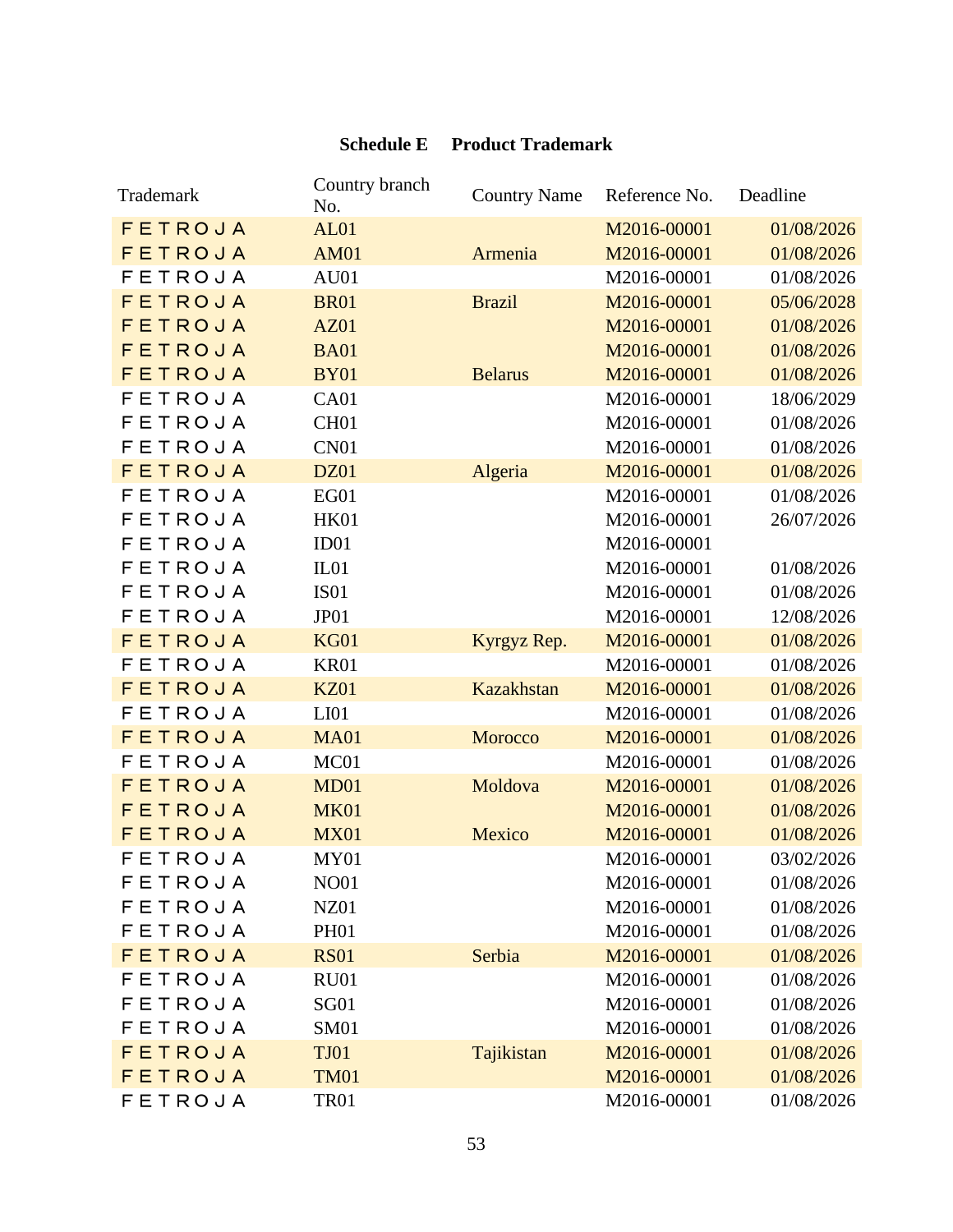| <b>FETROJA</b>  | TW01        |                | M2016-00001 | 15/03/2027 |
|-----------------|-------------|----------------|-------------|------------|
| <b>FETROJA</b>  | <b>UA01</b> | <b>Ukraine</b> | M2016-00001 | 01/08/2026 |
| <b>FETROJA</b>  | <b>VN01</b> |                | M2016-00001 | 01/08/2026 |
| NEXFIDRO        | JP01        |                | M2016-00002 | Abandoned  |
| INBACIO         | JP01        |                | M2016-00003 | Abandoned  |
| <b>ENBACEO</b>  | JP01        |                | M2016-00004 | 12/08/2026 |
| <b>FETROJA</b>  | <b>US01</b> |                | M2016-00005 | 19/09/2027 |
| <b>NEXFIDRO</b> | <b>US01</b> |                | M2016-00006 | Abandoned  |
| <b>INBACIO</b>  | <b>US01</b> |                | M2016-00007 | Abandoned  |
| <b>ENBACEO</b>  | <b>US01</b> |                | M2016-00008 | 19/09/2027 |
| <b>FETROJA</b>  | EM01        |                | M2016-00009 | 28/01/2026 |
| <b>FETROJA</b>  | GB01        |                | M2016-00009 | 28/01/2026 |
| <b>NEXFIDRO</b> | EM01        |                | M2016-00010 | Abandoned  |
| <b>INBACIO</b>  | EM01        |                | M2016-00011 | Abandoned  |
| <b>ENBACEO</b>  | EM01        |                | M2016-00012 | 28/01/2026 |
| <b>ENBACEO</b>  | GB01        |                | M2016-00012 | 28/01/2026 |
| LIMZEFO         | EM01        |                | M2016-00036 | 01/12/2026 |
| LIMZEFO         | GB01        |                | M2016-00036 | 01/12/2026 |
| LIMZEFO         | <b>US01</b> |                | M2016-00036 | 08/08/2027 |
| LIMCEFRO        | EM01        |                | M2016-00037 | 01/12/2026 |
| LIMCEFRO        | GB01        |                | M2016-00037 | 01/12/2026 |
| LIMCEFRO        | <b>US01</b> |                | M2016-00037 | 08/08/2027 |
| KYDELTIS        | EM01        |                | M2016-00038 | Abandoned  |
| KYDELTIS        | <b>US01</b> |                | M2016-00038 | Abandoned  |
| フェトロージャ         | JP01        |                | M2016-00057 | 22/12/2026 |
| フェトロジャ          | JP01        |                | M2016-00058 | 22/12/2026 |
| <b>FETAROJA</b> | EM01        |                | M2017-00003 | 23/01/2027 |
| <b>FETAROJA</b> | GB01        |                | M2017-00003 | 23/01/2027 |
| <b>FETEROJA</b> | EM01        |                | M2017-00004 | 23/01/2027 |
| <b>FETEROJA</b> | GB01        |                | M2017-00004 | 23/01/2027 |
| <b>FETCROJA</b> | EM01        |                | M2017-00005 | 23/01/2027 |
| <b>FETCROJA</b> | GB01        |                | M2017-00005 | 23/01/2027 |
| PHEROY          | EM01        |                | M2017-00006 | 23/01/2027 |
| PHEROY          | GB01        |                | M2017-00006 | 23/01/2027 |
| TROFETRA        | EM01        |                | M2017-00007 | 23/01/2027 |
| <b>TROFETRA</b> | GB01        |                | M2017-00007 | 23/01/2027 |
| <b>FETROYER</b> | EM01        |                | M2017-00008 | 23/01/2027 |
| <b>FETROYER</b> | GB01        |                | M2017-00008 | 23/01/2027 |
| TROYFETRO       | EM01        |                | M2017-00009 | 23/01/2027 |
| TROYFETRO       | GB01        |                | M2017-00009 | 23/01/2027 |
| TROYFETRA       | EM01        |                | M2017-00010 | 23/01/2027 |
| TROYFETRA       | GB01        |                | M2017-00010 | 23/01/2027 |
|                 |             |                |             |            |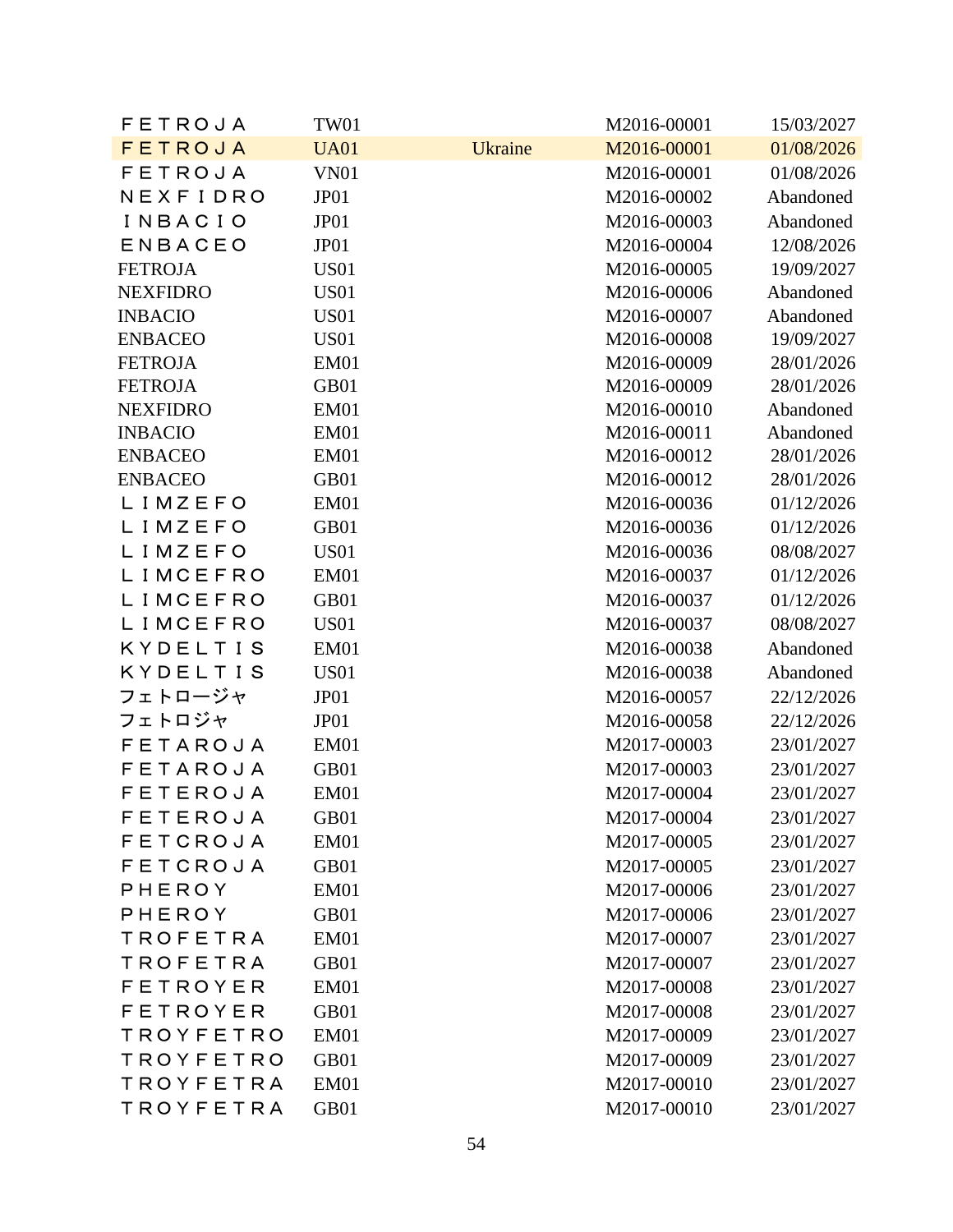| <b>JANFETRO</b> | EM01             |        | M2017-00011 | 23/01/2027 |
|-----------------|------------------|--------|-------------|------------|
| JANFETRO        | GB01             |        | M2017-00011 | 23/01/2027 |
| logo            | AU01             |        | M2017-00013 | 01/06/2027 |
| logo            | CH <sub>01</sub> |        | M2017-00013 | 01/06/2027 |
| logo            | CN <sub>01</sub> |        | M2017-00013 | 01/06/2027 |
| logo            | EM01             |        | M2017-00013 | 01/06/2027 |
| Logo            | GB01             |        | M2017-00013 | 01/06/2027 |
| logo            | IN01             | India  | M2017-00013 | 01/06/2027 |
| logo            | IS01             |        | M2017-00013 | 01/06/2027 |
| logo            | JP01             |        | M2017-00013 | 25/08/2027 |
| logo            | <b>KR01</b>      |        | M2017-00013 | 01/06/2027 |
| logo            | LI <sub>01</sub> |        | M2017-00013 | 01/06/2027 |
| logo            | <b>MX01</b>      | Mexico | M2017-00013 | 01/06/2027 |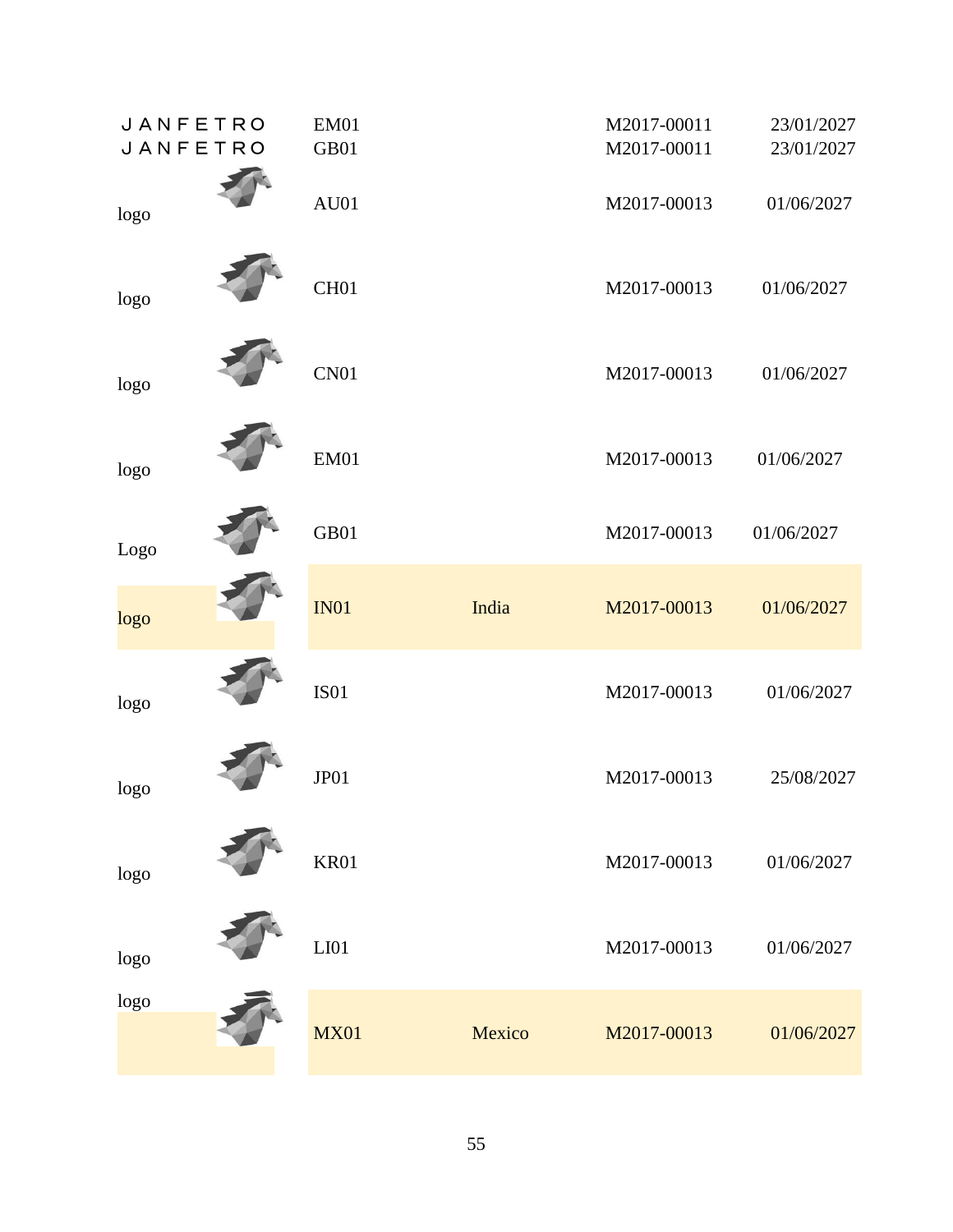| logo            | <b>NO01</b> |        | M2017-00013 | 01/06/2027             |
|-----------------|-------------|--------|-------------|------------------------|
| logo            | <b>RU01</b> |        | M2017-00013 | 01/06/2027             |
| logo            | <b>SG01</b> |        | M2017-00013 | 01/06/2027             |
| logo            | <b>TR01</b> |        | M2017-00013 | 01/06/2027             |
| logo            | <b>US01</b> |        | M2017-00013 | 01/06/2027             |
| フィトロージャ         | JP01        |        | M2018-00017 | 07/06/2029             |
| エフロージャ          | JP01        |        | M2018-00018 | 07/06/2029             |
| <b>FETCROJA</b> | <b>US01</b> |        | M2019-00014 | Abandoned              |
| <b>FETEROJA</b> | <b>US01</b> |        | M2019-00015 | Abandoned              |
| <b>FETAROJA</b> | <b>US01</b> |        | M2019-00016 | Abandoned              |
| <b>FETROYER</b> | <b>US01</b> |        | M2019-00017 | Abandoned              |
| <b>JANFETRO</b> | <b>US01</b> |        | M2019-00018 | Abandoned              |
| logo            | <b>TW01</b> |        | M2019-00027 | 31/10/2029             |
| <b>FETROJA</b>  | <b>PH01</b> |        | M2019-00032 | 26/12/2029             |
| logo            | <b>MX01</b> | Mexico | M2022-00011 | To be filed in<br>2023 |
| <b>FETROJA</b>  | <b>PH01</b> |        | M2022-00012 | To be filed in<br>2022 |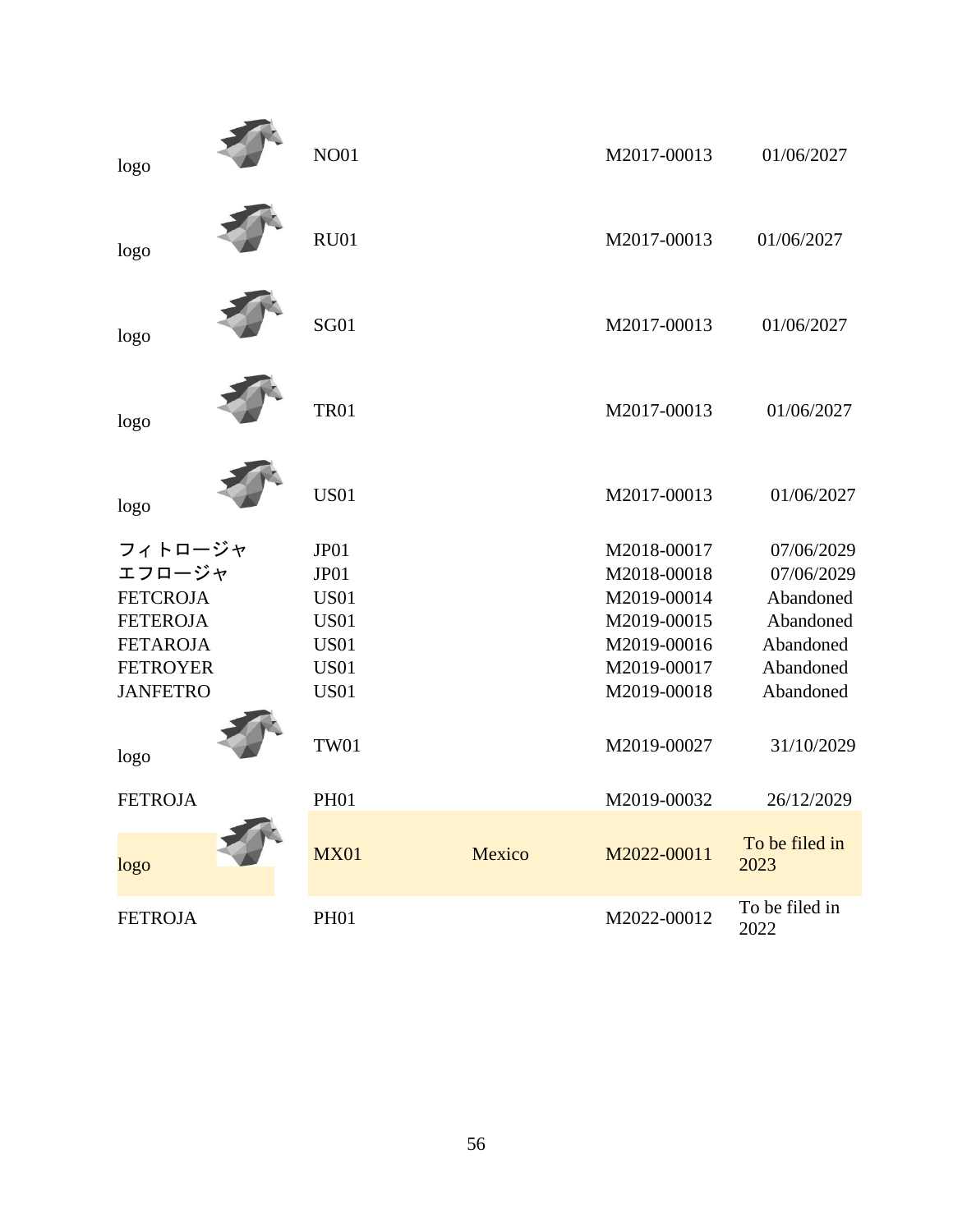#### **Schedule F Provisions for Sublicense Agreement**

This Sublicense Agreement ("**Sublicense Agreement**" or "**Agreement**"), effective as of [DATE] (the "**Effective Date**"), is by and between **GARDP Foundation**, a non-profit research and development organization registered under the laws of Switzerland, and having a principle place of business at 15 Chemin Camille-Vidart 1202 Geneva, Switzerland ("**Sublicensor**"), and [SUBLICENSEE], a [STATE OF ORGANIZATION] [ENTITY TYPE] ("**Sublicensee**"). Sublicensor and Sublicensee may be referred to herein collectively as the "**Parties**" or individually as a "**Party**".

WHEREAS, Sublicensor is a party to the License and Technology Transfer Agreement, dated as of [DATE] ("**License Agreement**"), with Shionogi & Co., Ltd. ("**Licensor**"), under which Licensor granted Sublicensor a license under certain rights of Licensor; and

WHEREAS, Sublicensee desires to obtain, and Sublicensor agrees to grant, a sublicense under Sublicensor's rights in and to the Sublicensed Rights, on the terms and conditions of this Agreement and subject to all applicable restrictions and limitations on the rights granted to Sublicensor under the License Agreement.

NOW, THEREFORE, in consideration of the mutual covenants, terms, and conditions set forth herein, and for other good and valuable consideration, the receipt and sufficiency of which are hereby acknowledged, the Parties agree as follows:

1. Sublicensee Commitment. Sublicensee hereby agrees to use commercially reasonable efforts to implement an agreed registration and commercialization plan (the **Sublicense Access Plan**), that includes specific target dates for various registration and commercialization objectives, and that furthers the Access and Stewardship Objectives. The Sublicense Access Plan shall be agreed to by Licensor, Sublicensor and Sublicensee.

2. License Agreement. Sublicensor has provided to Sublicensee, attached as Exhibit [LETTER], a true and complete copy of the License Agreement in effect as of the Effective Date, including all amendments thereto, except those terms and conditions that have been redacted as reasonably necessary to protect Licensor's commercially sensitive information. Sublicensee acknowledges and agrees that this Agreement and Sublicensee's rights and obligations under it are subject to, and Sublicensee shall comply with, all terms and conditions of the License Agreement applicable to Sublicensor's sublicensees. To the extent that the License Agreement explicitly requires that any terms or conditions be included in any agreement granting a sublicense under the License Agreement, such terms and conditions are deemed to be incorporated by reference in this Agreement. For the avoidance of doubt, any right of Sublicensor under the License Agreement not expressly sublicensed to Sublicensee under this Agreement remains the right of Sublicensor and is not implicitly sublicensed to Sublicensee.

3. Sublicensee Acknowledgement. Sublicensee hereby acknowledges that Licensor has made no representations or warranties to Sublicensee regarding the Licensed Rights or the Licensed Product, and that the Sublicensee has independently evaluated any information supplied by or on behalf of Licensor or Sublicensor before making its decision to enter into the Sublicense Agreement and undertake the commitments and obligations set forth herein.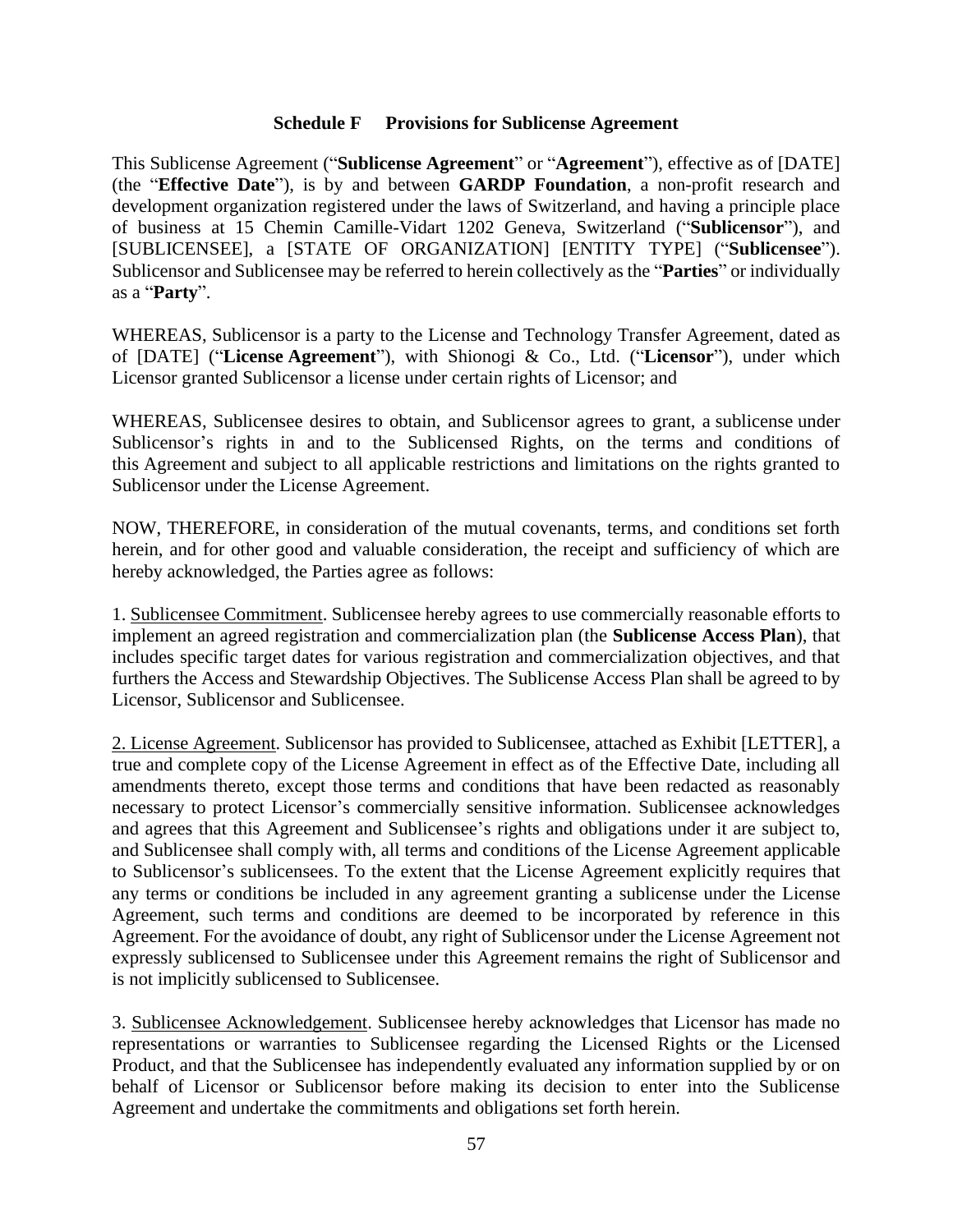4. Sublicensor Commitment [OPTIONAL]. So long as Sublicensee is complying with its diligence obligations, Sublicensor hereby agrees not to seek another market access partner for the country(ies) covered by this Agreement. For the avoidance of doubt, nothing herein shall restrict Licensor or its agents' development, manufacture, registration, or commercialization of the Licensed Product in the Territory.

5. Adverse Event Reporting. Sublicensee shall, in accordance with its standard protocols, maintain effective and reliable systems for receiving and tabulating any reports of adverse reactions to the Licensed Product commercialized by Sublicensee and to report such information on a timely basis to the relevant regulatory authorities in accordance with applicable laws and regulations in the countries in which it is commercializing Licensed Product. Sublicensee shall be responsible for fulfilling all required pharmacovigilance reporting responsibilities, and managing inquiries related to the safety of Licensed Product, in accordance with applicable laws and regulations in the countries in which it is commercializing Licensed Product. Sublicensee acknowledges that Licensor is responsible for maintaining the global pharmacovigilance database for Licensed Product. Simultaneously with the execution of this Agreement, Sublicensee and Licensor are entering into a safety data exchange agreement on terms reasonably acceptable to Licensor (the "**SDEA**") governing the exchange of Licensed Product safety information between Sublicensee and Licensor and the conduct of inquiries relating to adverse events reported by Sublicensee as set forth in Schedule X attached hereto. Any breach by Sublicensee of its obligations under the SDEA shall be deemed to constitute a breach by the Sublicensee of its obligations under this Sublicense Agreement.

Sublicensee and Sublicensor will ensure that appropriate standard operating procedures regarding events are established, maintained and regularly reviewed to ensure compliance in accordance with the terms of this Agreement and Applicable Laws.

6. Intellectual Property. Licensor (or its Affiliates) will own the entire right, title and interest in and to any and all inventions conceived solely by its employees and agents before, on or after the Effective Date relating to the Licensed Compound or any Licensed Product, including the Licensed Rights and any such inventions that constitute an adaptation of any manufacturing process or proprietary drug delivery or formulation technology of Licensor or its Affiliates for the production of the Licensed Compound or any Licensed Product, and any patents covering such invention (**Licensor Sole Inventions**), subject to the license granted to Sublicensor.

#### **Manufacturing Process Results**

(a) To the extent Sublicensee accepts a Technical Transfer Package, or otherwise has access to any non-public proprietary information or confidential information of Licensor relating to the manufacturing process used by Licensor to manufacture Licensed Compound and Licensed Product (not including the specifications of the Licensed Compound or Licensed Product that are required for a Sublicensee to demonstrate that the Licensed Compound or Licensed Product manufactured by the Sublicensee using its process are pharmaceutically equivalent to the Licensed Compound or Licensed Product manufactured using Licensor's manufacturing process):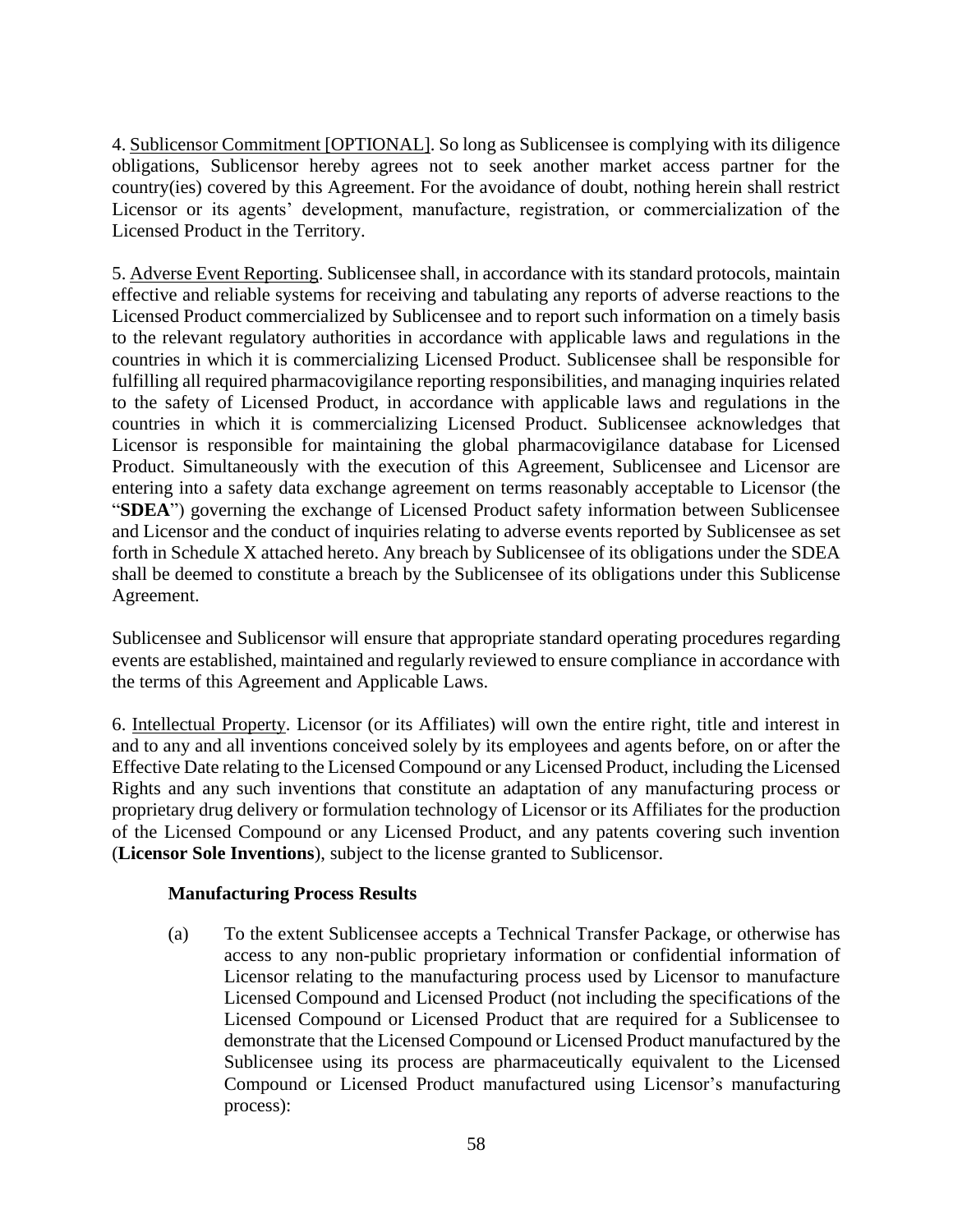- (i) Licensor shall own (and shall have the sole right to patent or not to patent) all inventions and results developed or generated by the Sublicensee related to the process to manufacture Licensed Compound or Licensed Product (**Process Results**) (whether or not patentable) that are specific to the Licensed Product and/or that incorporate any non-public proprietary information or confidential information or intellectual property of Licensor and Sublicensee will provide reasonable assistance to Licensor, as may be required, for such prosecution; and
- (ii) Sublicensee shall own (and shall have the sole right to patent or not to patent) all Process Results (whether or not patentable) solely to the extent separable from the Licensed Product (i.e., that such can be used to manufacture products other than the Licensed Product) and that do not incorporate any non-public proprietary information or confidential information of Licensor.
- (b) If Sublicensee has not accepted a Technical Transfer Package, and has not had access to any non-public proprietary information or confidential information of Licensor relating to Licensor's manufacturing process (not including the specifications of the Licensed Compound or Licensed Product that are required for a Sublicensee to demonstrate that the Licensed Compound or Licensed Product manufactured by the Sublicensee using its process are pharmaceutically equivalent to the Licensed Compound or Licensed Product manufactured using Licensor's manufacturing process):
	- (i) Sublicensee shall own (and shall have the sole right to patent or not to patent) all Process Results (whether or not patentable) developed or generated by or for them that do not incorporate any non-public proprietary information or confidential information of Licensor.
- (c) The Process Results shall be considered confidential information of the party who owns the results, provided that each of Licensor, Sublicensor and Sublicensee shall have the right to access and use all Process Results in accordance with the licenses set forth in this Sublicense Agreement and the License Agreement.
- (d) Licensor shall have the sublicensable right to use all Process Results not owned by it for development, regulatory filings, manufacturing, commercialization or otherwise to enable or facilitate access to any product containing cefiderocol worldwide.

#### **Development Activity Sublicense Results**

(a) With respect to any inventions, know-how or results (whether or not patentable) developed or generated by or for Sublicensor and/or Sublicensee in the performance of any Development activities conducted pursuant to this Sublicense Agreement other than Development activities relating to Manufacturing (the results of which are Process Results governed by the terms above) (**Development Results**):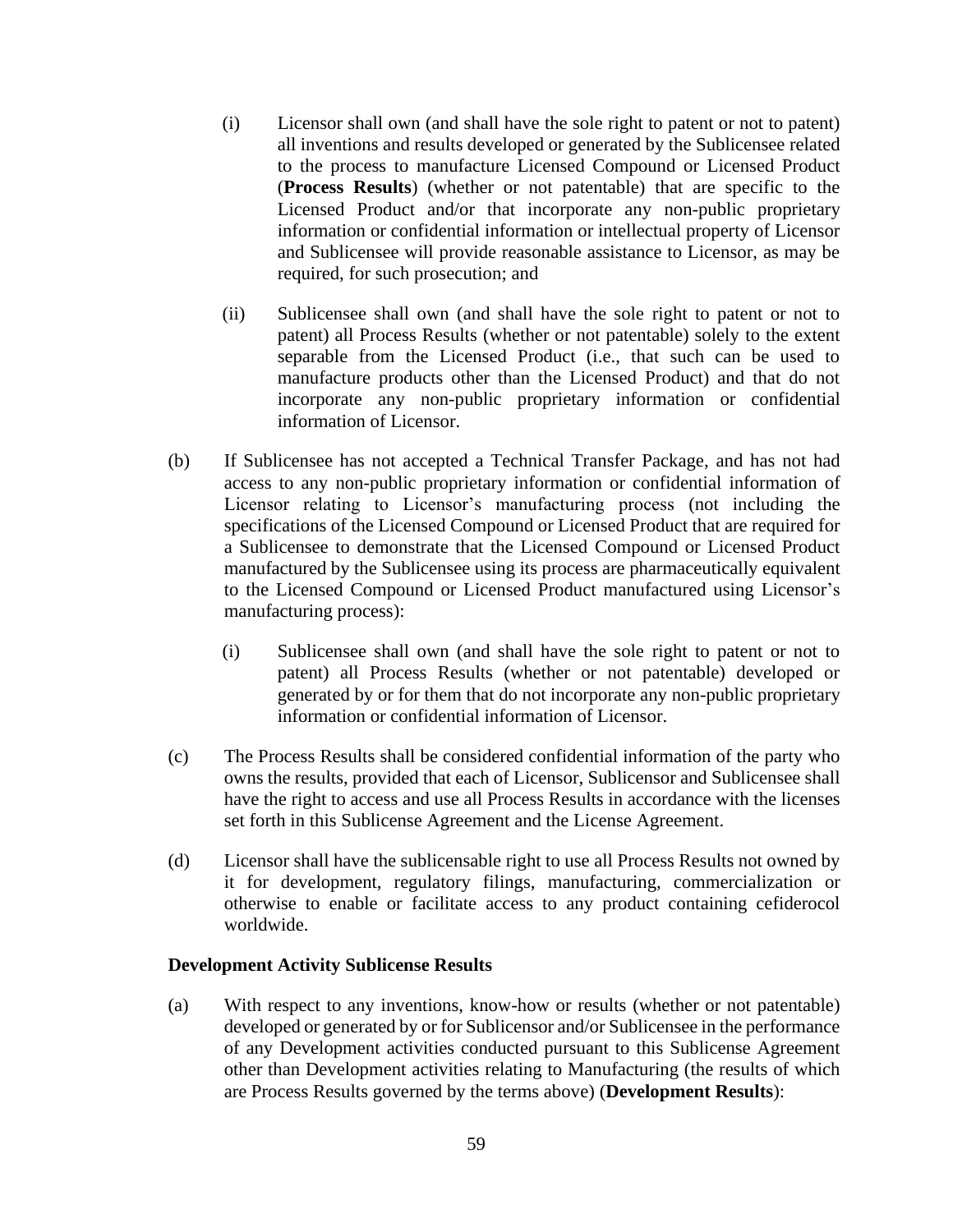- (i) Licensor shall own (and shall have the sole right to patent or not to patent) all Development Results that are specific to the Licensed Product and/or that incorporate any non-public proprietary information or confidential information or intellectual property of Licensor.
- (ii) notwithstanding the above, Sublicensor shall own the clinical data associated with or arising from clinical studies conducted pursuant to this Sublicense Agreement (**Clinical Data**), but may use such Clinical Data only for the purposes consistent with this Sublicense Agreement and the License Agreement; and Licensor and Sublicensor shall have the right to access and use all such Clinical Data in accordance with the licenses set forth in this Sublicense Agreement and the License Agreement, and Sublicensor or Sublicensee, as applicable, shall provide at least one copy of the Clinical Data to Licensor upon completion of each applicable clinical study.
- (iii) Each Party shall have the right to publish for scientific purposes Development Results developed or generated by or for such Party (subject if applicable to the rights of one or more other parties that may also have participated in the development or generation thereof), subject to, with respect to any such Development Results that relate to the Licensed Product or any proprietary or confidential information of Licensor, (i) Licensor's and Sublicensor's prior review of any such proposed publication, (ii) Licensor's right to remove its confidential information (but not of the Development Results themselves) from any such proposed publication, and (iii) Licensor's right to request a reasonable delay in publication for Licensor to file any related patent applications. Licensor shall have the right to oppose any such proposed publication for failure to comply with the foregoing requirements, or for any objection based on reasonable concerns relating to the accuracy and/or quality of the data referenced therein, and the publication may not proceed until Licensor's opposition based on the above has been resolved as set forth herein. Any disagreement regarding proposed publications contemplated by this Section shall be escalated for resolution to representatives of the Licensor, the Sublicensor and the Sublicensee.
- (iv) Sublicensee shall have the right to use Clinical Data developed or generated by them only for regulatory filings, Commercialization, or otherwise to enable or facilitate access to Licensed Product, in the country(ies) in the Territory for which it has a license.
- (v) Licensor shall have the sublicensable right to use all Development Results, including any and all Clinical Data, not owned by it for development, regulatory filings, manufacturing, commercialization or otherwise to enable or facilitate access to any product containing cefiderocol worldwide.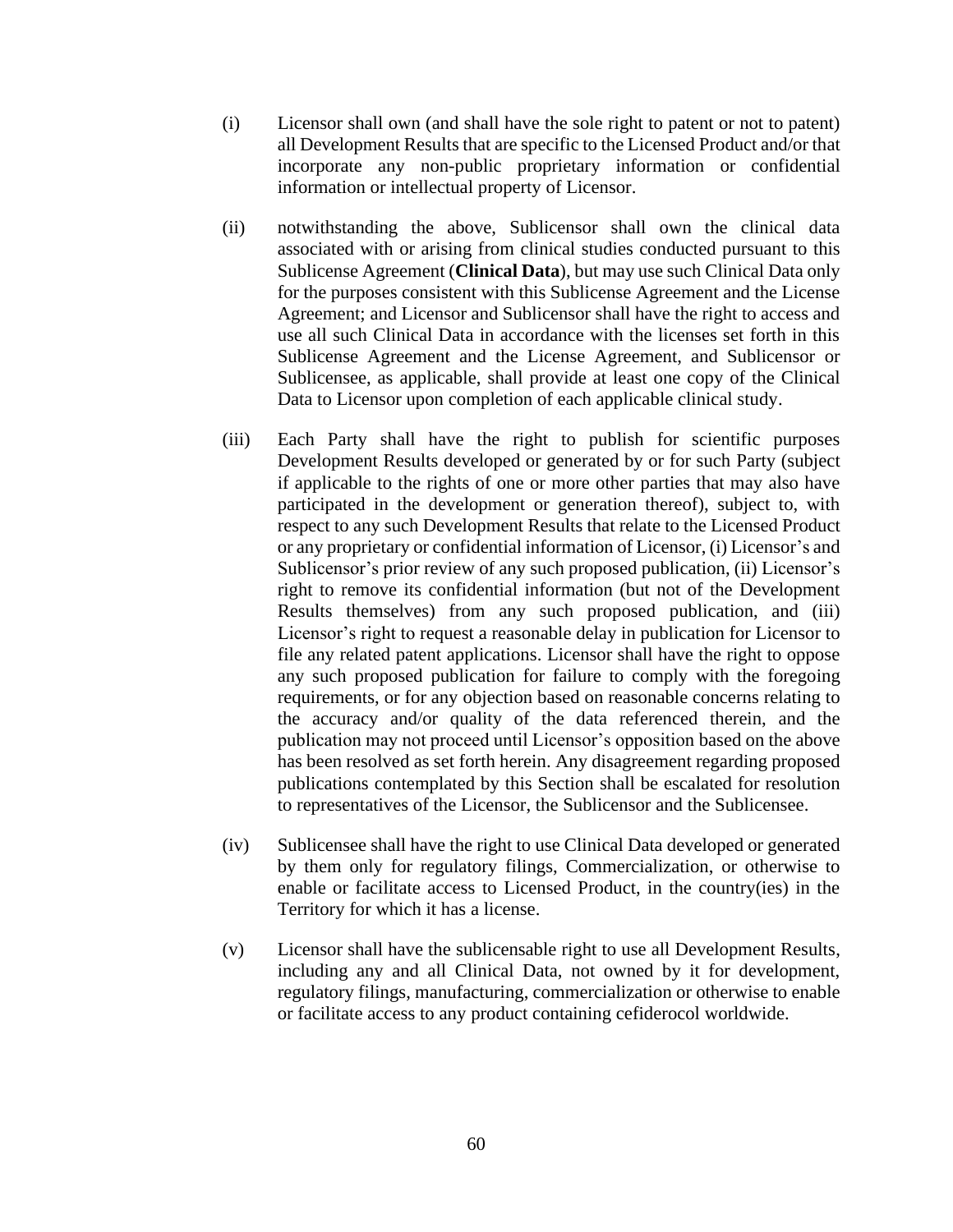#### **General Conditions Applicable to all Sublicense Results**

- (a) Sublicensee grants Licensor a free, perpetual, nonexclusive, sublicensable license to use Sublicense Results owned by Sublicensee (including any intellectual property rights thereon) for the Development, Manufacture, and Commercialization of the Licensed Product worldwide.
- (b) Sublicensee grants Sublicensor a free, nonexclusive, sublicensable license to use Sublicense Results owned by Sublicensee (including any intellectual property rights thereon) for the Development, Manufacture, and Commercialization of the Licensed Product in the Territory pursuant to the License Agreement.
- (c) All Sublicense Results owned by Licensor (including any intellectual property rights thereon) shall be included in the License Rights licensed to Sublicensor pursuant to the License Agreement and sublicensed to Sublicensee pursuant to this Sublicense Agreement.

7. Recalls, Market Withdrawals or Corrective Action. In the event that any Regulatory Authority issues or requests a recall or takes a similar action in connection with the Licensed Product in the countries in the Territory covered by the Sublicense, or in the event Sublicensor, Licensor and/or Sublicensee reasonably determine that an adverse event, incident or circumstance has occurred that may result in the need for a recall or market withdrawal in the countries in the Territory covered by the Sublicense, the party notified of such recall or similar action, or the party(ies) that desire(s) such recall or similar action, must within twenty-four (24) hours, advise the other party(ies) by telephone (with written confirmation notice to follow) or by email to the address specified in Section [INSERT REFERENCE TO NOTICE SECTION]. The Parties will consult to decide whether to conduct any recall of Licensed Product in the Territory (except in the case of a Regulatory Authority mandated recall, in which case either Sublicensee or Sublicensor may act without such advance notice but, will notify the other Party and Licensor as soon as possible) and the manner in which any such recall will be conducted, it being understood that any one of Licensor, Sublicensor or Sublicensee may in any case require such a recall to be conducted. Sublicensee shall bear the sole expense of any recall of Licensed Product in the Territory.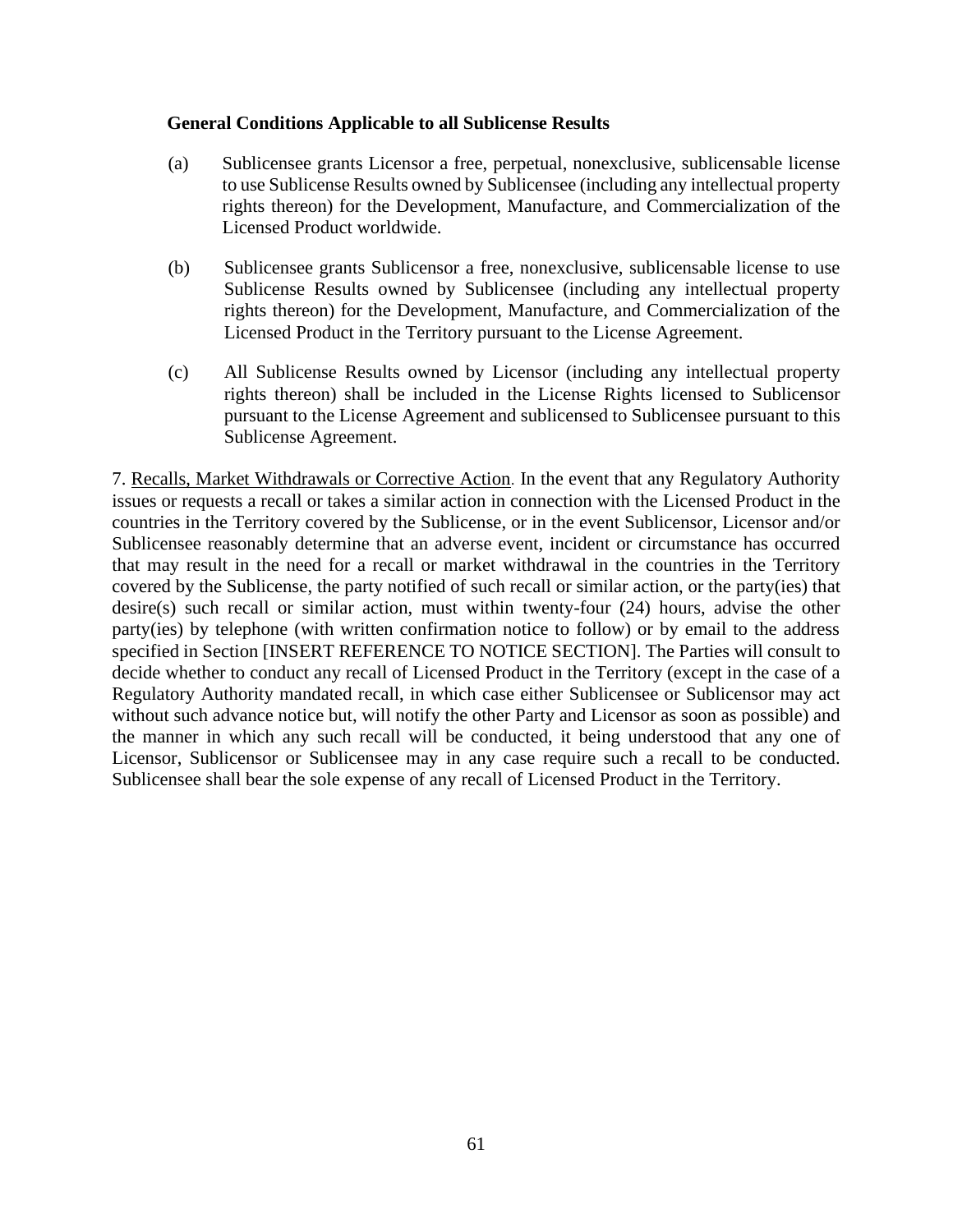8. Records. Sublicensee shall keep at its principal place of business true and accurate records of Net Sales, quantities of Licensed Product, and raw materials used to make Licensed Product, manufactured and/or sold pursuant to this Agreement (itemized by number of units of Licensed Product sold by strength and by country, together with current inventory reports), proper and comprehensive books of account including all information required to calculate the Cost Recoupment Fees and other moneys from time to time payable pursuant to this Sublicense Agreement this Agreement. Records must be maintained for at least ten (10) years.

9. Licensor's Right of Audit and Inspect. Sublicensee agrees at all reasonable times to permit Licensor's or Sublicensor's auditor to access, inspect and review the accounts, books and records referred to in Section 8. Such examination shall be conducted at Licensor's or Sublicensor's, as applicable, expense by an independent accountant, subject to execution of a customary confidentiality agreement with Sublicensee. The accountant may take copies of or extracts from the accounts, books and records, subject to the confidentiality agreement entered into by the accountant. Such audits may not be conducted more than once each calendar year and shall be conducted with reasonable prior notice and during normal office hours. Sublicensee agrees to give Licensor's representatives reasonable assistance, access and facilities to enable them to verify such accounts, books and records and supply such other information as may be necessary or proper to enable Sublicensee's compliance with this Agreement to be verified. The auditor shall only report to Licensor and/or Sublicensor whether Sublicensee is in compliance with its obligations and/or such information as is reasonably necessary to demonstrate any deviation. If an audit conducted in accordance with this Section [9] identifies a deviation of more than ten percent (10%) from the amounts identified as payable in statements provided by Sublicensee pursuant to Section [INSERT REFERENCE TO RECOUPMENT OF COSTS SECTION] in any consecutive period of four quarters, the costs of the audit are to be reimbursed to Licensor by Sublicensee on demand. Licensor's and Sublicensor's rights under this Section [9] above apply during the Term and for four (4) years thereafter.

Sublicensee also agrees to permit appropriate representatives of Licensor and/or Sublicensor to inspect, at their cost, Sublicensee's manufacturing facilities and those of any permitted subcontract manufacturers in order to verify Sublicensee's compliance with this Agreement. At least ten Business Days' advance notice of any such inspection will be given and such inspection shall be conducted with reasonable prior notice, during normal office hours and in a manner to minimize disruption of manufacturing operations. Sublicensee may require such representatives to sign a customary confidentiality agreement and may limit their access to facilities and documents that are reasonably necessary to verify that the manufacture of Licensed Compound and Licensed Product are compliant with the Sublicense Agreement.

10. Indemnification by Sublicensee of Licensor. Sublicensee hereby agrees to defend, hold harmless and indemnify Licensor and its Affiliates, and their respective officers, directors, employees, agents, licensors, and their respective successors, heirs and assigns, and representatives (**Licensor Indemnitees**), from and against any and all claims, threatened claims, damages, losses, suits, proceedings, liabilities, costs (including reasonable legal expenses, costs of litigation and reasonable attorney's fees) or judgments, whether for money or equitable relief, of any kind from a Third Party (**Losses and Claims**) arising out of or in connection with: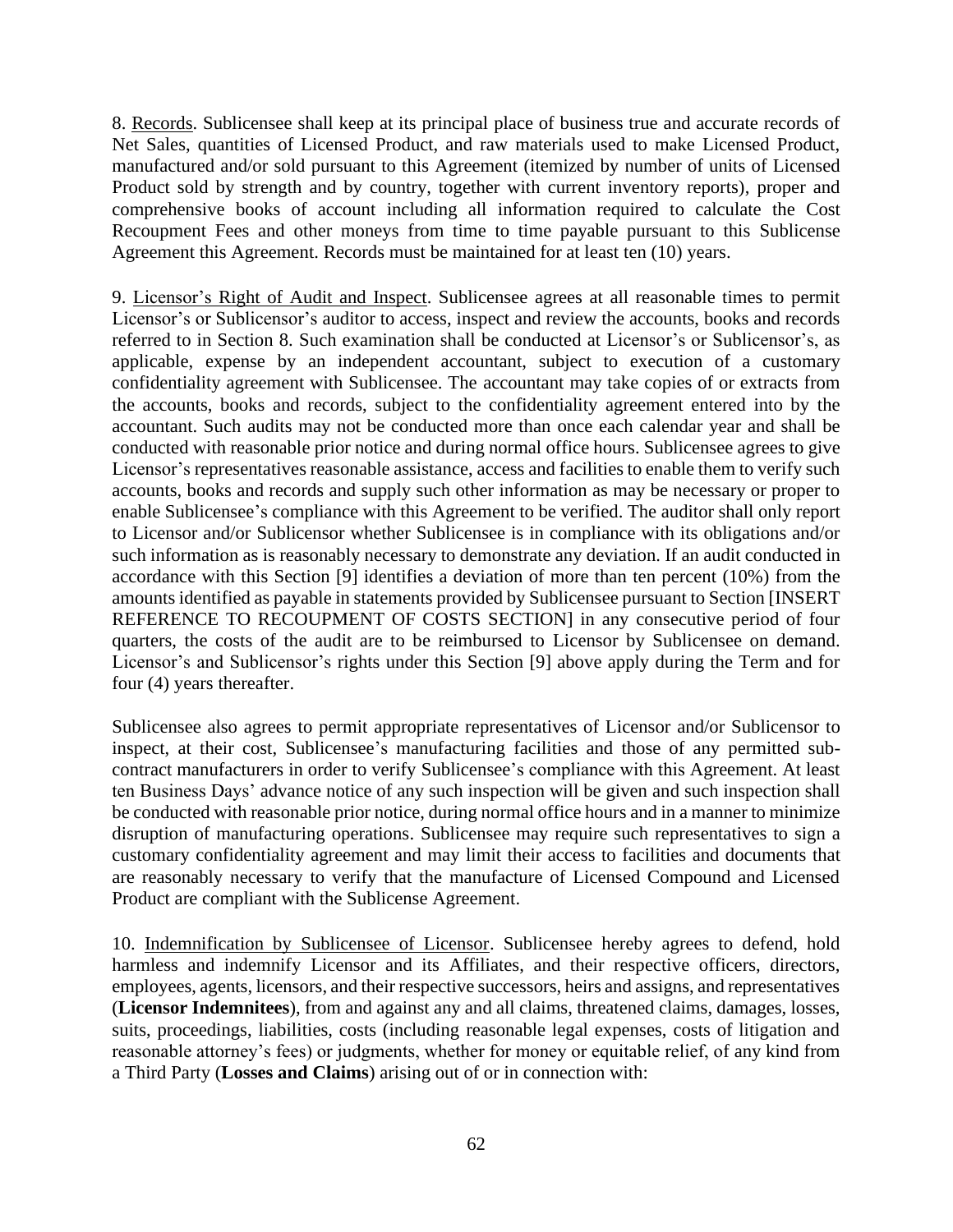- (a) any activities conducted by Sublicensee or its Affiliates pursuant to this Sublicense Agreement;
- (b) any material breach by Sublicensee of any of the provisions of this Sublicense Agreement ;
- (c) any negligence or willful misconduct by or on behalf of Sublicensee;
- (d) Sublicensee's use and practice of the Licensed Rights and Licensed Manufacturing Know-How, including claims and threatened claims based on:
	- (i) any product liability, bodily injury, risk of bodily injury, death, or property damage;
	- (ii) infringement or misappropriation of Third-Party patents, copyrights, trademarks, or other intellectual property rights; or
	- (iii) the failure to comply with applicable laws related to the matters referred to in the foregoing with respect to the Licensed Compound and/or any Licensed Product.

11. Indemnification Procedures. Each Party will promptly notify the other Party when it becomes aware of a Third Party claim for which indemnification may be sought hereunder (a **Claim**). To be eligible to be indemnified for a Claim, a Person seeking indemnification (the "Indemnified Party") shall (i) provide the Party required to indemnify such Person (the "Indemnifying Party") with prompt written notice of the Claim giving rise to the indemnification obligation under this Section [X], provided that, the failure to provide such prompt notice shall not relieve the Indemnifying Party of any of its obligations under this Section [X] except to the extent the Indemnifying Party is actually prejudiced thereby; (ii) provide the Indemnifying Party with the exclusive ability to defend (with the reasonable cooperation of the Indemnified Party) against the Claim; and (iii) not settle, admit or materially prejudice the Claim, without the Indemnifying Party's prior written consent. The Indemnified Party shall reasonably cooperate with the Indemnifying Party, at the Indemnifying Party's expense, in the defense of any Claim. Notwithstanding the foregoing, the Indemnified Party shall have the right to participate in and have its own counsel participate in any action or proceeding for which the Indemnified Party seeks to be indemnified by the Indemnifying Party. Such participation shall be at the Indemnified Party's expense, unless (i) the Indemnifying Party and the Indemnified Party shall have mutually agreed to the retention of such counsel or (ii) the named parties to any such proceeding (including any impleaded parties) include both the Indemnifying Party and the Indemnified Party and representation of both Parties by the same counsel would be inappropriate due to actual or potential differing interests between them. The Indemnifying Party's obligations under Section [X], as the case may be, shall not apply to the extent of the Indemnified Party's failure to take reasonable action to mitigate any Losses. The Indemnifying Party shall not settle or compromise, or consent to the entry of any judgment with respect to, any Claim, without the prior written consent of the Indemnified Party, which will not be unreasonably withheld or delayed.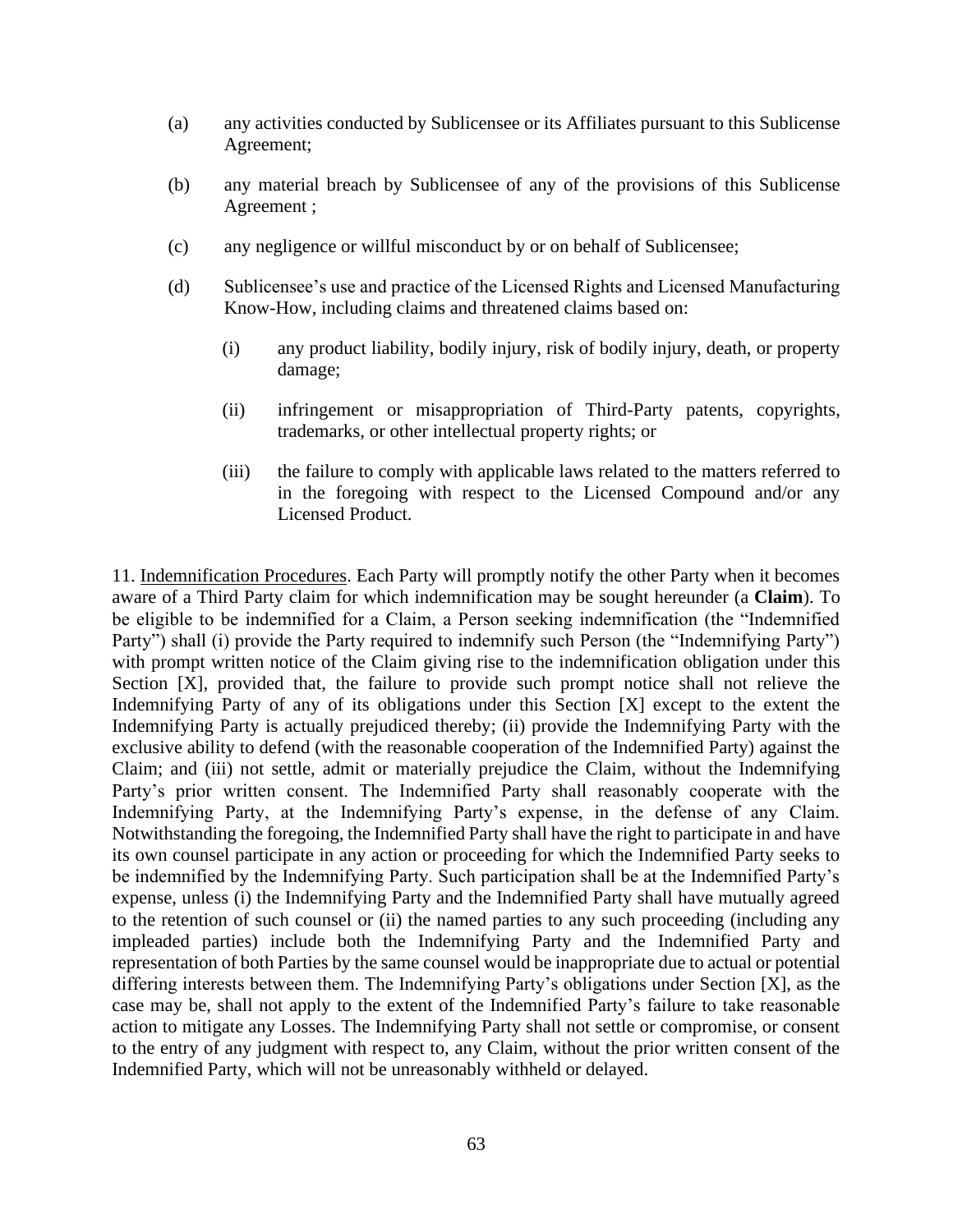12. Compliance with Laws. Sublicensee shall comply with all applicable laws and regulations in the Territory in exercising its rights and performing its obligations under this Agreement. Without limiting the foregoing, Sublicensee shall: (a) mark, and shall cause its sub-sublicensees to mark, all Licensed Product manufactured or sold under this Agreement with all notices relating to the Sublicensed Rights to the extent required by the marking laws of the countries in which Sublicensee (or its sub-sublicensees) commercialize Licensed Product under the Sublicense Agreement; (b) record this Agreement (or the relevant portions or summary hereof) with the applicable regulatory authority if required under applicable law; (c) comply with all applicable laws and regulations concerning the export of any Licensed Product, including any requirements for obtaining an export license or other required governmental approval; and (d) comply with any Sanctions legislation administered or enforced by the Sanctions Authorities or the national governments of the relevant country(ies) covered by the Sublicense Agreement.

13. Enforcement. Each Party shall promptly notify the other Party of any actual or suspected infringement of the Sublicensed Rights in the Territory to the extent relating to the Licensed Product. Sublicensee acknowledges that, in accordance with the License Agreement, Licensor has the right, in its discretion and at their expense, to bring any action or proceeding with respect to such infringement and to control its conduct (including any settlement).

#### 14. Insurance.

14.1 Sublicensee and its Affiliates and sub-sublicensees, must take out and maintain the following insurances with a reputable insurer during the Term and, if the policy is on a claims-made basis, for five years thereafter:

- (a) a comprehensive commercial general liability and product liability policy to cover all sums which it may become legally liable to pay as compensation consequent upon:
	- (i) death of, or bodily injury (including disease or illness) to, any person in connection with the use or administration of Licensed Product; and
	- (ii) loss of, or damage to, property, happening in any country where Sublicensee is conducting any activities pursuant to the Sublicense Agreement and arising out of or in connection with this Sublicense Agreement.

The limit of liability provided by this policy must be not less than [\$10 million].

- (b) if they conduct any clinical trials of Licensed Product, clinical trial liability insurance in respect thereof; and
- (c) any other insurance required by law.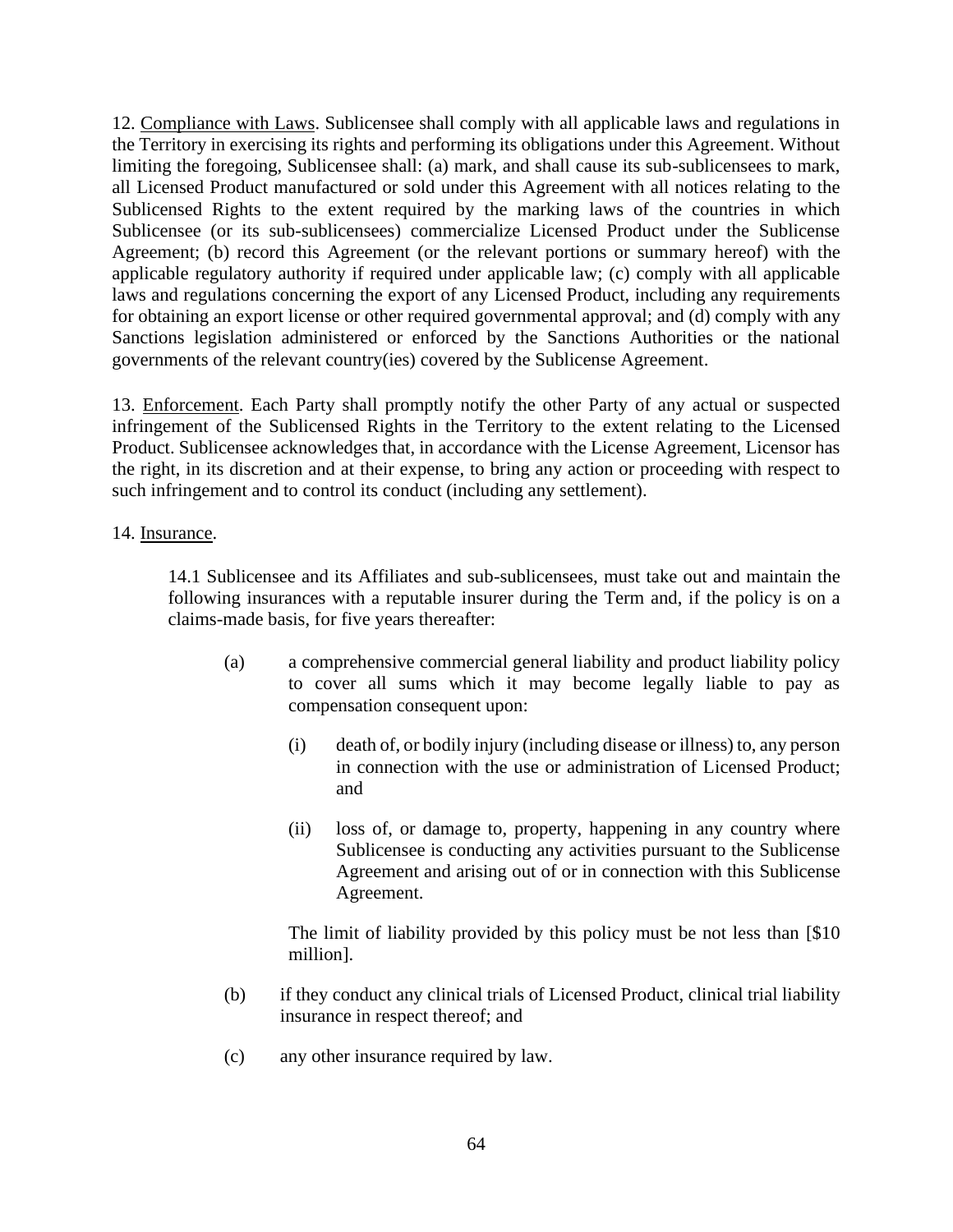14.2 To the extent practicable, Sublicensor and Licensor shall be noted as an interested party on all policies required under Section  $[14.1(a)$  and  $14.1(b)$ ], and within ten  $(10)$ Business Days of a request from Sublicensor or Licensor, Sublicensee must produce evidence that the insurances required by this Section [14] are being maintained, including providing copies of policy documents. Sublicensee must notify Sublicensor and Licensor immediately of any cancellation or material change to a relevant insurance policy which would cause its coverage to no longer be compliant with the obligations of this Section 10.

14.3 If any event occurs which may give rise to a claim involving Sublicensor or Licensor under any policy of insurance to be taken out by Sublicensee under this Section [14], then Sublicensee must:

- (a) notify Sublicensor and/or Licensor as soon as reasonably practicable but in any event within ten (10) Business Days of the occurrence of that event; and
- (b) ensure that Sublicensor and/or Licensor is kept fully informed of any subsequent actions and developments concerning the relevant claim.

#### 15. Non-Diversion.

15.1 Sublicensee acknowledges that the sublicense to Licensed Rights granted under Section [X] is granted solely under and with respect to the Licensed Rights and Licensed Manufacturing Know-How for the purposes of Manufacturing Licensed Product for and supplying Licensed Product in the Field in the Territory.

15.2 Sublicensee acknowledges and agrees nothing in this Agreement will be construed as granting Sublicensee any rights under any patents, know-how, or otherwise to use, make, have made, sell, or have sold the Licensed Compound or any Licensed Product for ultimate use outside of the Field and/or outside of the Territory.

15.3 Subject to any applicable competition law, Sublicensee acknowledges and agrees the Licensed Product intended for distribution in the Territory is strictly prohibited from being diverted outside the Territory.

16. Licensed Product Trademarks. Subject to any limitations set forth herein, Sublicensee shall own all right, title, and interest to the Licensed Product Trademarks in the Territory, and shall be responsible for the registration, prosecution, and maintenance thereof. All costs and expenses of registering, prosecuting, and maintaining the Licensed Product Trademarks shall be borne solely by Sublicensee. Notwithstanding the foregoing, (i) each Licensed Product Trademark must have color, markings and other presentation to be distinctive from the Licensor's Licensed Product; and (ii) Sublicensee must obtain Licensor's prior written approval (such approval not to be unreasonably withheld) for Sublicensee' proposed Licensed Product Trademarks, trade dress or product markings. Licensor shall provide its feedback for any proposed trademark or trade dress promptly following its receipt of all information requested in order to fully evaluate such request. If Licensor reasonably objects to such request within the foregoing time-period, the Parties shall discuss in good faith Licensor's concerns, and Sublicensee will agree to make such modifications to Sublicensee's proposed trademark, trade dress or product markings as are necessary to address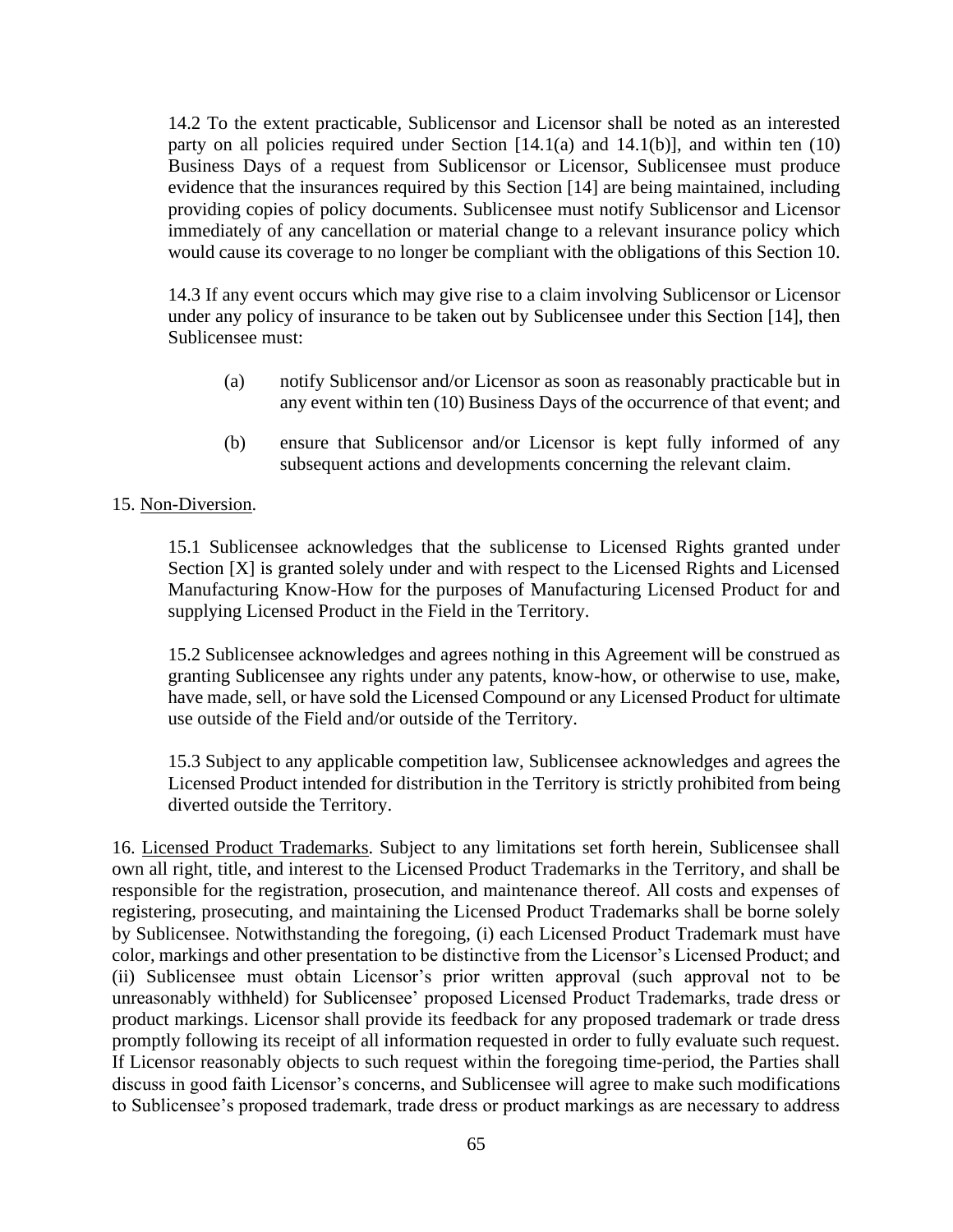Licensor's concerns. For the purposes of this Agreement, "**Licensed Product Trademarks**" means the trademark(s) to be used by Sublicensee or its Affiliates for the Commercialization of the Licensed Product in the countries covered by the Sublicense and any registrations thereof or any pending applications relating thereto in such countries (excluding, in any event, any trademarks that include any corporate name or logo of the Parties or their Affiliates, including Licensor's corporate names).

#### 17. Confidentiality and Non-Disclosure.

17.1 **Confidentiality Obligations**. At all times during the Term and for a period of ten (10) years following termination or expiration of this Sublicense Agreement, or indefinitely with respect to all Confidential Information that constitutes trade secrets (including, without limitation, any Licensed Manufacturing Know-How, including the content of the Technical Transfer Package, and the content of the Licensor's European Union and United States cefiderocol regulatory filings received or accessed by Sublicensee, and any other trade secrets of the Licensor, including all Confidential Information that is of a technical nature, is identifiable and substantial, and has commercial value because it is not publicly available), for so long as the relevant trade secrets do not become publicly available other than as a result of a fault attributable to the receiving Party or its agents or sublicensees, each Party shall, and shall cause its Affiliates and their respective officers, directors, employees and agents to, keep completely confidential and not publish or otherwise disclose to a Third Party and not to use, directly or indirectly, for any purpose, any Confidential Information furnished or otherwise made known to it, directly or indirectly, by the other Party, except to the extent such disclosure or use is expressly permitted by the terms of this Agreement or such use is reasonably necessary for the performance of its obligations or the exercise of its rights under this Agreement. "**Confidential Information**" means any information provided by one Party (the "**Disclosing Party**") to the other Party (the "**Receiving Party**") under or in connection with this Agreement, including the terms of this Agreement or any information relating to the Licensed Product (including the regulatory documentation and market approvals and any information or data contained therein), any information relating to any exploitation of the Licensed Product in the Territory or the scientific, regulatory or business affairs or other activities of either Party. For the purposes hereof, the Licensed Rights [(including the Licensed Manufacturing Know-How) – IF APPLICABLE], shall be deemed to be Confidential Information of GARDP, and the terms of this Sublicense Agreement shall be deemed Confidential Information of both Parties. The obligations under Section 17.1 will not apply with respect to any portion of the Confidential Information that the Receiving Party can show by written evidence:

- (a) is or was publicly disclosed by the Disclosing Party, either before or after it is disclosed to the Receiving Party; or
- (b) was known to the Receiving Party or any of its Affiliates, without any obligations to keep it confidential or any restriction on its use, prior to disclosure by the Disclosing Party; or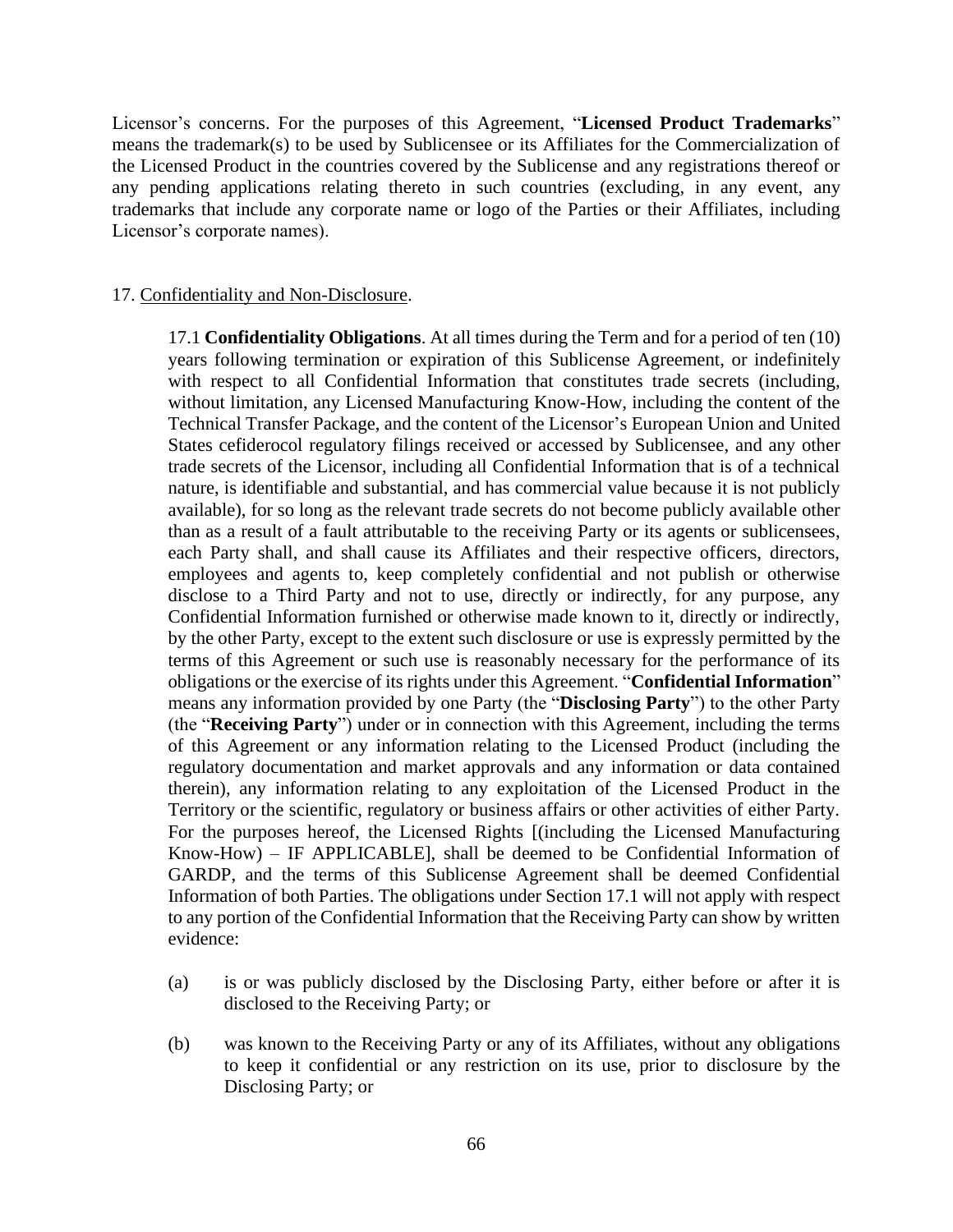- (c) is subsequently disclosed to the Receiving Party or any of its Affiliates by a Third Party lawfully in the possession thereof and without any obligation to keep it confidential or any restriction on its use; or
- (d) is published by a Third Party or otherwise becomes publicly available, either before or after it is disclosed to the Receiving Party; or
- (e) has been independently developed by employees or contractors of the Receiving Party without the aid, application, or use of Confidential Information of the Disclosing Party.

Specific aspects or details of Confidential Information shall not be deemed to be within the public domain or in the possession of the Receiving Party merely because the Confidential Information is embraced by more general information in the public domain or in the possession of the Receiving Party. Further, any combination of Confidential Information shall not be considered in the public domain or in the possession of the Receiving Party merely because individual elements of such Confidential Information are in the public domain or in the possession of the Receiving Party unless the combination and its principles are in the public domain or in the possession of the Receiving Party.

17.2 **Authorized Disclosures**. Each Receiving Party may disclose Confidential Information disclosed to it by the Disclosing Party to the extent (and only to the extent) that such disclosure by the Receiving Party is reasonably necessary in the following instances:

- (i) regulatory filings;
- (ii) prosecuting or defending litigation;
- (iii) complying with applicable governmental laws and regulations (including the rules and regulations of the Securities and Exchange Commission or any national securities exchange or laws and regulations) and with judicial process, if in the reasonable opinion of the Receiving Party's counsel, such disclosure is necessary for such compliance; and
- (iv) disclosure, in connection the receiving Party's performance of its obligations or exercise of its rights under this Agreement and solely on a "need-to-know basis", to Affiliates, potential sub-sublicensees and sub-sublicensees, potential donors and donors, research collaborators, employees, consultants, contractors or agents, each of whom prior to disclosure must be bound by obligations of confidentiality and non-use substantially equivalent in scope to those set forth in this Section 17 (the duration of such obligations being at least for the duration of the agreement with such other Person and a period of ten (10) years thereafter, or indefinitely with respect to all Confidential Information that constitutes trade secrets (including, without limitation, any Licensed Manufacturing Know-How, including the content of the Technical Transfer Package, and the content of Licensor's European Union and United States cefiderocol regulatory filings received or accessed by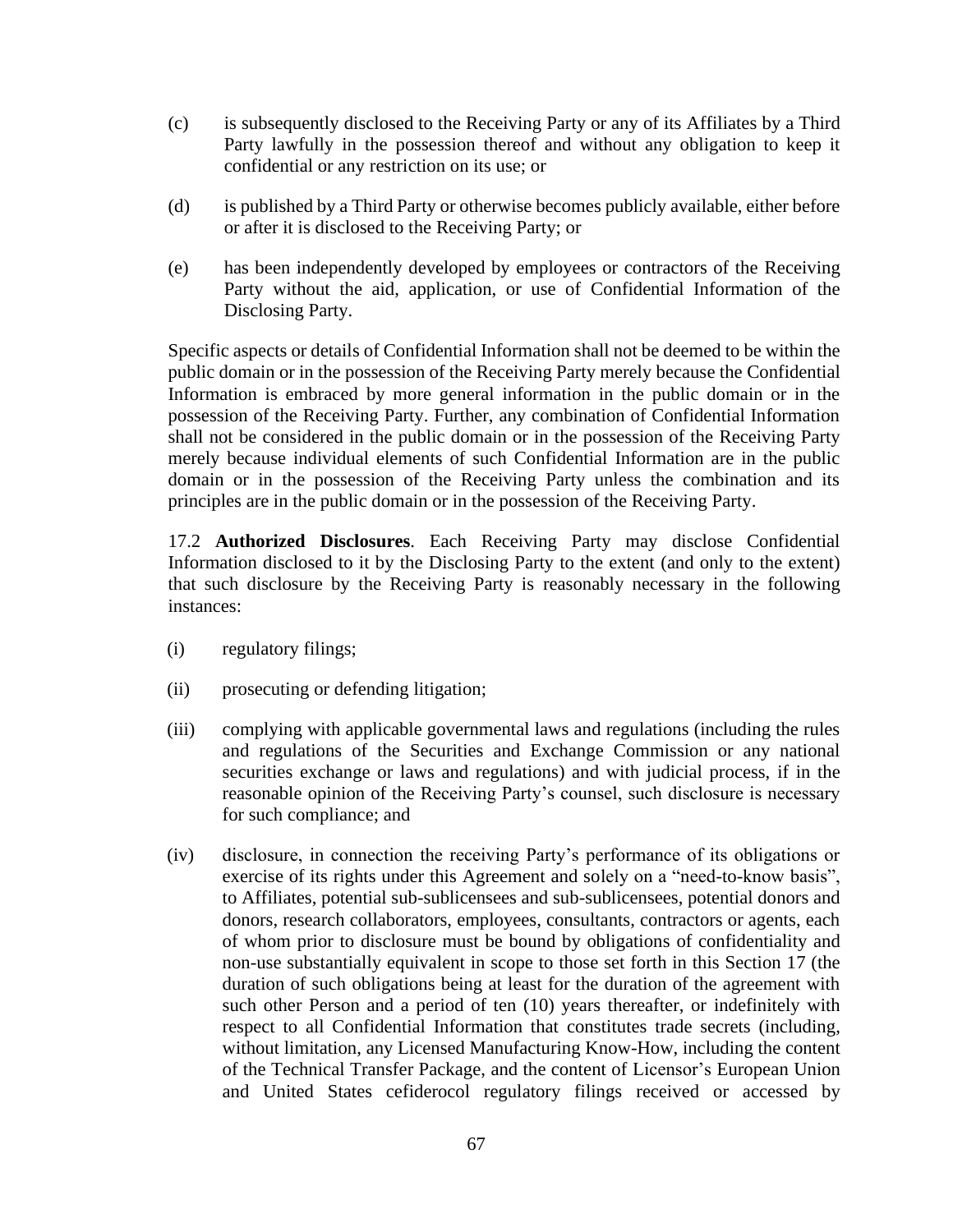Sublicensee, and any other trade secrets of the Licensor, including all Confidential Information that is of a technical nature, is identifiable and substantial, and has commercial value because it is not publicly available), for so long as the relevant trade secrets do not become publicly available other than as a result of a fault attributable to the receiving Party or to such other Person; provided, however, that the Receiving Party will remain responsible for any failure by any such Person who receives Confidential Information to treat such Confidential Information as required under this Section 17.

(f) If and whenever any Confidential Information is disclosed in accordance with this Section 17.2, such disclosure will not cause any such information to cease to be Confidential Information except to the extent that such disclosure results in a public disclosure of such information (otherwise than by breach of this Agreement). Where reasonably possible, the receiving Party will notify the disclosing Party of the receiving Party's intent to make such disclosure pursuant to this Section 17.2 sufficiently prior to making such disclosure so as to allow the disclosing Party adequate time to take whatever action it may deem appropriate to protect the confidentiality of the information.

17.3 **Destruction of Confidential Information**. Within sixty (60) Business Days after termination or expiration of this Agreement, each Party shall at the other Party's request: (A) return to the other Party or destroy all documents and tangible materials (and any copies) containing Confidential Information of the other Party; and (B) certify to the other Party in writing that it has complied with the requirements of this Section 17.3; provided that: (i) the Receiving Party may retain one archival copy of the Confidential Information of the other Party, but not any Confidential Information that constitutes trade secrets of the other Party (including, without limitation, the Licensed Manufacturing Know-How, including the content of the Technical Transfer Package, and the content of Licensor's European Union and United States cefiderocol regulatory filings received or accessed by Sublicensee, and any other trade secrets of the Licensor, including all Confidential Information that is of a technical nature, is identifiable and substantial, and has commercial value because it is not publicly available, except for any of such that has become publicly available other than as a result of a fault attributable to GARDP and/or a Sublicensee) in a limited access file (meaning only accessible by such Party's Information Technology (IT) department or by such Party's legal personnel) to the extent that the receiving Party requires such Confidential Information for the purpose of performing any obligations or exercising any rights under this Agreement that may survive such expiration or termination, subject in any case to continued compliance by such Party of its confidentiality obligations as set out in Section 17 above; (ii) the receiving Party may retain Confidential Information of the other Party to the extent that the receiving Party is required to retain such information for compliance purposes under applicable laws and regulations; and (iii) the above obligations shall not require either Party to delete any automatic electronic backup files maintained in accordance with its standard policies and to which access is limited and only accessible by such Party's IT department. Notwithstanding any of the foregoing, Sublicensees are prohibited from retaining any Confidential Information received by the Sublicensee that constitutes trade secrets, including, without limitation, the Licensed Manufacturing Know-How, including the content of the Technical Transfer Package, and